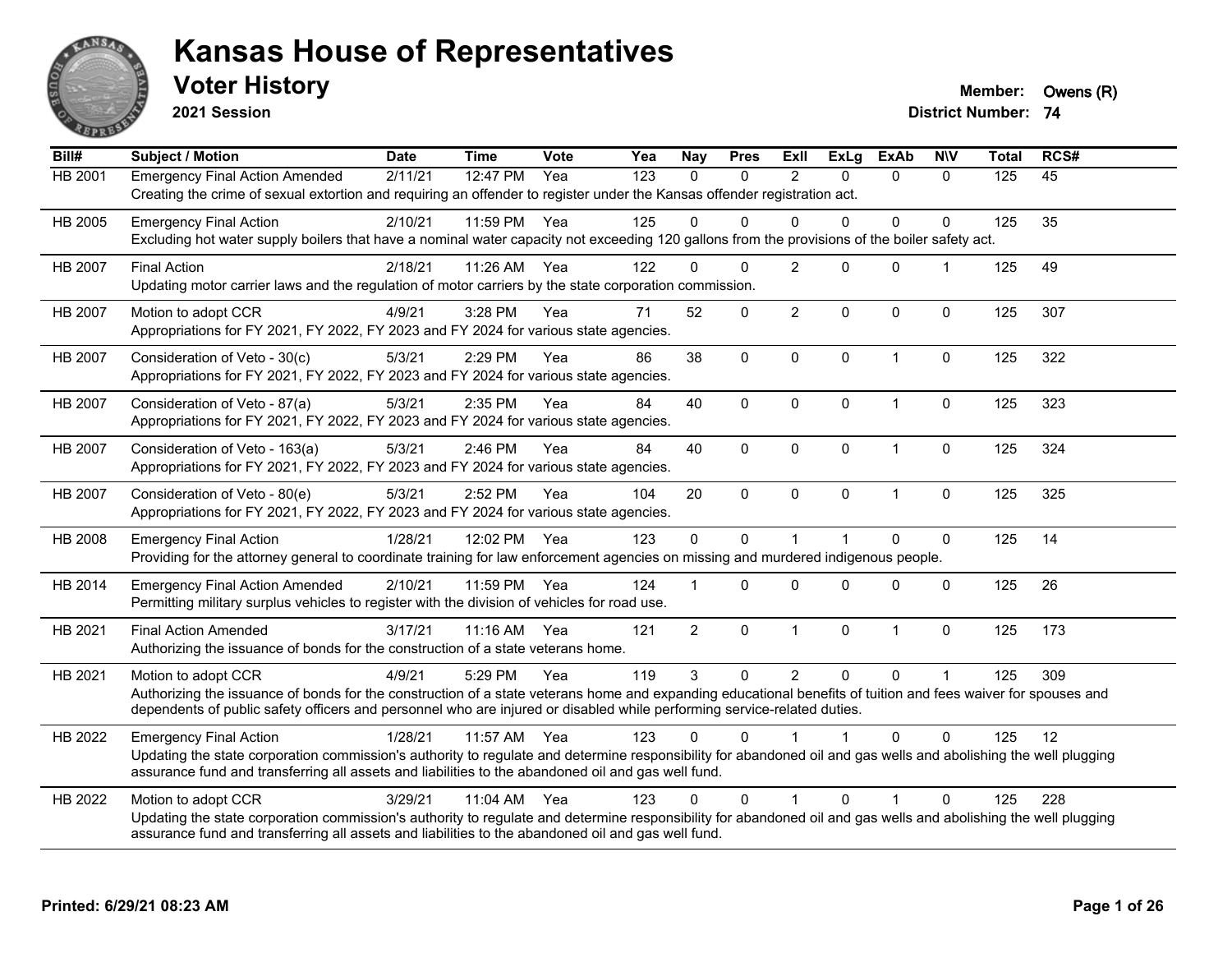

**2021 Session**

| Bill#          | <b>Subject / Motion</b>                                                                                                                                                                                                                                                                                                                                                                                                                                                                                                                                                                                                                                                         | <b>Date</b> | <b>Time</b> | Vote | Yea              | Nay          | <b>Pres</b>  | ExII           | <b>ExLg</b>  | <b>ExAb</b>    | <b>NIV</b>   | Total | RCS# |
|----------------|---------------------------------------------------------------------------------------------------------------------------------------------------------------------------------------------------------------------------------------------------------------------------------------------------------------------------------------------------------------------------------------------------------------------------------------------------------------------------------------------------------------------------------------------------------------------------------------------------------------------------------------------------------------------------------|-------------|-------------|------|------------------|--------------|--------------|----------------|--------------|----------------|--------------|-------|------|
| <b>HB 2026</b> | <b>Emergency Final Action</b><br>Creating a drug abuse treatment program for people on diversion and allowing county and district attorneys to enter into agreements with chief judges and community<br>corrections for supervision.                                                                                                                                                                                                                                                                                                                                                                                                                                            | 1/28/21     | 12:00 PM    | Yea  | $\overline{123}$ | $\mathbf{0}$ | $\Omega$     | 1              |              | $\Omega$       | $\Omega$     | 125   | 13   |
| HB 2026        | Motion to adopt CCR<br>Creating a drug abuse treatment program for people on diversion and allowing county and district attorneys to enter into agreements with chief judges and community<br>corrections for supervision, clarifying jurisdiction and supervision of offenders in a certified drug abuse treatment program, authorizing the Kansas sentencing<br>commission to change risk assessment cut-off levels for participation in the certified drug abuse treatment program, modifying the criminal penalties for tampering with<br>electronic monitoring equipment and increasing the criminal penalties for riot and incitement to riot in a correctional facility. | 5/5/21      | $2:18$ PM   | Yea  | 121              | $\Omega$     | $\Omega$     | $\overline{2}$ | $\Omega$     | 2              | $\mathbf{0}$ | 125   | 330  |
| HB 2029        | <b>Emergency Final Action</b><br>Counting any crime with a domestic violence designation as a prior conviction under domestic battery.                                                                                                                                                                                                                                                                                                                                                                                                                                                                                                                                          | 2/3/21      | 12:37 PM    | Yea  | 118              | 7            | $\Omega$     | $\Omega$       | $\Omega$     | $\Omega$       | $\mathbf{0}$ | 125   | 19   |
| HB 2030        | <b>Emergency Final Action</b><br>Extending terminal medical release to inmates in the custody of the department of corrections with a condition likely to cause death within 120 days.                                                                                                                                                                                                                                                                                                                                                                                                                                                                                          | 2/10/21     | 11:59 PM    | Yea  | 96               | 29           | $\Omega$     | $\mathbf 0$    | $\mathbf{0}$ | $\Omega$       | $\Omega$     | 125   | 29   |
| HB 2039        | <b>Final Action Amended</b><br>Requiring students to pass an American civics test in order to graduate with a high school diploma.                                                                                                                                                                                                                                                                                                                                                                                                                                                                                                                                              | 3/4/21      | 1:34 PM     | Nay  | 69               | 54           | $\Omega$     |                | $\Omega$     | 1              | $\mathbf{0}$ | 125   | 143  |
| HB 2039        | Motion to adopt CCR<br>Requiring administration of a basic civics test as part of the course in United States history and government that is necessary for high school graduation and requiring<br>students to take and pass a personal financial literacy course for high school graduation beginning in school year 2024-2025.                                                                                                                                                                                                                                                                                                                                                | 4/9/21      | 3:45 PM     | Yea  | 72               | 51           | $\mathbf{0}$ | $\overline{2}$ | $\Omega$     | $\Omega$       | $\mathbf 0$  | 125   | 308  |
| HB 2045        | <b>Final Action Amended</b><br>Revising two tax credits - first by updating the Kansas angel investor tax credit act with respect to the definition of qualified securities, tax credit limitations and amounts,<br>investor requirements and extending the date that credits may be allowed, and second by increasing the tax credit for expenses incurred to make a residence accessible<br>to persons with a disability.                                                                                                                                                                                                                                                     | 3/3/21      | 11:38 AM    | Yea  | 112              | 11           |              |                | $\Omega$     | $\Omega$       | $\mathbf 0$  | 125   | 117  |
| HB 2049        | <b>Emergency Final Action on Substitute</b><br>Bill<br>Substitute for HB 2049 by Committee on Judiciary - Prohibiting a public agency from charging a fee for records requested for an audit by the legislative division of post<br>audit.                                                                                                                                                                                                                                                                                                                                                                                                                                      | 2/3/21      | 12:39 PM    | Yea  | 124              |              | $\Omega$     | $\Omega$       | $\Omega$     | $\mathbf{0}$   | $\mathbf{0}$ | 125   | 20   |
| HB 2050        | <b>Final Action</b><br>Removing the requirement that certain entities submit certain documents to the division of post audit.                                                                                                                                                                                                                                                                                                                                                                                                                                                                                                                                                   | 2/11/21     | 11:20 AM    | Yea  | 122              | 0            | $\Omega$     | 3              | $\Omega$     | $\Omega$       | $\mathbf{0}$ | 125   | 37   |
| HB 2052        | <b>Final Action Amended</b><br>Authorizing legislative assistants and committee assistants to accept gifts from legislators.                                                                                                                                                                                                                                                                                                                                                                                                                                                                                                                                                    | 2/25/21     | 11:24 AM    | Yea  | 119              | 5            | $\Omega$     | $\mathbf{1}$   | $\mathbf{0}$ | $\mathbf{0}$   | $\mathbf 0$  | 125   | 73   |
| HB 2056        | <b>Emergency Final Action</b><br>Regulating the sale and distribution of kratom products as a part of and supplemental to the Kansas food, drug and cosmetic act.                                                                                                                                                                                                                                                                                                                                                                                                                                                                                                               | 5/6/21      | 3:37 PM     | Yea  | 97               | 24           | $\Omega$     | $\Omega$       |              | $\mathfrak{p}$ | $\mathbf{1}$ | 125   | 343  |
| HB 2057        | <b>Final Action</b><br>Allowing an alcoholic liquor manufacturer to obtain a drinking establishment license under certain conditions.                                                                                                                                                                                                                                                                                                                                                                                                                                                                                                                                           | 3/3/21      | 11:40 AM    | Yea  | 124              | 0            | 0            |                | $\Omega$     | $\Omega$       | $\mathbf 0$  | 125   | 118  |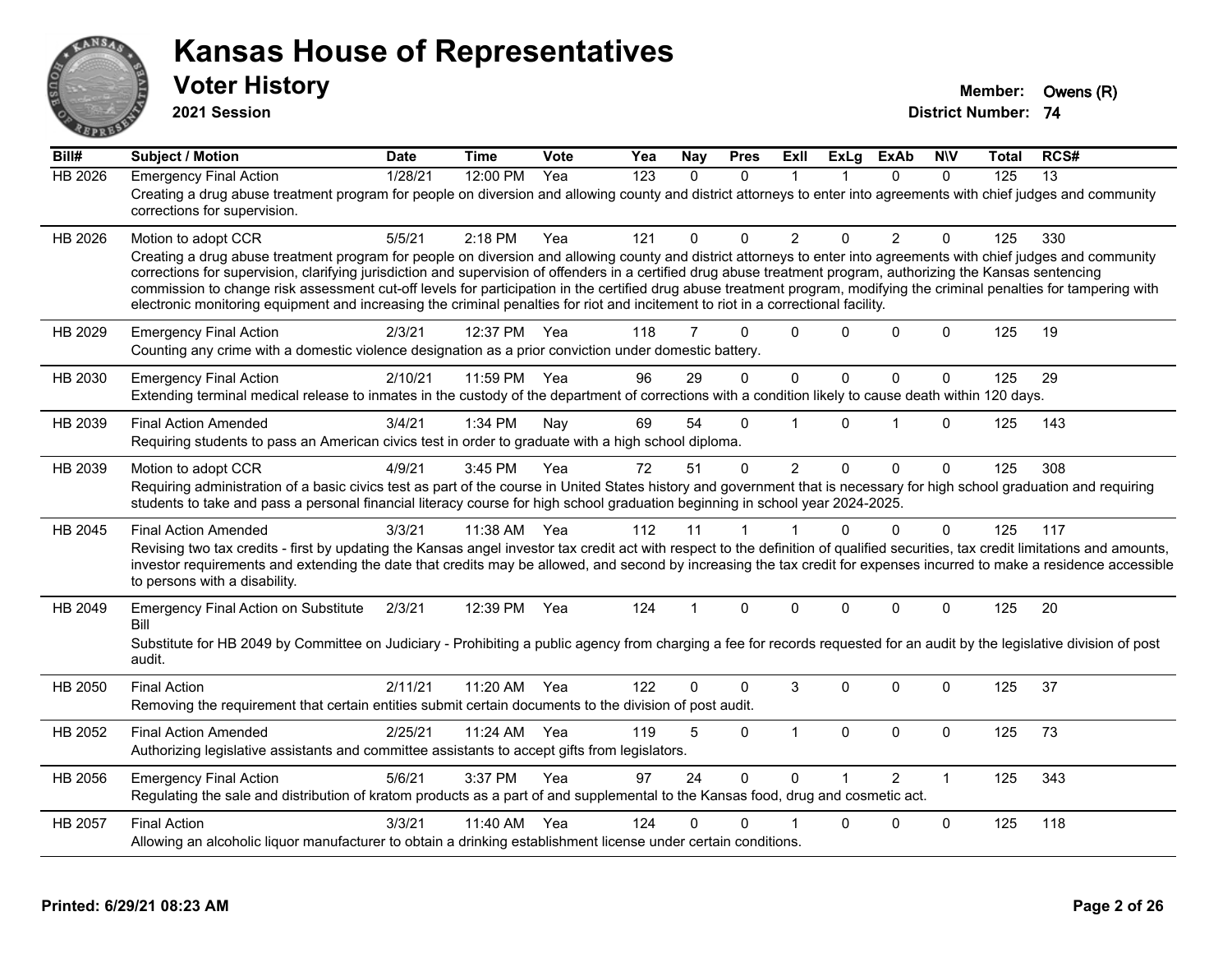

**2021 Session**

| Bill#   | Subject / Motion                                                                                                                                                             | <b>Date</b> | <b>Time</b>  | <b>Vote</b> | Yea | <b>Nay</b> | <b>Pres</b>  | ExII           | <b>ExLg</b> | <b>ExAb</b>    | <b>NIV</b>   | <b>Total</b> | RCS# |
|---------|------------------------------------------------------------------------------------------------------------------------------------------------------------------------------|-------------|--------------|-------------|-----|------------|--------------|----------------|-------------|----------------|--------------|--------------|------|
| HB 2058 | <b>Final Action Amended</b>                                                                                                                                                  | 3/4/21      | 1:39 PM      | Yea         | 85  | 38         | $\mathbf{0}$ | $\overline{1}$ | $\Omega$    |                | $\Omega$     | 125          | 144  |
|         | Allowing reciprocity to recognize out-of-state licenses to carry a concealed handgun.                                                                                        |             |              |             |     |            |              |                |             |                |              |              |      |
| HB 2058 | <b>Motion to Concur</b>                                                                                                                                                      | 4/8/21      | $9:24$ PM    | Yea         | 80  | 43         | $\mathbf{0}$ |                | $\Omega$    | $\mathbf 1$    | $\mathbf{0}$ | 125          | 293  |
|         | Providing reciprocity for licenses to carry concealed handguns and creating a new class of concealed carry license for individuals 18 to 20 years of age, and creating the   |             |              |             |     |            |              |                |             |                |              |              |      |
|         | Kansas protection of firearm rights act to restore the right to possess a firearm upon expungement of certain convictions.                                                   |             |              |             |     |            |              |                |             |                |              |              |      |
| HB 2058 | Consideration of Veto                                                                                                                                                        | 5/3/21      | 12:15 PM     | Yea         | 84  | 39         | $\Omega$     | 0              |             |                |              | 125          | 320  |
|         | Providing reciprocity for licenses to carry concealed handguns and creating a new class of concealed carry license for individuals 18 to 20 years of age, and creating the   |             |              |             |     |            |              |                |             |                |              |              |      |
|         | Kansas protection of firearm rights act to restore the right to possess a firearm upon expungement of certain convictions.                                                   |             |              |             |     |            |              |                |             |                |              |              |      |
| HB 2062 | <b>Emergency Final Action</b>                                                                                                                                                | 2/10/21     | 11:59 PM     | Yea         | 125 | n          | $\mathbf{0}$ | $\mathbf{0}$   | $\Omega$    | $\mathbf{0}$   | $\mathbf 0$  | 125          | 31   |
|         | Providing certain exceptions to the confidentiality of state child death review board documents.                                                                             |             |              |             |     |            |              |                |             |                |              |              |      |
| HB 2063 | <b>Emergency Final Action Amended</b>                                                                                                                                        | 2/10/21     | 11:59 PM     | Yea         | 125 | $\Omega$   | $\Omega$     | $\Omega$       | $\Omega$    | $\Omega$       | $\mathbf{0}$ | 125          | 28   |
|         | Providing certain KP&F tier II spousal and children's benefits for death resulting from a service-connected disability and enacting the Michael Wells memorial act.          |             |              |             |     |            |              |                |             |                |              |              |      |
| HB 2064 | <b>Emergency Final Action Amended</b>                                                                                                                                        | 2/10/21     | 11:59 PM     | Yea         | 125 | $\Omega$   | $\mathbf{0}$ | $\mathbf{0}$   | $\Omega$    | $\Omega$       | $\Omega$     | 125          | 33   |
|         | Making DROP elections revocable and allowing DROP members who first elected a DROP period of less than five years to extend such DROP period.                                |             |              |             |     |            |              |                |             |                |              |              |      |
| HB 2064 | Motion to adopt CCR                                                                                                                                                          | 4/9/21      | 5:35 PM      | Yea         | 118 |            | $\Omega$     | 2              | 0           | $\Omega$       |              | 125          | 310  |
|         | Creating the Kansas promise scholarship act to provide postsecondary educational scholarships for certain two-year associate degree programs, career and technical           |             |              |             |     |            |              |                |             |                |              |              |      |
|         | education certificates and other stand-alone programs.                                                                                                                       |             |              |             |     |            |              |                |             |                |              |              |      |
| HB 2066 | Final Action Sub Bill Amended                                                                                                                                                | 3/3/21      | 11:45 AM Yea |             | 103 | 21         | $\mathbf{0}$ |                | $\Omega$    | $\Omega$       | $\Omega$     | 125          | 119  |
|         | Substitute for HB 2066 by Committee on Commerce, Labor and Economic Development - Expanding the military spouse and service member's expedited licensure law                 |             |              |             |     |            |              |                |             |                |              |              |      |
|         | to all applicants who have established or intend to establish residency in Kansas.                                                                                           |             |              |             |     |            |              |                |             |                |              |              |      |
| HB 2066 | Motion to adopt CCR                                                                                                                                                          | 4/8/21      | 5:08 PM      | Yea         | 105 | 17         | $\mathbf{0}$ |                | $\Omega$    | $\overline{2}$ | $\mathbf{0}$ | 125          | 287  |
|         | Substitute for HB 2066 by Committee on Commerce, Labor and Economic Development - Expanding the military spouse and service memberGÇÖs expedited licensure                   |             |              |             |     |            |              |                |             |                |              |              |      |
|         | law to all applicants who have established or intend to establish residency in Kansas.                                                                                       |             |              |             |     |            |              |                |             |                |              |              |      |
| HB 2070 | <b>Final Action</b>                                                                                                                                                          | 2/18/21     | 11:27 AM     | Yea         | 119 | 3          | $\Omega$     | $\overline{2}$ | $\Omega$    | $\Omega$       |              | 125          | 50   |
|         | Allowing certain private not-for-profit postsecondary educational institutions to recoup credit card fees by permitting a surcharge for credit card transactions in the same |             |              |             |     |            |              |                |             |                |              |              |      |
|         | manner as municipal universities, community colleges, technical colleges and vocational educational schools.                                                                 |             |              |             |     |            |              |                |             |                |              |              |      |
| HB 2071 | <b>Emergency Final Action</b>                                                                                                                                                | 2/3/21      | 12:32 PM     | Yea         | 125 | $\Omega$   | $\Omega$     | $\Omega$       | $\Omega$    | 0              | $\mathbf 0$  | 125          | 17   |
|         | Increasing the criminal penalties for stalking a minor.                                                                                                                      |             |              |             |     |            |              |                |             |                |              |              |      |
| HB 2071 | <b>Motion to Concur</b>                                                                                                                                                      | 4/6/21      | 2:33 PM      | Yea         | 119 | $\Omega$   | $\mathbf 0$  | $\mathbf 1$    | $\Omega$    | 5              | $\mathbf{0}$ | 125          | 261  |
|         | Increasing the criminal penalties for stalking a minor.                                                                                                                      |             |              |             |     |            |              |                |             |                |              |              |      |
| HB 2072 | <b>Final Action</b>                                                                                                                                                          | 2/10/21     | 11:59 PM     | Yea         | 123 | $\Omega$   | $\mathbf 0$  | $\mathbf 0$    | 0           | $\overline{2}$ | $\mathbf 0$  | 125          | 24   |
|         | Updating the version of risk-based capital instructions in effect.                                                                                                           |             |              |             |     |            |              |                |             |                |              |              |      |
|         |                                                                                                                                                                              |             |              |             |     |            |              |                |             |                |              |              |      |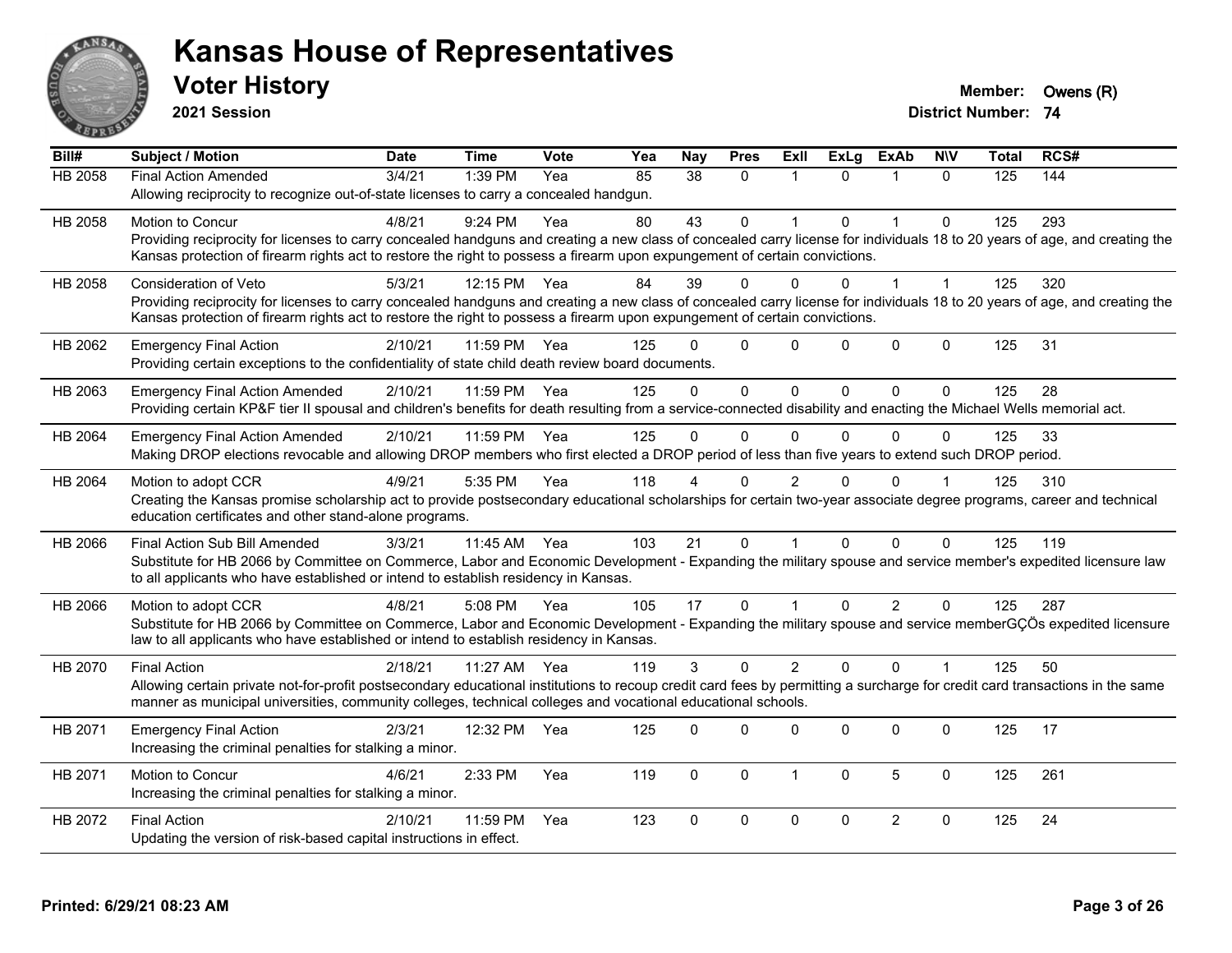

**2021 Session**

**Bill# Subject / Motion Date Time Vote Yea Nay Pres Exll ExLg ExAb N\V Total RCS#** HB 2072 Motion to Concur 3/29/21 11:01 AM Yea 113 9 0 1 0 1 1 125 227 Senate Substitute for HB 2072 by Committee on Financial Institutions and Insurance - Providing for the Kansas corporation commission to authorize the securitization of certain public utility generating facilities, qualified extraordinary costs and issuance of securitized utility tariff bonds. HB 2074 Emergency Final Action 2/11/21 12:46 PM Yea 123 0 0 2 0 0 0 125 44 Updating producer licensing statutes pertaining to appointment, fees, licensing, renewal dates, continuing education, suspension, revocation and denial of licensure and reinstatement. HB 2074 Motion to adopt CCR 4/9/21 11:39 AM Yea 103 20 0 2 0 0 0 125 301 Senate Substitute for HB 2074 by Committee on Financial Institutions and Insurance - Enacting the technology-enabled fiduciary financial institution act, providing requirements, fiduciary powers, duties, functions and limitations for such financial institutions and the administration thereof by the state bank commissioner, creating an income and privilege tax credit for certain qualified distributions from technology-enabled fiduciary financial institutions and the joint committee on fiduciary financial institutions oversight. HB 2075 Emergency Final Action 2/10/21 11:59 PM Yea 125 0 0 0 0 0 0 125 30 Allowing venue for an adoption when the state is the agency to be where the state agency or its subcontracting agency has an office. HB 2076 Final Action Amended 2/18/21 11:29 AM Yea 122 0 0 2 0 0 1 125 51 Clarifying that bond agents seeking discharge as a surety are required to return the person released on bond to the court in the county where the complaint subject to the bond was filed. HB 2077 Emergency Final Action Amended 2/3/21 12:29 PM Yea 120 5 0 0 0 0 0 125 16 Extending the Kansas criminal justice reform commission, limiting the commission's scope of study and adding a public defender. HB 2077 Motion to adopt CCR 5/5/21 2:23 PM Yea 115 6 0 2 0 2 0 125 331 Extending the Kansas closed case task force, providing for staff assistance and renaming the task force the Alvin Sykes cold case DNA task force, extending the Kansas criminal justice reform commission, limiting the commission's scope of study and adding a public defender, and authorizing the crime victims compensation board to waive application time restrictions for certain victims to receive compensation for mental health counseling and adding certain children to the definition of victim. HB 2078 Final Action Amended 2/25/21 11:36 AM Yea 107 17 0 1 0 0 0 125 74 Suspending statutory speedy trial rights until May 1, 2024, in all criminal cases and providing guidelines for prioritizing trials. HB 2078 Motion to Concur 3/22/21 11:14 AM Yea 114 7 0 0 0 4 0 125 187 Suspending statutory speedy trial rights until May 1, 2023, in all criminal cases, providing quidelines for prioritizing trials and requiring the office of judicial administration to prepare and submit a report to the legislature in 2022 and 2023. HB 2079 Emergency Final Action Amended 2/3/21 12:46 PM Nay 70 54 1 0 0 0 0 125 22 Transferring duties concerning address confidentiality program (safe at home) and the registration for charitable organizations from the secretary of state to the attorney general. HB 2079 Motion to adopt CCR 6/5/21 2:32 PM Yea 78 42 1 2 0 2 0 125 332 Transferring duties concerning address confidentiality program (safe at home) and the registration of charitable organizations from the secretary of state to the attorney general, enacting the Kansas fights addiction act to establish a grant program for the purpose of preventing, reducing, treating and mitigating the effects of substance abuse and addiction and requiring posting of a human trafficking awareness notice approved by the attorney general in certain businesses and public places.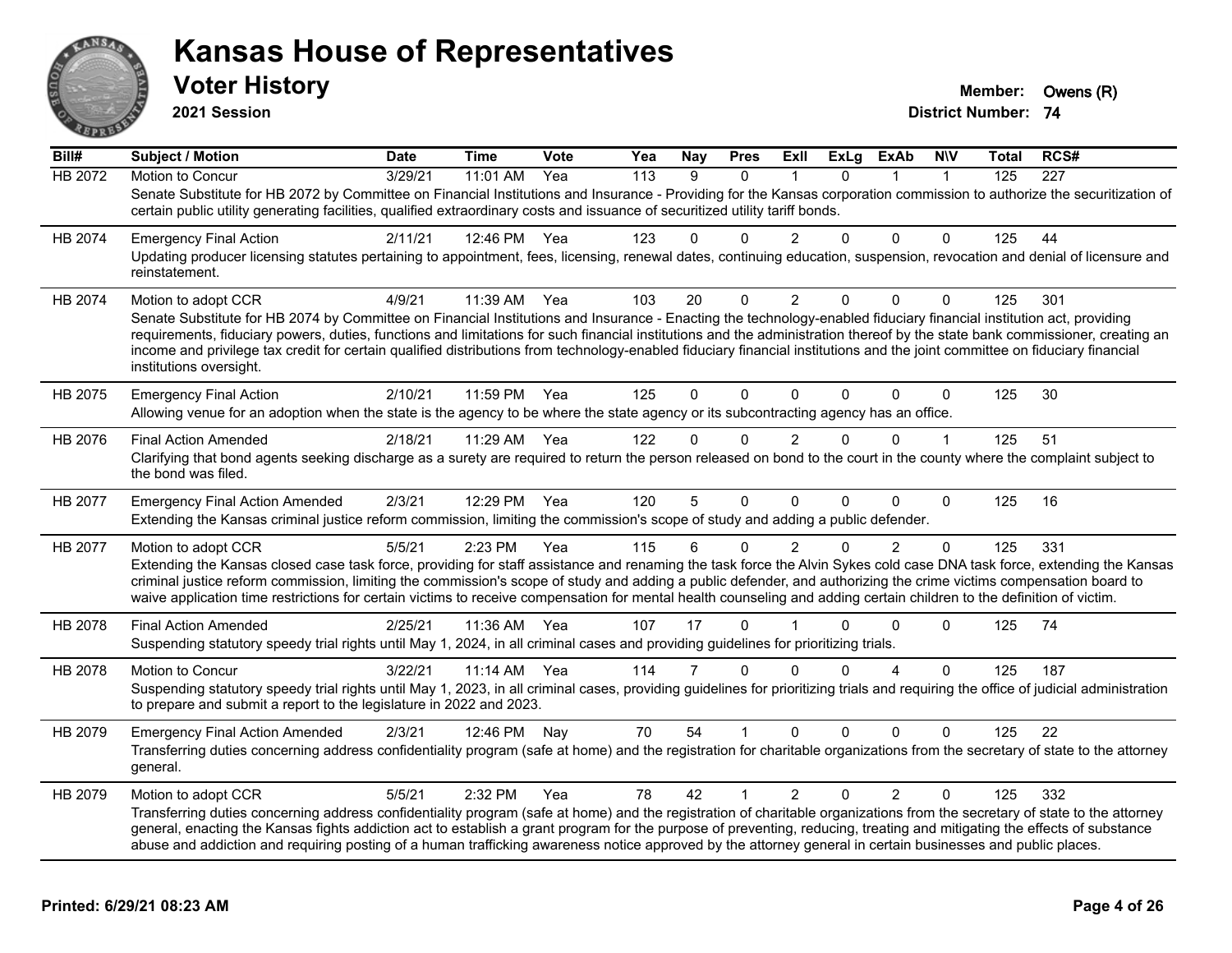

**2021 Session**

| Bill#          | Subject / Motion                                                                                                                                                                                                                                                                                                                                       | <b>Date</b> | <b>Time</b>  | Vote | Yea | Nay            | <b>Pres</b>  | ExII           | <b>ExLg</b>  | <b>ExAb</b>    | <b>NIV</b>   | <b>Total</b> | RCS# |
|----------------|--------------------------------------------------------------------------------------------------------------------------------------------------------------------------------------------------------------------------------------------------------------------------------------------------------------------------------------------------------|-------------|--------------|------|-----|----------------|--------------|----------------|--------------|----------------|--------------|--------------|------|
| <b>HB 2081</b> | <b>Emergency Final Action Amended</b><br>Modifying how certain prior convictions are counted for the special sentencing rule related to possession of a controlled substance and providing concurrent or<br>consecutive sentencing for persons convicted of new crimes while on release for a felony.                                                  | 2/10/21     | 11:59 PM     | Yea  | 69  | 56             | $\mathbf{0}$ | $\Omega$       | 0            | $\mathbf{0}$   | $\mathbf{0}$ | 125          | 32   |
| HB 2082        | <b>Emergency Final Action</b><br>Authorizing the crime victims compensation board to waive application time restrictions for a victim of a sexually violent crime to receive compensation for mental health<br>counseling and adding certain children to the definition of victim.                                                                     | 2/3/21      | 12:41 PM     | Yea  | 125 | $\Omega$       | $\Omega$     | 0              | 0            | $\Omega$       | $\Omega$     | 125          | 21   |
| HB 2085        | <b>Final Action</b><br>Creating the students' right to know act to provide information on postsecondary education options.                                                                                                                                                                                                                             | 3/4/21      | 1:41 PM      | Yea  | 123 | $\mathbf 0$    | $\mathbf 0$  | $\mathbf{1}$   | $\mathbf{0}$ | $\overline{1}$ | $\mathbf{0}$ | 125          | 145  |
| <b>HB 2087</b> | <b>Final Action Amended</b><br>Limiting the review of certain rules and regulations by the director of the budget.                                                                                                                                                                                                                                     | 2/18/21     | 11:30 AM     | Yea  | 109 | 13             | $\Omega$     | $\overline{2}$ | $\Omega$     | $\Omega$       | $\mathbf{1}$ | 125          | 52   |
| HB 2088        | <b>Final Action Amended</b><br>Requiring visual observation of an alleged victim of child abuse or neglect as part of an investigation.                                                                                                                                                                                                                | 3/4/21      | 1:42 PM      | Yea  | 121 | $\overline{2}$ | 0            | $\mathbf{1}$   | $\mathbf{0}$ | $\overline{1}$ | $\Omega$     | 125          | 146  |
| HB 2089        | Final Action Sub Bill<br>Substitute for HB 2089 by Committee on Federal and State Affairs - Standardizing firearm safety education training programs in school districts.                                                                                                                                                                              | 3/18/21     | $11:26$ AM   | Yea  | 75  | 47             | $\Omega$     | 1              | 0            | $\overline{2}$ | $\Omega$     | 125          | 180  |
| HB 2089        | <b>Motion to Concur</b><br>Substitute for HB 2089 by Committee on Federal and State Affairs - Standardizing firearm safety education training programs in school districts.                                                                                                                                                                            | 4/8/21      | 9:28 PM      | Yea  | 79  | 44             | $\Omega$     |                | 0            |                | 0            | 125          | 294  |
| HB 2090        | <b>Emergency Final Action Amended</b><br>Creating a procedure for appointment of acting official when an elected official's military service causes a vacancy.                                                                                                                                                                                         | 2/3/21      | 12:34 PM Yea |      | 125 | 0              | $\Omega$     | 0              | 0            | $\Omega$       | $\Omega$     | 125          | 18   |
| HB 2093        | <b>Final Action Amended</b><br>Increasing criminal penalties for fleeing or attempting to elude a police officer when operating a stolen vehicle, committing certain driving violations or causing a collision<br>involving another driver and making fleeing or attempting to elude a police officer evidence of intent to commit theft of a vehicle. | 2/25/21     | 11:38 AM     | Yea  | 124 | $\Omega$       | $\Omega$     |                | $\Omega$     | $\mathbf 0$    | $\Omega$     | 125          | 75   |
| HB 2094        | Final Action Sub Bill<br>Substitute for HB 2094 by Committee on Appropriations - Expanding educational benefits of tuition and fees waiver for spouses and dependents of public safety officers<br>and personnel who are injured or disabled while performing service-related duties.                                                                  | 3/17/21     | 11:17 AM     | Yea  | 117 | 6              | $\Omega$     |                | $\Omega$     | -1             | $\Omega$     | 125          | 174  |
| HB 2096        | <b>Final Action</b><br>Authorizing department of corrections employees, local correctional or detention officers, judicial branch employees, municipal court employees and administrative<br>hearing officers to have identifying information restricted from public access on public websites that identify home addresses or home ownership.         | 2/18/21     | 11:32 AM     | Yea  | 122 | $\Omega$       | $\Omega$     | $\overline{2}$ | $\Omega$     | $\Omega$       |              | 125          | 53   |
| HB 2097        | <b>Final Action</b><br>Decoupling the KIT and KIR workforce training programs from the high performance incentive fund program.                                                                                                                                                                                                                        | 3/3/21      | 11:47 AM     | Yea  | 124 | 0              | 0            |                | $\Omega$     | $\Omega$       | $\Omega$     | 125          | 120  |
| HB 2101        | <b>Emergency Final Action Amended</b><br>Extending transfers from the expanded lottery act revenues fund to the university engineering initiative.                                                                                                                                                                                                     | 2/25/21     | 12:56 PM     | Yea  | 112 | 12             | 0            | 1              | $\Omega$     | $\Omega$       | $\Omega$     | 125          | 83   |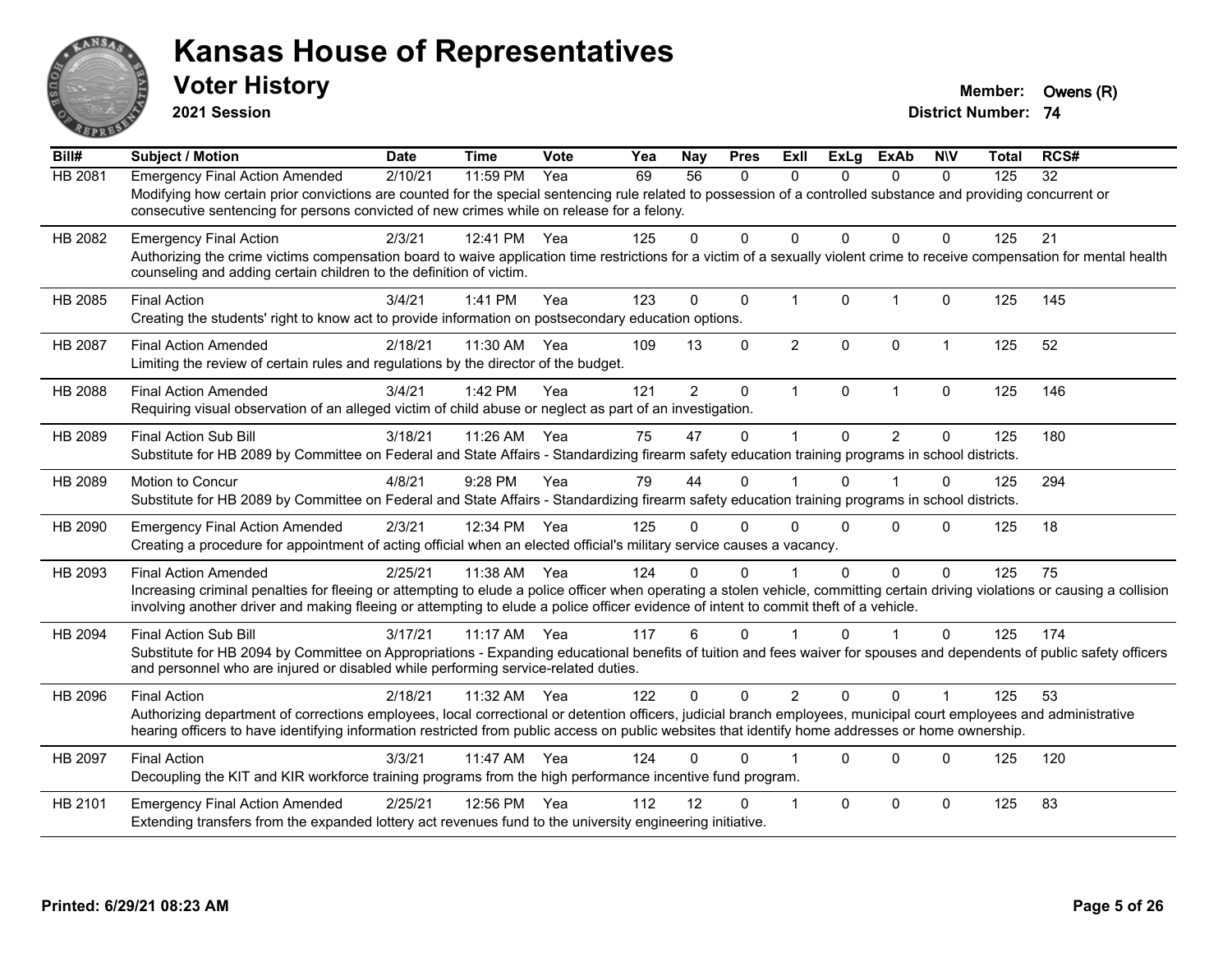

**2021 Session**

| Bill#   | <b>Subject / Motion</b>                                                                                                                                                                                                                                                                                                                                                                                                                                                                                                                                                                                                                                                                                                                                                                                                                                                                                                                                                                                                                                                                                                                                                                                                                                                                                     | <b>Date</b> | <b>Time</b> | <b>Vote</b> | Yea | <b>Nay</b>     | <b>Pres</b>  | Exll           | <b>ExLg</b>  | <b>ExAb</b>  | <b>NIV</b>   | Total | RCS# |
|---------|-------------------------------------------------------------------------------------------------------------------------------------------------------------------------------------------------------------------------------------------------------------------------------------------------------------------------------------------------------------------------------------------------------------------------------------------------------------------------------------------------------------------------------------------------------------------------------------------------------------------------------------------------------------------------------------------------------------------------------------------------------------------------------------------------------------------------------------------------------------------------------------------------------------------------------------------------------------------------------------------------------------------------------------------------------------------------------------------------------------------------------------------------------------------------------------------------------------------------------------------------------------------------------------------------------------|-------------|-------------|-------------|-----|----------------|--------------|----------------|--------------|--------------|--------------|-------|------|
| HB 2102 | <b>Emergency Final Action</b><br>Updating egg repackaging requirements for retailers.                                                                                                                                                                                                                                                                                                                                                                                                                                                                                                                                                                                                                                                                                                                                                                                                                                                                                                                                                                                                                                                                                                                                                                                                                       | 2/10/21     | 11:59 PM    | Yea         | 123 | $\overline{2}$ | $\mathbf 0$  | $\mathbf{0}$   | $\Omega$     | $\mathbf 0$  | $\mathbf{0}$ | 125   | 25   |
| HB 2102 | Mot to Concur in Conference<br>Senate Substitute for HB 2102 by Committee on Agriculture and Natural Resources - Updating egg repackaging requirements for retailers.                                                                                                                                                                                                                                                                                                                                                                                                                                                                                                                                                                                                                                                                                                                                                                                                                                                                                                                                                                                                                                                                                                                                       | 4/9/21      | 2:22 PM     | Yea         | 122 | 1              | $\mathbf{0}$ | $\overline{2}$ | $\Omega$     | $\Omega$     | $\mathbf{0}$ | 125   | 303  |
| HB 2103 | <b>Emergency Final Action</b><br>Establishing the Kansas pesticide waste disposal program and permitting up to \$50,000 to be transferred annually from the Kansas agricultural remediation fund to a<br>new Kansas pesticide waste disposal fund.                                                                                                                                                                                                                                                                                                                                                                                                                                                                                                                                                                                                                                                                                                                                                                                                                                                                                                                                                                                                                                                          | 2/11/21     | 12:38 PM    | Yea         | 123 | $\Omega$       | $\Omega$     | $\overline{2}$ | $\Omega$     | $\mathbf{0}$ | 0            | 125   | 39   |
| HB 2104 | <b>Final Action Amended</b><br>Modifying the sales tax exemption for construction materials by allowing certain educational institutions a sales tax exemption for purchases thereof.                                                                                                                                                                                                                                                                                                                                                                                                                                                                                                                                                                                                                                                                                                                                                                                                                                                                                                                                                                                                                                                                                                                       | 2/18/21     | 11:35 AM    | Yea         | 114 | 8              | 0            | $\overline{2}$ | $\Omega$     | $\mathbf{0}$ |              | 125   | 54   |
| HB 2104 | Motion to Adopt CCR<br>Senate Substitute for HB 2104 by Committee on Assessment ant Taxation - Extending certain budget due dates for schools and notice and hearing requirements when<br>exceeding the revenue neutral rate for property tax purposes, changing time to request full and complete opinion from the state board tax appeals, requiring the state<br>board of tax appeals to serve orders and notices by electronic means if requested by the party, prohibiting valuation increases of certain property in appeals, requiring<br>appraisal directives to require compliance with uniform standards of professional appraisal practice, providing for notice and opportunity to be heard prior to removal<br>from county appraiser eligibility list, providing notification when person no longer holds office of county appraiser, placing the burden of proof on the county appraiser in<br>certain valuation and classification appeal hearings before the district court, requiring appraisal courses for appraisers to be courses approved by the Kansas real estate<br>appraisal board, extending the time a state board of tax appeals member may continue to serve after such member's term expires and authorizing appointment of a<br>member pro tempore under certain conditions. | 4/6/21      | 2:57 PM     | Yea         | 77  | 42             | $\Omega$     |                | $\Omega$     | 5            | $\Omega$     | 125   | 262  |
| HB 2106 | <b>Emergency Final Action</b><br>Extending the dates when corporate tax returns are required to be filed.                                                                                                                                                                                                                                                                                                                                                                                                                                                                                                                                                                                                                                                                                                                                                                                                                                                                                                                                                                                                                                                                                                                                                                                                   | 3/4/21      | 4:36 PM     | Yea         | 123 | $\mathbf 0$    | $\mathbf 0$  | $\mathbf 1$    | $\mathbf{0}$ | $\mathbf{1}$ | $\mathbf 0$  | 125   | 160  |
| HB 2109 | <b>Emergency Final Action</b><br>Increasing the county population threshold for a county to be required to have a lawyer representative, increasing the number of lawyer members and decreasing the<br>number of non-lawyer members on the board of indigents' defense services.                                                                                                                                                                                                                                                                                                                                                                                                                                                                                                                                                                                                                                                                                                                                                                                                                                                                                                                                                                                                                            | 2/11/21     | 12:41 PM    | Yea         | 87  | 36             | $\Omega$     | $\overline{2}$ | $\Omega$     | $\mathbf{0}$ | $\Omega$     | 125   | 41   |
| HB 2112 | <b>Emergency Final Action</b><br>Permitting online advertisement and sales of abandoned property by self-storage rental unit operators; providing for the designation by occupants of an alternate contact<br>and limiting claims for loss or damage of stored property to the property value limit provided in the rental agreement.                                                                                                                                                                                                                                                                                                                                                                                                                                                                                                                                                                                                                                                                                                                                                                                                                                                                                                                                                                       | 2/10/21     | 11:59 PM    | Yea         | 120 | 5              | $\mathbf{0}$ | $\mathbf{0}$   | $\Omega$     | $\Omega$     | $\Omega$     | 125   | 27   |
| HB 2114 | <b>Emergency Final Action Amended</b><br>Establishing the Kansas senior care task force.                                                                                                                                                                                                                                                                                                                                                                                                                                                                                                                                                                                                                                                                                                                                                                                                                                                                                                                                                                                                                                                                                                                                                                                                                    | 2/18/21     | 12:38 PM    | Yea         | 113 | 8              | $\Omega$     | $\overline{2}$ | $\Omega$     | $\mathbf 1$  | $\mathbf 1$  | 125   | 60   |
| HB 2114 | Motion to adopt CCR<br>Establishing the senior care task force, a definition of financial exploitation and Kansas elder and dependent adult abuse multidisciplinary team coordinator and teams,<br>requiring additional mandatory reporters, increasing investigation days for reports of abuse, neglect and financial exploitation of certain adults and directing the<br>department for children and families to inform certain chief administrative officers of substantiated findings of such reports.                                                                                                                                                                                                                                                                                                                                                                                                                                                                                                                                                                                                                                                                                                                                                                                                  | 4/9/21      | 5:41 PM     | Yea         | 115 | 7              | $\Omega$     | $\overline{2}$ | $\Omega$     | $\Omega$     |              | 125   | 311  |
| HB 2115 | <b>Final Action Amended</b><br>Establishing the joint committee on child welfare system oversight.                                                                                                                                                                                                                                                                                                                                                                                                                                                                                                                                                                                                                                                                                                                                                                                                                                                                                                                                                                                                                                                                                                                                                                                                          | 2/18/21     | 11:38 AM    | Yea         | 118 | 4              | 0            | $\overline{2}$ | $\Omega$     | $\mathbf 0$  | 1            | 125   | 55   |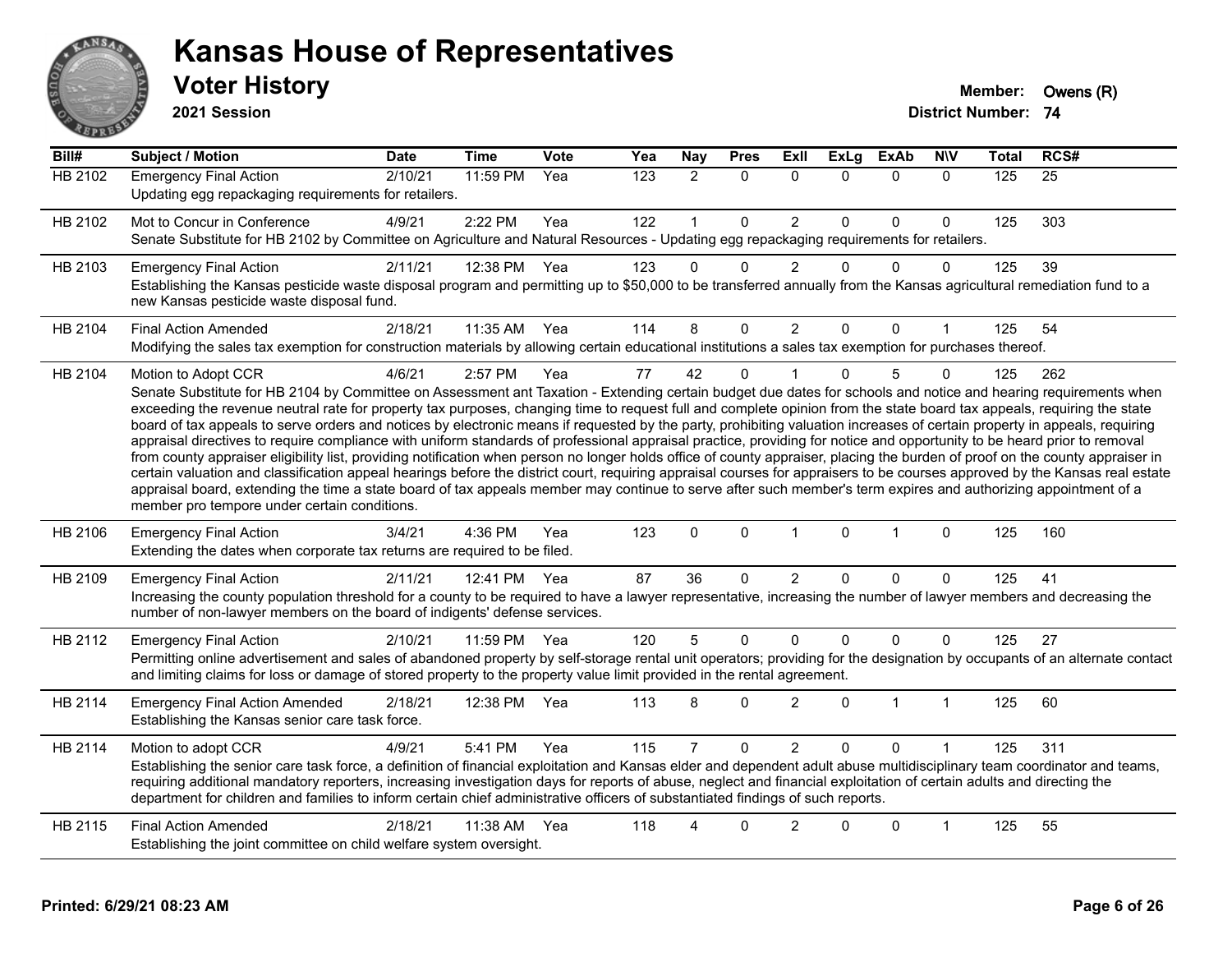

**2021 Session**

| Bill#          | Subject / Motion                                                                                                                                                                                                                                                                                                                                    | <b>Date</b> | <b>Time</b>  | <b>Vote</b> | Yea              | <b>Nay</b> | <b>Pres</b>  | ExIl           | <b>ExLg</b>  | <b>ExAb</b>    | <b>NIV</b>     | <b>Total</b> | RCS# |  |
|----------------|-----------------------------------------------------------------------------------------------------------------------------------------------------------------------------------------------------------------------------------------------------------------------------------------------------------------------------------------------------|-------------|--------------|-------------|------------------|------------|--------------|----------------|--------------|----------------|----------------|--------------|------|--|
| <b>HB 2116</b> | <b>Emergency Final Action</b>                                                                                                                                                                                                                                                                                                                       | 3/4/21      | 4:43 PM      | Yea         | $\overline{123}$ | $\Omega$   | $\Omega$     | 1              | $\Omega$     | 1              | $\Omega$       | 125          | 165  |  |
|                | Exempting the caregiver of a child in state out-of-home placement from the child care assistance 20-hour-per-week work requirement.                                                                                                                                                                                                                 |             |              |             |                  |            |              |                |              |                |                |              |      |  |
| HB 2119        | <b>EFA Sub Bill Amended</b>                                                                                                                                                                                                                                                                                                                         | 3/30/21     | 7:56 PM      | Yea         | 65               | 58         | 0            |                | $\Omega$     |                | $\Omega$       | 125          | 255  |  |
|                | Substitute for HB 2119 by Committee on K-12 Education Budget - Making and concerning appropriations for the department of education for fiscal years ending June 30,                                                                                                                                                                                |             |              |             |                  |            |              |                |              |                |                |              |      |  |
|                | 2021, June 30, 2022, and June 30, 2023, creating and expanding school choice programs, restricting remote learning and remote enrollment and extending the                                                                                                                                                                                          |             |              |             |                  |            |              |                |              |                |                |              |      |  |
|                | statewide property tax levy for schools.                                                                                                                                                                                                                                                                                                            |             |              |             |                  |            |              |                |              |                |                |              |      |  |
| HB 2120        | <b>Emergency Final Action</b>                                                                                                                                                                                                                                                                                                                       | 2/11/21     | 12:50 PM     | Yea         | 110              | 13         | $\mathbf 0$  | $\overline{c}$ | $\mathbf{0}$ | $\mathbf 0$    | $\mathbf 0$    | 125          | 46   |  |
|                | Removing the spousal exception from the crime of sexual battery.                                                                                                                                                                                                                                                                                    |             |              |             |                  |            |              |                |              |                |                |              |      |  |
| HB 2121        | <b>Emergency Final Action Amended</b>                                                                                                                                                                                                                                                                                                               | 2/11/21     | 12:43 PM     | Yea         | 101              | 22         | $\mathbf 0$  | $\overline{2}$ | $\Omega$     | 0              | $\mathbf 0$    | 125          | 42   |  |
|                | Adding definitions related to defendants who abscond from supervision in the criminal procedure code and for parole.                                                                                                                                                                                                                                |             |              |             |                  |            |              |                |              |                |                |              |      |  |
| HB 2121        | Motion to adopt CCR                                                                                                                                                                                                                                                                                                                                 | 5/5/21      | 2:39 PM      | Yea         | 121              | U          | $\Omega$     | $\overline{2}$ | $\Omega$     | $\overline{2}$ | $\mathbf 0$    | 125          | 333  |  |
|                | Increasing the criminal penalty for mistreatment of a dependent adult or elder person when the victim is a resident of an adult care home, adding definitions related to                                                                                                                                                                            |             |              |             |                  |            |              |                |              |                |                |              |      |  |
|                | defendants who abscond from supervision in the criminal procedure code and for parole and clarifying that bond agents seeking discharge as a surety are required to                                                                                                                                                                                 |             |              |             |                  |            |              |                |              |                |                |              |      |  |
|                | return the person released on bond to the court in the county where the complaint subject to the bond was filed, requiring the department of corrections to develop<br>guidance to be used by parole officers when responding to violations of parole and postrelease supervision and that incentivize compliant behavior, and authorizing          |             |              |             |                  |            |              |                |              |                |                |              |      |  |
|                | court services officers and community corrections officers to provide a certification of identification to offenders for use to obtain a new driver's license.                                                                                                                                                                                      |             |              |             |                  |            |              |                |              |                |                |              |      |  |
|                |                                                                                                                                                                                                                                                                                                                                                     |             |              |             |                  | $\Omega$   |              |                | $\Omega$     | $\overline{1}$ |                |              |      |  |
| HB 2124        | <b>Emergency Final Action</b><br>Clarifying the authority of healing arts school clinics to provide healing arts services.                                                                                                                                                                                                                          | 2/18/21     | 12:39 PM     | Yea         | 121              |            | $\Omega$     | $\overline{2}$ |              |                |                | 125          | 61   |  |
|                |                                                                                                                                                                                                                                                                                                                                                     |             |              |             |                  |            |              |                |              |                |                |              |      |  |
| HB 2125        | <b>Emergency Final Action Amended</b>                                                                                                                                                                                                                                                                                                               | 2/18/21     | 12:46 PM Yea |             | 118              | 3          | $\mathbf{0}$ | $\overline{2}$ | $\Omega$     | $\mathbf 1$    |                | 125          | 64   |  |
|                | Allowing a copy of a will to be filed and admitted to probate and allowing a will or a copy of a will filed within six months after the death of the testator to be admitted to<br>probate at any time.                                                                                                                                             |             |              |             |                  |            |              |                |              |                |                |              |      |  |
|                |                                                                                                                                                                                                                                                                                                                                                     |             |              |             |                  |            |              |                |              |                |                |              |      |  |
| HB 2126        | <b>Final Action Amended</b>                                                                                                                                                                                                                                                                                                                         | 3/4/21      | 1:44 PM      | Yea         | 85               | 37         | $\mathbf{1}$ | $\mathbf{1}$   | $\mathbf 0$  | $\mathbf{1}$   | 0              | 125          | 147  |  |
|                | Providing immunity from civil liability for COVID-19 claims for adult care facilities.                                                                                                                                                                                                                                                              |             |              |             |                  |            |              |                |              |                |                |              |      |  |
| HB 2128        | <b>Final Action Amended</b>                                                                                                                                                                                                                                                                                                                         | 3/2/21      | 10:32 AM Yea |             | 124              | $\Omega$   | $\mathbf 0$  | $\mathbf{1}$   | $\mathbf 0$  | $\mathbf 0$    | $\mathbf 0$    | 125          | 92   |  |
|                | Clarifying jurisdiction and supervision of offenders in a certified drug abuse treatment program.                                                                                                                                                                                                                                                   |             |              |             |                  |            |              |                |              |                |                |              |      |  |
| HB 2134        | <b>Emergency Final Action</b>                                                                                                                                                                                                                                                                                                                       | 2/11/21     | 12:39 PM     | Yea         | 123              | $\Omega$   | $\mathbf 0$  | $\overline{2}$ | $\Omega$     | $\Omega$       | $\Omega$       | 125          | 40   |  |
|                | Updating the national association of insurance commissioners credit for reinsurance model law and codifying the credit for reinsurance model regulation.                                                                                                                                                                                            |             |              |             |                  |            |              |                |              |                |                |              |      |  |
| HB 2134        | Motion to adopt CCR                                                                                                                                                                                                                                                                                                                                 | 5/7/21      | 6:51 PM      | Yea         | 107              | 9          | $\mathbf{0}$ |                | $\Omega$     | 6              | $\overline{2}$ | 125          | 352  |  |
|                | Making appropriations for the Kansas state department of education for FY 2021, FY 2022 and FY 2023; requiring a Kansas foster care children annual academic report                                                                                                                                                                                 |             |              |             |                  |            |              |                |              |                |                |              |      |  |
|                | card; authorizing limited remote learning; providing the criteria for identification of students eligible to receive at-risk programs and services; requiring boards of                                                                                                                                                                             |             |              |             |                  |            |              |                |              |                |                |              |      |  |
|                | education to allocate sufficient school district moneys to improve student academic performance; authorizing school districts to pay tuition and fees for concurrent and<br>dual enrollment programs; expanding student eligibility under the tax credit for low income students scholarship program; extending the high-density at-risk weighting; |             |              |             |                  |            |              |                |              |                |                |              |      |  |
|                | providing ACT college entrance exams and workkeys assessments to certain nonpublic school students.                                                                                                                                                                                                                                                 |             |              |             |                  |            |              |                |              |                |                |              |      |  |
|                |                                                                                                                                                                                                                                                                                                                                                     |             |              |             |                  |            |              |                |              |                |                |              |      |  |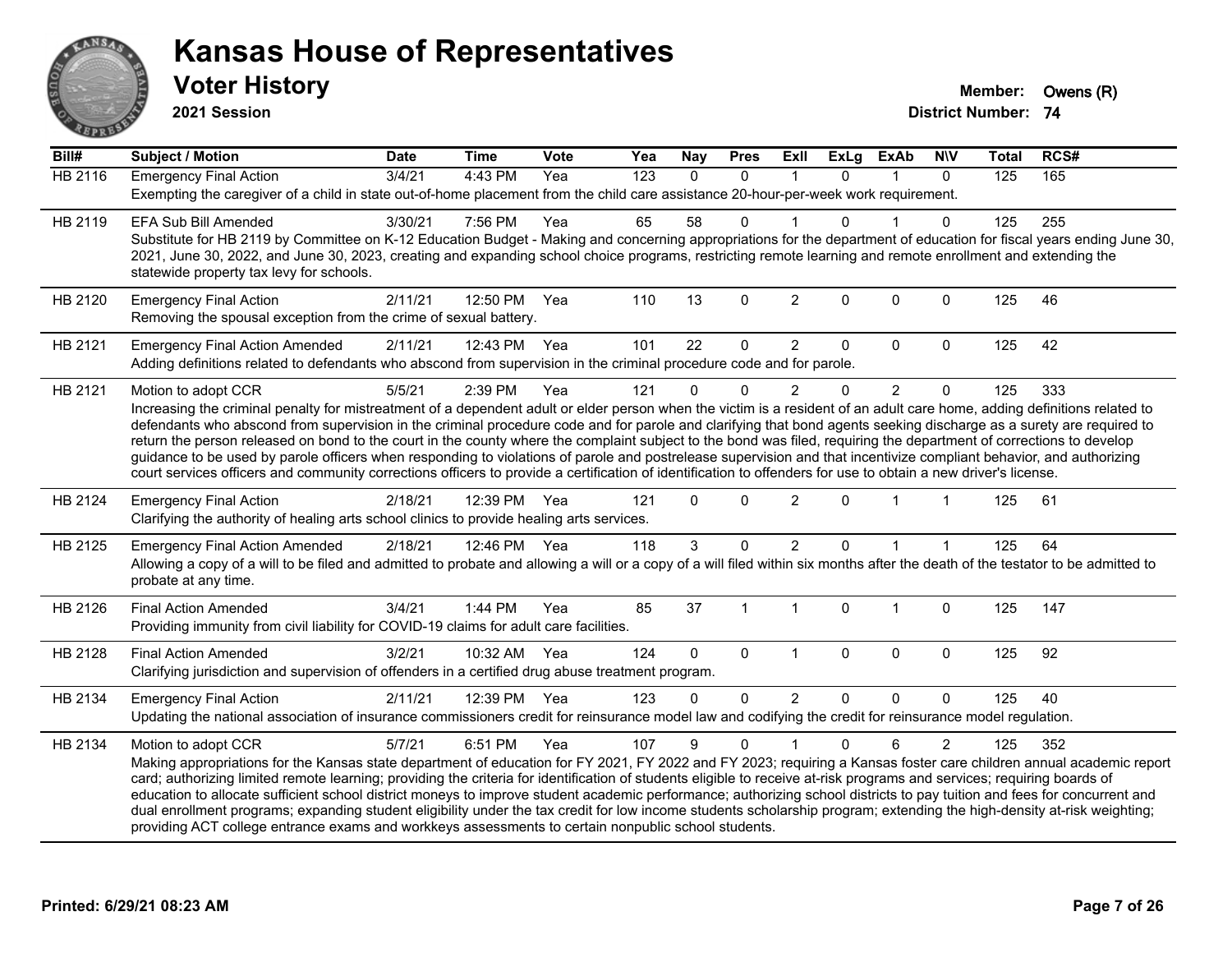

**2021 Session**

| Bill#   | Subject / Motion                                                                                                                                                                                                                                                                                                                                                                                                              | <b>Date</b> | <b>Time</b> | Vote | Yea | Nay                    | <b>Pres</b> | ExII           | ExLg     | <b>ExAb</b>    | <b>NIV</b>     | Total | RCS# |  |
|---------|-------------------------------------------------------------------------------------------------------------------------------------------------------------------------------------------------------------------------------------------------------------------------------------------------------------------------------------------------------------------------------------------------------------------------------|-------------|-------------|------|-----|------------------------|-------------|----------------|----------|----------------|----------------|-------|------|--|
| HB 2136 | <b>Final Action Amended</b><br>Updating certain statutes relating to the regulation of the business of insurance; granting the commissioner of insurance certain investigative powers.                                                                                                                                                                                                                                        | 2/25/21     | 11:40 AM    | Yea  | 124 | $\Omega$               | $\Omega$    |                | $\Omega$ | $\Omega$       | $\Omega$       | 125   | 76   |  |
| HB 2137 | <b>Final Action Amended</b><br>Authorizing certain licensees under the Kansas liquor control act and the club and drinking establishment act to sell and serve cereal malt beverages.                                                                                                                                                                                                                                         | 3/2/21      | 10:33 AM    | Yea  | 122 | $\overline{2}$         | 0           |                | $\Omega$ | $\Omega$       | $\Omega$       | 125   | 93   |  |
| HB 2137 | Motion to adopt CCR<br>Making amendments regarding licensure to sell alcoholic liquor and cereal malt beverages, authorizing transfers of bulk alcoholic liquor by certain licensees and<br>authorizing the sale of alcoholic liquor and cereal malt beverages on specified days and times and subject to certain conditions by licensees under the Kansas liquor<br>control act and the club and drinking establishment act. | 5/7/21      | 4:41 PM     | Yea  | 101 | 18                     | $\Omega$    |                |          | 5              |                | 125   | 351  |  |
| HB 2138 | <b>Final Action</b><br>Club and drinking establishment liquor license eligibility; spouse is a law enforcement officer in another county.                                                                                                                                                                                                                                                                                     | 3/3/21      | 11:48 AM    | Yea  | 120 | 4                      | $\Omega$    |                | $\Omega$ | $\Omega$       | $\Omega$       | 125   | 121  |  |
| HB 2143 | <b>Emergency Final Action</b><br>Making exemption permanent for certain cash rebates on sales or leases of new motor vehicles for sales tax purposes.                                                                                                                                                                                                                                                                         | 3/4/21      | 4:39 PM     | Yea  | 119 | Δ                      | $\Omega$    |                | $\Omega$ |                | $\mathbf{0}$   | 125   | 162  |  |
| HB 2143 | Motion to adopt CCR<br>Making exemption permanent for certain cash rebates on sales or leases of new motor vehicles for sales tax purposes.                                                                                                                                                                                                                                                                                   | 4/9/21      | 6:16 PM     | Yea  | 118 | 3                      | $\Omega$    | 2              | $\Omega$ | $\Omega$       | $\overline{2}$ | 125   | 315  |  |
| HB 2145 | <b>Final Action</b><br>Exempting the retail sale of electricity by public utilities for electric vehicle charging stations from the jurisdiction of the state corporation commission.                                                                                                                                                                                                                                         | 3/2/21      | 10:35 AM    | Yea  | 124 | $\Omega$               | $\Omega$    |                | $\Omega$ | $\Omega$       | $\Omega$       | 125   | 94   |  |
| HB 2150 | <b>Final Action Amended</b><br>Creating a definition of financial exploitation, requiring additional mandatory reporters and increasing investigation days in the abuse, neglect and financial exploitation of<br>certain adults.                                                                                                                                                                                             | 3/25/21     | 11:18 AM    | Yea  | 118 | $\boldsymbol{\Lambda}$ | $\Omega$    |                | $\Omega$ | $\overline{2}$ | $\Omega$       | 125   | 209  |  |
| HB 2151 | <b>Emergency Final Action</b><br>Creating Kansas elder and dependent adult abuse multidisciplinary teams and a coordinator.                                                                                                                                                                                                                                                                                                   | 2/18/21     | 12:44 PM    | Yea  | 121 | $\Omega$               | $\Omega$    | $\overline{2}$ | $\Omega$ |                |                | 125   | 63   |  |
| HB 2153 | <b>Final Action</b><br>Increasing the criminal penalty for mistreatment of a dependent adult or elder person when the victim is a resident of an adult care home.                                                                                                                                                                                                                                                             | 3/3/21      | 11:50 AM    | Yea  | 124 | $\Omega$               | $\Omega$    |                | $\Omega$ | $\Omega$       | $\Omega$       | 125   | 122  |  |
| HB 2155 | <b>Emergency Final Action</b><br>Providing for department of health and environment response operations for water and soil pollutant release, discharge or escape.                                                                                                                                                                                                                                                            | 2/18/21     | 12:43 PM    | Yea  | 85  | 36                     | $\Omega$    | $\overline{2}$ | $\Omega$ |                |                | 125   | 62   |  |
| HB 2158 | <b>Final Action</b><br>Making permanent provisions for the advisory committee on trauma and the statewide trauma system regional council to conduct closed meetings and keep privileged<br>records regarding trauma cases.                                                                                                                                                                                                    | 2/18/21     | 11:40 AM    | Yea  | 121 |                        | $\Omega$    |                |          | 0              |                | 125   | 56   |  |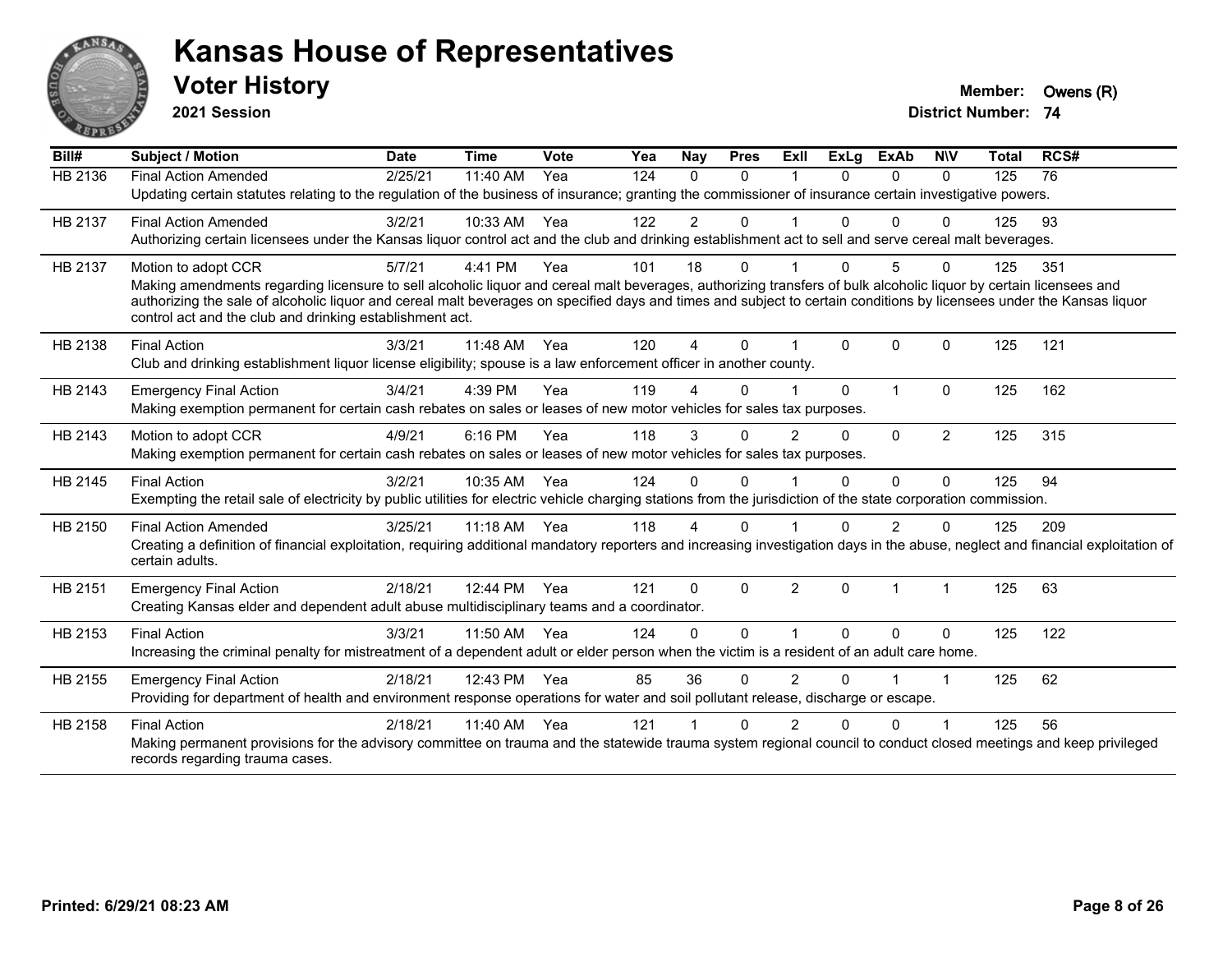

**2021 Session**

| Bill#          | <b>Subject / Motion</b>                                                                                                                                                                                                                                                                                                                                                                                                                                                                                                                                                                                                                                                                                                                                                                               | <b>Date</b> | <b>Time</b>  | <b>Vote</b> | Yea | <b>Nay</b>   | <b>Pres</b>  | ExII           | ExLg         | ExAb           | <b>NIV</b>  | Total | RCS# |
|----------------|-------------------------------------------------------------------------------------------------------------------------------------------------------------------------------------------------------------------------------------------------------------------------------------------------------------------------------------------------------------------------------------------------------------------------------------------------------------------------------------------------------------------------------------------------------------------------------------------------------------------------------------------------------------------------------------------------------------------------------------------------------------------------------------------------------|-------------|--------------|-------------|-----|--------------|--------------|----------------|--------------|----------------|-------------|-------|------|
| <b>HB 2158</b> | Motion to adopt CCR                                                                                                                                                                                                                                                                                                                                                                                                                                                                                                                                                                                                                                                                                                                                                                                   | 5/5/21      | 2:45 PM      | Yea         | 121 | $\Omega$     | $\Omega$     | $\mathfrak{p}$ | $\Omega$     | $\mathcal{P}$  | $\Omega$    | 125   | 334  |
|                | Establishing the joint committee on child welfare system oversight, providing certain exceptions to the confidentiality of state child death review board documents,<br>requiring visual observation of an alleged victim of child abuse or neglect as part of an investigation, exempting the caregiver of a child in state out-of-home placement<br>from the child care assistance 20-hour-per-week work requirement, permitting the secretary for children and families to license certain family foster homes where a<br>former foster care youth with certain juvenile adjudications resides making permanent provisions for the advisory committee on trauma and the statewide trauma system<br>regional council to conduct closed meetings and keep privileged records regarding trauma cases. |             |              |             |     |              |              |                |              |                |             |       |      |
| HB 2162        | <b>Final Action</b>                                                                                                                                                                                                                                                                                                                                                                                                                                                                                                                                                                                                                                                                                                                                                                                   | 3/2/21      | 10:25 AM     | Yea         | 123 | 0            | $\mathbf{1}$ | 1              | $\mathbf{0}$ | $\mathbf 0$    | $\mathbf 0$ | 125   | 88   |
|                | Amending and repealing reapportionment census data laws to conform with 2019 amendments to the Kansas constitution and to remove certain obsolete provisions.                                                                                                                                                                                                                                                                                                                                                                                                                                                                                                                                                                                                                                         |             |              |             |     |              |              |                |              |                |             |       |      |
| HB 2165        | <b>Emergency Final Action Amended</b><br>Providing for all vehicles more than 35 years old to qualify as an antique vehicle.                                                                                                                                                                                                                                                                                                                                                                                                                                                                                                                                                                                                                                                                          | 2/11/21     | 12:44 PM     | Yea         | 114 | 9            | 0            | 2              | 0            | 0              | 0           | 125   | 43   |
| HB 2165        | Motion to Concur                                                                                                                                                                                                                                                                                                                                                                                                                                                                                                                                                                                                                                                                                                                                                                                      | 4/7/21      | 10:26 AM     | Yea         | 117 | 5            | $\mathbf 0$  | 1              | $\mathbf 0$  | $\overline{c}$ | $\mathbf 0$ | 125   | 265  |
|                | Providing for all vehicles more than 35 years old to qualify as an antique vehicle.                                                                                                                                                                                                                                                                                                                                                                                                                                                                                                                                                                                                                                                                                                                   |             |              |             |     |              |              |                |              |                |             |       |      |
| HB 2166        | Final Action Sub Bill Amended                                                                                                                                                                                                                                                                                                                                                                                                                                                                                                                                                                                                                                                                                                                                                                         | 3/2/21      | 10:38 AM     | Yea         | 124 | 0            | $\mathbf 0$  | 1              | 0            | $\Omega$       | $\Omega$    | 125   | 95   |
|                | Substitute for HB 2166 by Committee on Transportation - Providing for the Braden's hope for childhood cancer, proud educator and alpha kappa alpha distinctive license<br>plates and providing distinctive license plates for current and veteran members of the United States army, navy, marine corps, air force, coast guard and space force and<br>modifying the requirements to begin production on distinctive license plates.                                                                                                                                                                                                                                                                                                                                                                  |             |              |             |     |              |              |                |              |                |             |       |      |
| HB 2166        | Motion to Adopt CCR                                                                                                                                                                                                                                                                                                                                                                                                                                                                                                                                                                                                                                                                                                                                                                                   | 4/8/21      | 5:31 PM      | Yea         | 81  | 41           | $\Omega$     | $\mathbf 1$    | $\Omega$     | $\overline{2}$ | $\Omega$    | 125   | 289  |
|                | Substitute for HB 2166 by Committee on Transportation - Providing for the Braden's hope for childhood cancer, proud educator, delta sigma theta, Gadsden flag, love,<br>Chloe foundation and alpha kappa alpha distinctive license plates and providing distinctive license plates for current and veteran members of the United States army,<br>navy, marine corps, air force, coast guard and space force, modifying the requirements to begin production on distinctive license plates, requiring reporting by<br>sponsoring organizations of distinctive license plates, allowing certain license plates issued by the division of vehicles to be personalized license plates and establishing<br>a fee on firefighter distinctive license plates.                                                |             |              |             |     |              |              |                |              |                |             |       |      |
| HB 2166        | Consideration of Veto                                                                                                                                                                                                                                                                                                                                                                                                                                                                                                                                                                                                                                                                                                                                                                                 | 5/3/21      | 11:39 AM Yea |             | 86  | 37           | $\mathbf 0$  | 0              | 0            |                | $\mathbf 1$ | 125   | 317  |
|                | Substitute for HB 2166 by Committee on Transportation - Providing for the Braden's hope for childhood cancer, proud educator, delta sigma theta, Gadsden flag, love,<br>Chloe foundation and alpha kappa alpha distinctive license plates and providing distinctive license plates for current and veteran members of the United States army,<br>navy, marine corps, air force, coast guard and space force, modifying the requirements to begin production on distinctive license plates, requiring reporting by<br>sponsoring organizations of distinctive license plates, allowing certain license plates issued by the division of vehicles to be personalized license plates and establishing<br>a fee on firefighter distinctive license plates.                                                |             |              |             |     |              |              |                |              |                |             |       |      |
| HB 2167        | <b>Emergency Final Action</b><br>Permitting concrete mixer trucks and requiring dump trucks to display license plates on the front of vehicles.                                                                                                                                                                                                                                                                                                                                                                                                                                                                                                                                                                                                                                                       | 2/10/21     | 11:59 PM     | Yea         | 125 | $\mathbf{0}$ | 0            | 0              | 0            | 0              | 0           | 125   | 34   |
| HB 2167        | Motion to Concur<br>Permitting concrete mixer trucks and requiring dump trucks to display license plates on the front of vehicles.                                                                                                                                                                                                                                                                                                                                                                                                                                                                                                                                                                                                                                                                    | 4/7/21      | 10:28 AM     | Yea         | 122 | $\Omega$     | $\Omega$     | 1              | $\Omega$     | $\overline{2}$ | $\pmb{0}$   | 125   | 266  |
| HB 2172        | <b>Final Action Amended</b>                                                                                                                                                                                                                                                                                                                                                                                                                                                                                                                                                                                                                                                                                                                                                                           | 2/18/21     | 11:41 AM     | Yea         | 122 | U            | 0            | $\overline{2}$ | 0            | $\mathbf{0}$   |             | 125   | 57   |
|                | Modifying water usage calculations and fees for multi-year flex accounts and permitting alternative base average water use calculations and prorated terms.                                                                                                                                                                                                                                                                                                                                                                                                                                                                                                                                                                                                                                           |             |              |             |     |              |              |                |              |                |             |       |      |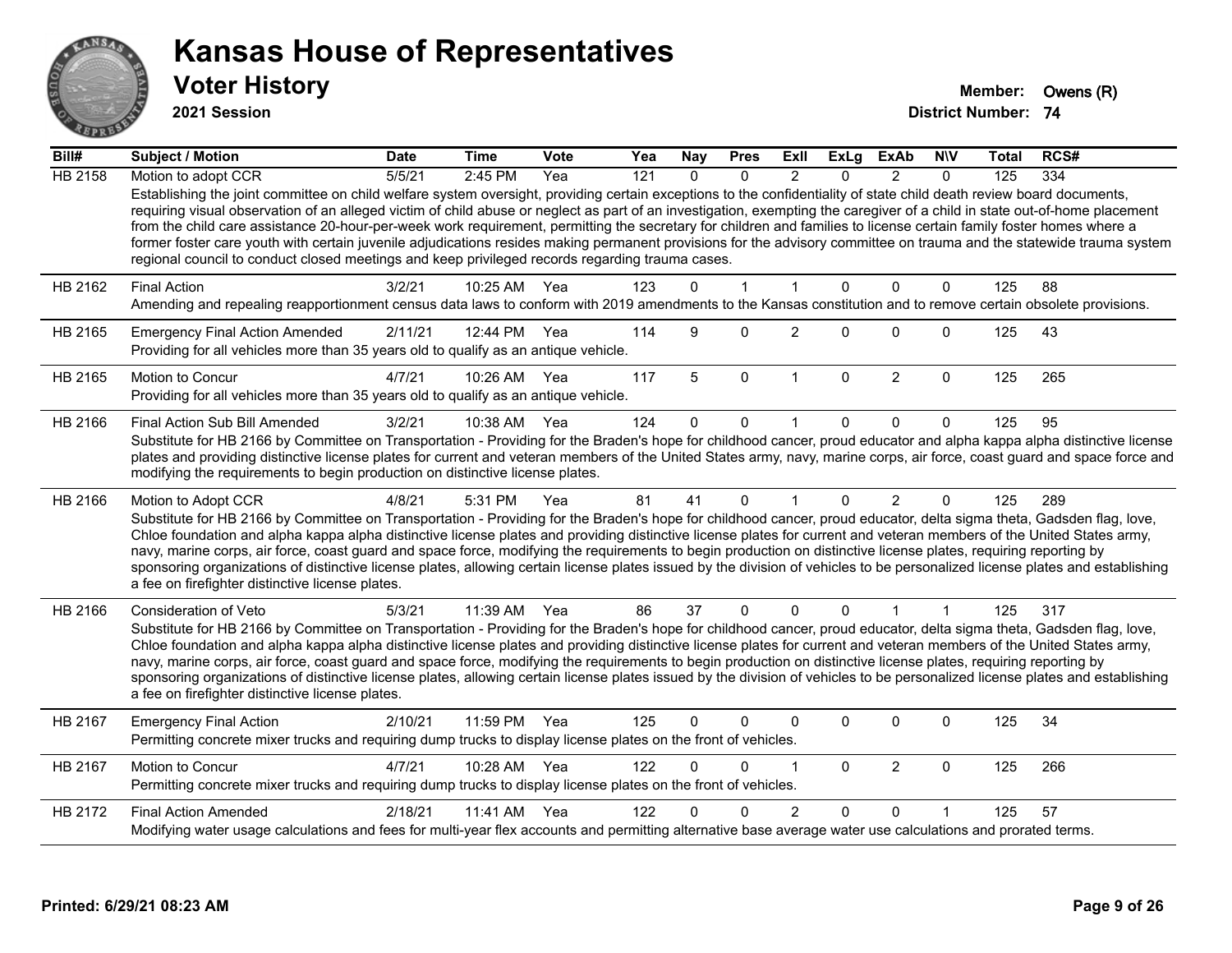

**2021 Session**

| Bill#          | <b>Subject / Motion</b>                                                                                                                                                                                                                                                                                                                                                                                                                                                                                                                                                                                                                                                                                                                                                                                                                                                                                           | <b>Date</b> | <b>Time</b> | Vote | Yea | <b>Nay</b>     | <b>Pres</b> | Exll           | <b>ExLg</b>  | <b>ExAb</b>    | <b>NIV</b>   | <b>Total</b>   | RCS# |
|----------------|-------------------------------------------------------------------------------------------------------------------------------------------------------------------------------------------------------------------------------------------------------------------------------------------------------------------------------------------------------------------------------------------------------------------------------------------------------------------------------------------------------------------------------------------------------------------------------------------------------------------------------------------------------------------------------------------------------------------------------------------------------------------------------------------------------------------------------------------------------------------------------------------------------------------|-------------|-------------|------|-----|----------------|-------------|----------------|--------------|----------------|--------------|----------------|------|
| <b>HB 2175</b> | <b>Emergency Final Action</b><br>Creating the Dwayne Peaslee technical training center district.                                                                                                                                                                                                                                                                                                                                                                                                                                                                                                                                                                                                                                                                                                                                                                                                                  | 2/25/21     | 12:52 PM    | Yea  | 122 | $\overline{2}$ | $\mathbf 0$ | $\mathbf{1}$   | $\Omega$     | $\Omega$       | $\mathbf{0}$ | $\frac{1}{25}$ | 81   |
| HB 2176        | <b>Emergency Final Action Amended</b><br>Clarify the vacation or exclusion of territory from city boundaries or release of easements.                                                                                                                                                                                                                                                                                                                                                                                                                                                                                                                                                                                                                                                                                                                                                                             | 3/25/21     | 12:22 PM    | Yea  | 120 | $\overline{2}$ | $\Omega$    | $\mathbf{1}$   | $\mathbf{0}$ | $\overline{2}$ | $\Omega$     | 125            | 224  |
| HB 2178        | <b>Final Action</b><br>Vacating certain blocks in the original town plat set aside for a college and a park in the city of Americus and vesting fee simple title in the city.                                                                                                                                                                                                                                                                                                                                                                                                                                                                                                                                                                                                                                                                                                                                     | 2/18/21     | 11:42 AM    | Yea  | 121 | 1              | $\Omega$    | 2              | $\Omega$     | $\Omega$       | 1            | 125            | 58   |
| HB 2178        | Motion to Concur<br>Providing for the vacation or exclusion of territory or easements by cities, including certain blocks in the original town plat set aside for a college and a park in the<br>city of Americus.                                                                                                                                                                                                                                                                                                                                                                                                                                                                                                                                                                                                                                                                                                | 3/30/21     | 3:05 PM     | Yea  | 121 | $\overline{2}$ | 0           |                | $\Omega$     | $\Omega$       | $\mathbf 1$  | 125            | 250  |
| HB 2183        | <b>Final Action Amended</b><br>Prohibiting the governor, the executive branch and the judicial branch from altering election laws or procedures and limiting the authority of the secretary of state to enter<br>into consent decrees with any court absent the approval of the legislative coordinating council.                                                                                                                                                                                                                                                                                                                                                                                                                                                                                                                                                                                                 | 3/3/21      | 11:53 AM    | Yea  | 84  | 39             |             |                | 0            | $\Omega$       | $\Omega$     | 125            | 123  |
| HB 2183        | Motion to adopt CCR<br>Creating the transparency in revenues underwriting elections act; prohibiting the receipt and expenditure of private moneys by election officials; directing the secretary of<br>state to publish certain registered voter totals; relating to advance voting ballots by requiring signed statements for delivery of such ballots on behalf of a voter; limiting<br>the number of such ballots that can be delivered; prohibiting the altering or backdating of the mailing date on such ballots; requiring a matching signature on such<br>ballots; removing the secretary of state's authority to provide additional time for receipt of such ballots; prohibiting candidates for office from engaging in certain conduct<br>related to advance voting ballots; creating the crime of false representation of an election official; and, expanding the crime of electioneering.          | 4/8/21      | 10:11 PM    | Yea  | 80  | 42             | $\Omega$    |                | $\Omega$     | $\overline{2}$ | $\Omega$     | 125            | 296  |
| HB 2183        | <b>Consideration of Veto</b><br>Creating the transparency in revenues underwriting elections act; prohibiting the receipt and expenditure of private moneys by election officials; directing the secretary of<br>state to publish certain registered voter totals; relating to advance voting ballots by requiring signed statements for delivery of such ballots on behalf of a voter; limiting<br>the number of such ballots that can be delivered; prohibiting the altering or backdating of the mailing date on such ballots; requiring a matching signature on such<br>ballots; removing the secretary of state's authority to provide additional time for receipt of such ballots; prohibiting candidates for office from engaging in certain conduct<br>related to advance voting ballots; creating the crime of false representation of an election official; and, expanding the crime of electioneering. | 5/3/21      | 12:01 PM    | Yea  | 85  | 38             | ∩           |                | n            |                |              | 125            | 319  |
| HB 2187        | <b>Final Action</b><br>Enacting the first-time home buyer savings account act.                                                                                                                                                                                                                                                                                                                                                                                                                                                                                                                                                                                                                                                                                                                                                                                                                                    | 2/18/21     | 11:44 AM    | Yea  | 119 | 3              | $\Omega$    | $\overline{2}$ | 0            | $\Omega$       |              | 125            | 59   |
| <b>HB 2187</b> | Motion to Concur<br>Enacting the first-time home buyer savings account act.                                                                                                                                                                                                                                                                                                                                                                                                                                                                                                                                                                                                                                                                                                                                                                                                                                       | 5/5/21      | 2:47 PM     | Yea  | 119 | $\overline{2}$ | $\Omega$    | $\overline{2}$ | $\Omega$     | $\overline{2}$ | $\mathbf{0}$ | 125            | 335  |
| HB 2191        | <b>Final Action</b><br>Increasing criminal penalties for the crimes of riot and incitement to riot when the crime occurs in a correctional facility.                                                                                                                                                                                                                                                                                                                                                                                                                                                                                                                                                                                                                                                                                                                                                              | 2/24/21     | 11:20 AM    | Yea  | 123 | $\Omega$       | $\Omega$    |                | $\Omega$     | $\mathbf{1}$   | $\mathbf{0}$ | 125            | 67   |
| HB 2192        | <b>Final Action</b><br>Authorizing court services officers and community corrections officers to provide a certification of identification to offenders for use to obtain a new driver's license.                                                                                                                                                                                                                                                                                                                                                                                                                                                                                                                                                                                                                                                                                                                 | 2/25/21     | 11:41 AM    | Yea  | 124 | n              | ∩           |                | 0            | $\Omega$       | 0            | 125            | 77   |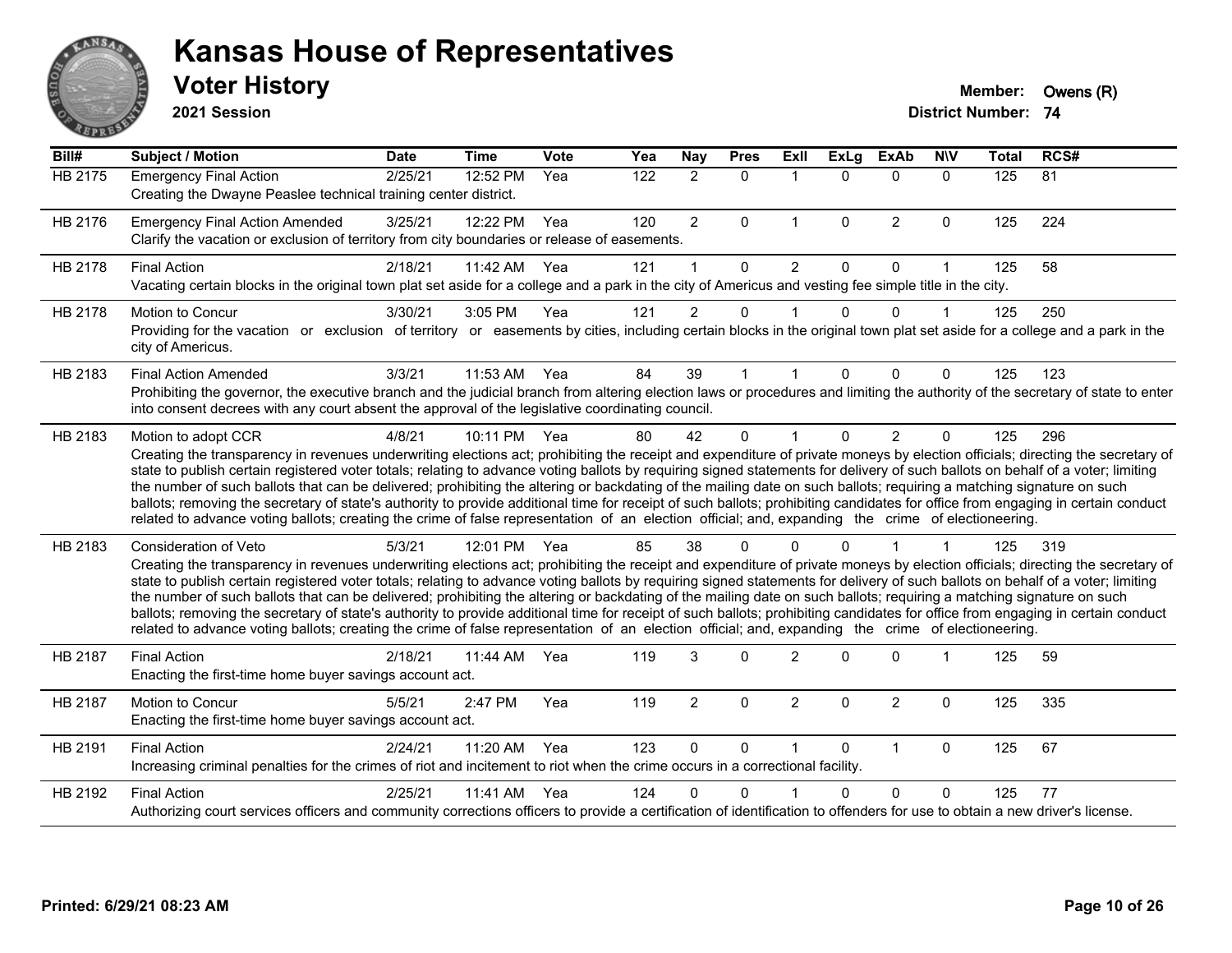

**2021 Session**

| Bill#          | <b>Subject / Motion</b>                                                                                                                                                                                                                                                                                                                                                                                                                                                                                                                                                                                                                                                                                                                                                                                                                                                                                                                                                                                                                                                                                                                           | <b>Date</b> | <b>Time</b>  | Vote | Yea | <b>Nay</b>      | <b>Pres</b>  | ExII           | <b>ExLg</b>  | <b>ExAb</b>    | <b>NIV</b>  | Total | RCS# |
|----------------|---------------------------------------------------------------------------------------------------------------------------------------------------------------------------------------------------------------------------------------------------------------------------------------------------------------------------------------------------------------------------------------------------------------------------------------------------------------------------------------------------------------------------------------------------------------------------------------------------------------------------------------------------------------------------------------------------------------------------------------------------------------------------------------------------------------------------------------------------------------------------------------------------------------------------------------------------------------------------------------------------------------------------------------------------------------------------------------------------------------------------------------------------|-------------|--------------|------|-----|-----------------|--------------|----------------|--------------|----------------|-------------|-------|------|
| <b>HB 2196</b> | Final Action Sub Bill Amended                                                                                                                                                                                                                                                                                                                                                                                                                                                                                                                                                                                                                                                                                                                                                                                                                                                                                                                                                                                                                                                                                                                     | 3/4/21      | 1:47 PM      | Yea  | 87  | $\overline{36}$ | $\Omega$     |                | $\Omega$     |                | $\Omega$    | 125   | 148  |
|                | Substitute for HB 2196 by Commerce, Labor and Economic Development - Changing provisions of the employment security law including creation of the unemployment<br>compensation modernization and improvement council, development of a new unemployment insurance information technology system, provision of tax information to<br>claimants, publication of trust fund data, the maximum benefit period, the charging of employer accounts for benefits paid, employer contribution rate determination and<br>schedules, abolishment of the employment security interest assessment fund, crediting of employer accounts for fraudulent or erroneous payments, appropriation of<br>federal COVID-19 moneys to the unemployment insurance trust fund, transfers from the state general fund to the unemployment insurance trust fund for improper<br>benefit payments, emergency expansion of the employment security board of review, providing for the my reemployment plan program and workforce training program<br>availability to claimants, changes to the shared work compensation program and other unemployment trust fund provisions. |             |              |      |     |                 |              |                |              |                |             |       |      |
| HB 2196        | Motion to adopt CCR                                                                                                                                                                                                                                                                                                                                                                                                                                                                                                                                                                                                                                                                                                                                                                                                                                                                                                                                                                                                                                                                                                                               | 4/9/21      | 5:58 PM      | Yea  | 122 |                 | $\Omega$     | 2              |              | $\Omega$       |             | 125   | 314  |
|                | Senate Substitute for HB 2196 by Committee on Commerce - Changing provisions of the employment security law including creation of the unemployment<br>compensation modernization and improvement council, development of a new unemployment insurance information technology system, provision of tax information to                                                                                                                                                                                                                                                                                                                                                                                                                                                                                                                                                                                                                                                                                                                                                                                                                              |             |              |      |     |                 |              |                |              |                |             |       |      |
|                | claimants, publication of trust fund data, the maximum benefit period, the charging of employer accounts for benefits paid, employer contribution rate determination and                                                                                                                                                                                                                                                                                                                                                                                                                                                                                                                                                                                                                                                                                                                                                                                                                                                                                                                                                                          |             |              |      |     |                 |              |                |              |                |             |       |      |
|                | schedules, crediting of employer accounts for fraudulent or erroneous payments, transfer of federal COVID-19 moneys to the unemployment insurance trust fund,                                                                                                                                                                                                                                                                                                                                                                                                                                                                                                                                                                                                                                                                                                                                                                                                                                                                                                                                                                                     |             |              |      |     |                 |              |                |              |                |             |       |      |
|                | emergency expansion of the employment security board of review, providing for the my reemployment plan program and workforce training program availability to<br>claimants, changes to the shared work compensation program and other unemployment trust fund provisions.                                                                                                                                                                                                                                                                                                                                                                                                                                                                                                                                                                                                                                                                                                                                                                                                                                                                         |             |              |      |     |                 |              |                |              |                |             |       |      |
| HB 2201        | <b>Final Action Amended</b>                                                                                                                                                                                                                                                                                                                                                                                                                                                                                                                                                                                                                                                                                                                                                                                                                                                                                                                                                                                                                                                                                                                       | 3/2/21      | 10:40 AM     | Yea  | 118 | 6               | 0            |                | $\mathbf{0}$ | $\Omega$       | $\Omega$    | 125   | 96   |
|                | Decreasing the Eisenhower legacy transportation program alternate delivery project threshold, authorizing usage of federal stimulus funds and KDOT bonding authority.                                                                                                                                                                                                                                                                                                                                                                                                                                                                                                                                                                                                                                                                                                                                                                                                                                                                                                                                                                             |             |              |      |     |                 |              |                |              |                |             |       |      |
| HB 2201        | Mot to Concur in Conference                                                                                                                                                                                                                                                                                                                                                                                                                                                                                                                                                                                                                                                                                                                                                                                                                                                                                                                                                                                                                                                                                                                       | 4/8/21      | 5:00 PM      | Yea  | 95  | 27              | $\mathbf{0}$ |                | $\Omega$     | $\overline{2}$ | $\Omega$    | 125   | 285  |
|                | Senate Substitute for HB 2201 by Committee on Transportation - Decreasing the Eisenhower legacy transportation program alternate delivery project threshold,<br>authorizing the usage of federal stimulus funds and KDOT bonding authority.                                                                                                                                                                                                                                                                                                                                                                                                                                                                                                                                                                                                                                                                                                                                                                                                                                                                                                       |             |              |      |     |                 |              |                |              |                |             |       |      |
| HB 2203        | <b>Final Action</b>                                                                                                                                                                                                                                                                                                                                                                                                                                                                                                                                                                                                                                                                                                                                                                                                                                                                                                                                                                                                                                                                                                                               | 3/2/21      | 10:42 AM Yea |      | 122 | $\overline{2}$  | $\mathbf{0}$ |                | $\Omega$     | $\Omega$       | $\Omega$    | 125   | 97   |
|                | Establishing the asbestos remediation fund for fees collected as part of the Kansas asbestos control program.                                                                                                                                                                                                                                                                                                                                                                                                                                                                                                                                                                                                                                                                                                                                                                                                                                                                                                                                                                                                                                     |             |              |      |     |                 |              |                |              |                |             |       |      |
| HB 2203        | Motion to Concur                                                                                                                                                                                                                                                                                                                                                                                                                                                                                                                                                                                                                                                                                                                                                                                                                                                                                                                                                                                                                                                                                                                                  | 4/8/21      | 7:45 PM      | Yea  | 121 |                 |              | -1             | $\mathbf 0$  | $\mathbf{1}$   | $\mathbf 0$ | 125   | 290  |
|                | Establishing the asbestos remediation fund for fees collected as part of the Kansas asbestos control program.                                                                                                                                                                                                                                                                                                                                                                                                                                                                                                                                                                                                                                                                                                                                                                                                                                                                                                                                                                                                                                     |             |              |      |     |                 |              |                |              |                |             |       |      |
| HB 2208        | <b>Final Action Amended</b>                                                                                                                                                                                                                                                                                                                                                                                                                                                                                                                                                                                                                                                                                                                                                                                                                                                                                                                                                                                                                                                                                                                       | 3/3/21      | 11:55 AM     | Yea  | 124 | $\Omega$        | $\Omega$     | -1             | $\Omega$     | $\Omega$       | $\mathbf 0$ | 125   | 124  |
|                | Authorizing telemedicine waivers for out-of-state healthcare providers, reducing certain requirements for licensure by the behavioral sciences regulatory board and<br>expanding out-of-state temporary permits to practice behavioral sciences professions.                                                                                                                                                                                                                                                                                                                                                                                                                                                                                                                                                                                                                                                                                                                                                                                                                                                                                      |             |              |      |     |                 |              |                |              |                |             |       |      |
| HB 2208        | Motion to adopt CCR                                                                                                                                                                                                                                                                                                                                                                                                                                                                                                                                                                                                                                                                                                                                                                                                                                                                                                                                                                                                                                                                                                                               | 4/9/21      | 5:44 PM      | Yea  | 120 | $\overline{2}$  | 0            | $\overline{2}$ | 0            | 0              |             | 125   | 312  |
|                | Senate Substitute for HB 2208 by Committee on Public Health and Welfare - Establishing certification and funding for certified community behavioral health clinics,<br>enacting the rural emergency hospital act to provide for the licensure of rural emergency hospitals, authorizing telemedicine waivers for out-of-state healthcare                                                                                                                                                                                                                                                                                                                                                                                                                                                                                                                                                                                                                                                                                                                                                                                                          |             |              |      |     |                 |              |                |              |                |             |       |      |
|                | providers, reducing certain requirements for licensure by the behavioral sciences regulatory board and expanding out-of-state temporary permits to practice behavioral<br>sciences professions.                                                                                                                                                                                                                                                                                                                                                                                                                                                                                                                                                                                                                                                                                                                                                                                                                                                                                                                                                   |             |              |      |     |                 |              |                |              |                |             |       |      |
| HB 2209        | <b>Final Action Amended</b>                                                                                                                                                                                                                                                                                                                                                                                                                                                                                                                                                                                                                                                                                                                                                                                                                                                                                                                                                                                                                                                                                                                       | 3/3/21      | 11:57 AM     | Yea  | 121 | 3               | 0            |                | 0            | 0              | 0           | 125   | 125  |
|                | Enacting the psychology interjurisdictional compact to provide for interjurisdictional authorization to practice telepsychology and temporary in-person, face-to-face<br>psychology.                                                                                                                                                                                                                                                                                                                                                                                                                                                                                                                                                                                                                                                                                                                                                                                                                                                                                                                                                              |             |              |      |     |                 |              |                |              |                |             |       |      |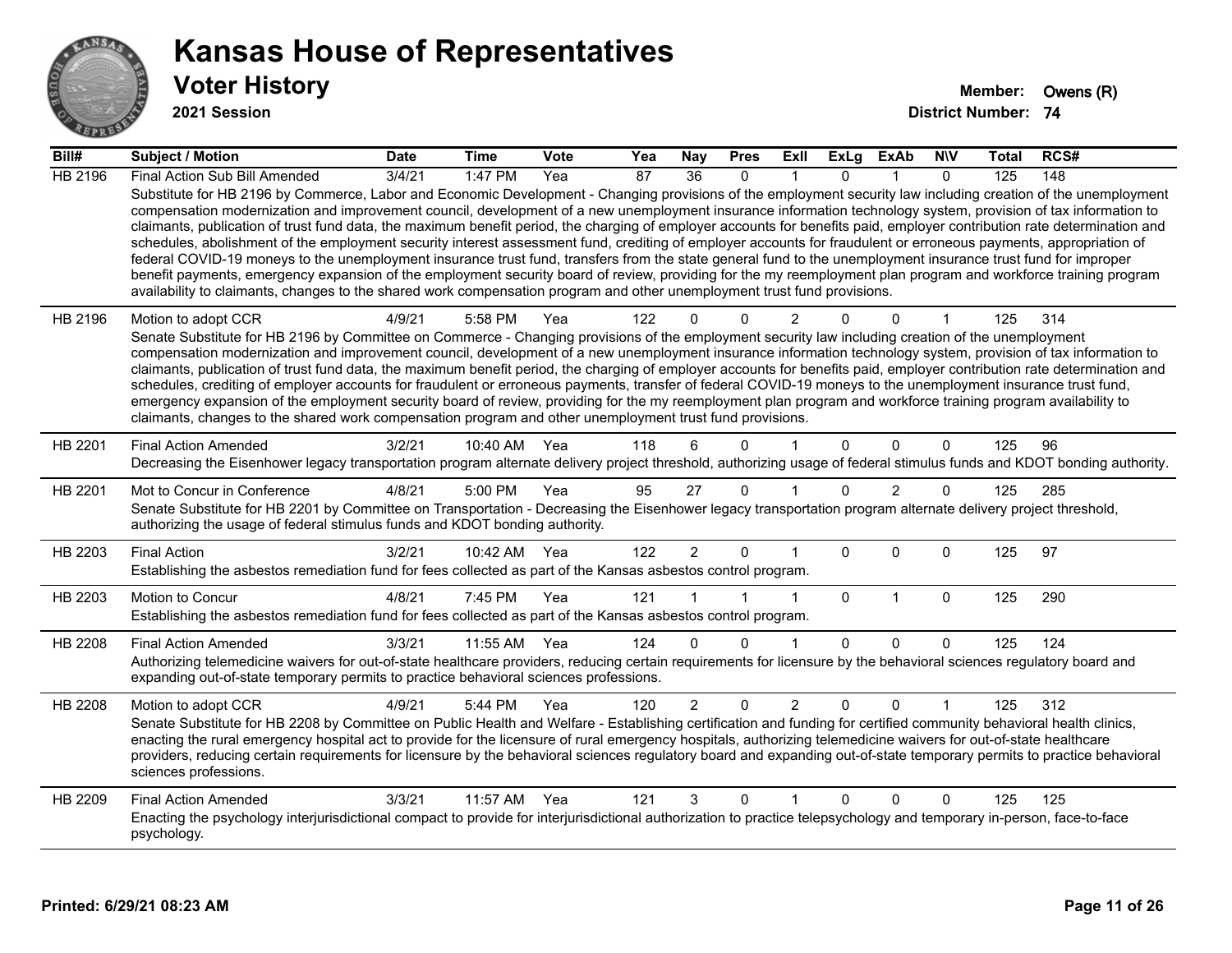

**2021 Session**

| Bill#   | <b>Subject / Motion</b>                                                                                                                                                      | <b>Date</b> | <b>Time</b> | Vote | Yea | Nay            | <b>Pres</b>  | ExII           | <b>ExLg</b>  | <b>ExAb</b>    | <b>NIV</b>   | <b>Total</b> | RCS# |
|---------|------------------------------------------------------------------------------------------------------------------------------------------------------------------------------|-------------|-------------|------|-----|----------------|--------------|----------------|--------------|----------------|--------------|--------------|------|
| HB 2212 | <b>Final Action</b>                                                                                                                                                          | 3/2/21      | 10:43 AM    | Yea  | 122 | 2              | $\mathbf{0}$ | 1              | $\Omega$     | $\mathbf{0}$   | $\Omega$     | 125          | 98   |
|         | Eliminating Kansas residency requirements for various liquor licenses.                                                                                                       |             |             |      |     |                |              |                |              |                |              |              |      |
| HB 2214 | <b>Final Action</b>                                                                                                                                                          | 3/2/21      | $10:45$ AM  | Yea  | 124 | $\Omega$       | $\Omega$     | 1              | $\Omega$     | $\Omega$       | $\Omega$     | 125          | 99   |
|         | Authorizing the secretary of administration on behalf of the department of corrections to convey land in Mitchell county to the city of Beloit.                              |             |             |      |     |                |              |                |              |                |              |              |      |
| HB 2218 | <b>Final Action</b>                                                                                                                                                          | 3/4/21      | 1:49 PM     | Yea  | 123 | $\Omega$       | $\Omega$     | 1              | 0            |                | 0            | 125          | 149  |
|         | Updating membership and requirements of the Kansas state employees health care commission to include a current and retired state employee enrolled in the state              |             |             |      |     |                |              |                |              |                |              |              |      |
|         | healthcare benefits program group health insurance medical plan.                                                                                                             |             |             |      |     |                |              |                |              |                |              |              |      |
| HB 2218 | Motion to adopt CCR                                                                                                                                                          | 4/9/21      | 2:33 PM     | Yea  | 123 | $\mathbf 0$    | 0            | $\overline{2}$ | $\mathbf{0}$ | $\Omega$       | $\mathbf 0$  | 125          | 306  |
|         | Updating the membership and responsibilities of the Kansas state employees health care commission and requiring the commission to make certain reports and                   |             |             |      |     |                |              |                |              |                |              |              |      |
|         | recommendations to the legislature.                                                                                                                                          |             |             |      |     |                |              |                |              |                |              |              |      |
| HB 2219 | <b>Final Action</b>                                                                                                                                                          | 3/16/21     | 11:13 AM    | Yea  | 123 |                | $\Omega$     |                | $\Omega$     | $\mathbf{0}$   | $\Omega$     | 125          | 168  |
|         | Enacting the Kansas targeted employment act to provide tax credits for the employment of persons with developmental disabilities.                                            |             |             |      |     |                |              |                |              |                |              |              |      |
| HB 2224 | <b>Final Action Amended</b>                                                                                                                                                  | 3/4/21      | 1:50 PM     | Yea  | 117 | 6              | 0            |                | $\Omega$     |                | 0            | 125          | 150  |
|         | Expanding the definition of "infectious disease" in certain statutes related to crimes in which bodily fluids may have been transmitted from one person to another.          |             |             |      |     |                |              |                |              |                |              |              |      |
| HB 2224 | Mot to Concur in Conference                                                                                                                                                  | 5/7/21      | 4:21 PM     | Yea  | 112 | 7              | $\Omega$     |                | $\Omega$     | 5              | $\Omega$     | 125          | 350  |
|         | Expanding the definition of "infectious disease" in certain statutes related to crimes in which bodily fluids may have been transmitted from one person to another.          |             |             |      |     |                |              |                |              |                |              |              |      |
| HB 2227 | <b>Final Action Amended</b>                                                                                                                                                  | 3/4/21      | 1:53 PM     | Yea  | 113 | 10             | 0            |                | 0            |                | $\Omega$     | 125          | 151  |
|         | Providing immunity from civil liability for COVID-19 claims for certain covered facilities, including adult care homes, community mental health centers, crisis intervention |             |             |      |     |                |              |                |              |                |              |              |      |
|         | centers, community service providers and community developmental disability organizations.                                                                                   |             |             |      |     |                |              |                |              |                |              |              |      |
| HB 2228 | <b>Final Action Amended</b>                                                                                                                                                  | 3/3/21      | 11:58 AM    | Yea  | 124 | $\overline{0}$ | $\Omega$     | $\overline{1}$ | $\mathbf{0}$ | $\mathbf{0}$   | $\Omega$     | 125          | 126  |
|         | Requiring law enforcement agencies to adopt a policy regarding submission of sexual assault evidence kits and allowing evidence collection at child advocacy centers or      |             |             |      |     |                |              |                |              |                |              |              |      |
|         | other facilities.                                                                                                                                                            |             |             |      |     |                |              |                |              |                |              |              |      |
| HB 2231 | <b>Emergency Final Action</b>                                                                                                                                                | 3/4/21      | 4:35 PM     | Yea  | 78  | 45             | $\mathbf 0$  | $\mathbf 1$    | $\Omega$     | $\overline{1}$ | $\mathbf{0}$ | 125          | 159  |
|         | Amending the definition of the crime of conducting a pyramid promotional scheme, providing for an exemption and defining key terms.                                          |             |             |      |     |                |              |                |              |                |              |              |      |
| HB 2234 | <b>Final Action</b>                                                                                                                                                          | 3/3/21      | 12:00 PM    | Yea  | 123 |                | 0            |                | U            | $\Omega$       | $\Omega$     | 125          | 127  |
|         | Requiring medical directors of emergency medical services to provide medical oversight of such services and emergency medical service providers.                             |             |             |      |     |                |              |                |              |                |              |              |      |
| HB 2236 | <b>Final Action Amended</b>                                                                                                                                                  | 3/18/21     | 11:27 AM    | Yea  | 122 | $\mathbf{0}$   | 0            | $\overline{1}$ | $\Omega$     | $\overline{2}$ | $\Omega$     | 125          | 181  |
|         | Authorizing exclusion of the sales comparison approach in mortgage financing appraisals of certain unique residential real property in rural counties.                       |             |             |      |     |                |              |                |              |                |              |              |      |
|         |                                                                                                                                                                              |             |             |      |     | 16             | $\Omega$     |                |              | 1              | $\Omega$     |              |      |
| HB 2237 | <b>Final Action</b><br>Extending the eligible time period for the rural opportunity zone loan repayment program and income tax credit.                                       | 2/24/21     | 11:22 AM    | Yea  | 107 |                |              |                | $\Omega$     |                |              | 125          | 68   |
|         |                                                                                                                                                                              |             |             |      |     |                |              |                |              |                |              |              |      |
| HB 2238 | <b>Final Action</b>                                                                                                                                                          | 3/2/21      | 10:47 AM    | Yea  | 124 | 0              | $\Omega$     |                | $\Omega$     | $\mathbf 0$    | $\Omega$     | 125          | 100  |
|         | Eliminating the dollar limitation for acceptance of gifts by donors to school districts or cities, or both, for library purposes.                                            |             |             |      |     |                |              |                |              |                |              |              |      |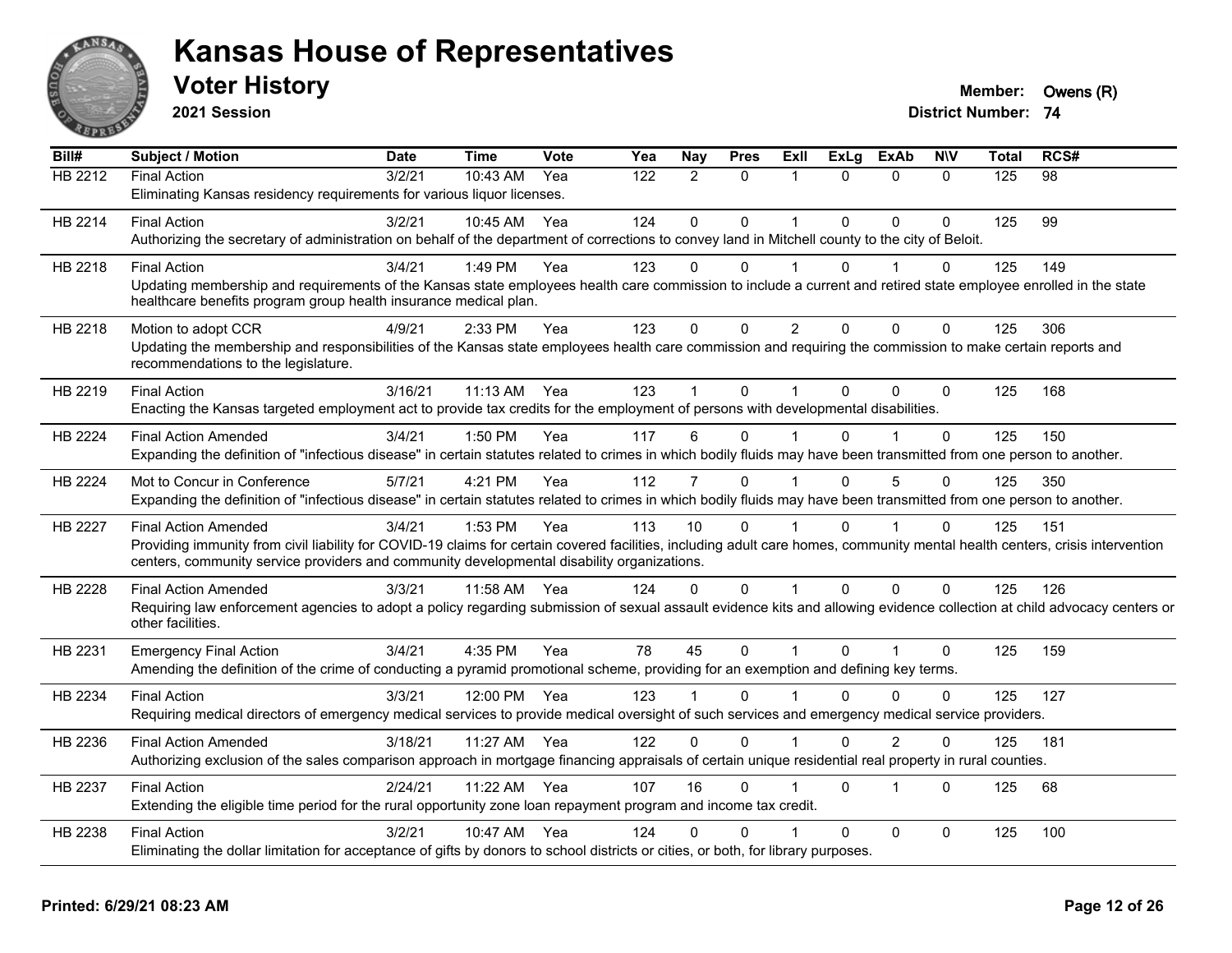

**2021 Session**

## **Voter History Member: Owens (R)**

| Bill#          | <b>Subject / Motion</b>                                                                                                                                                                                                                                                                                                                                                   | <b>Date</b> | <b>Time</b>  | <b>Vote</b> | Yea | Nay            | <b>Pres</b>  | Exll         | <b>ExLg</b> | <b>ExAb</b>    | <b>NIV</b>   | <b>Total</b> | RCS# |
|----------------|---------------------------------------------------------------------------------------------------------------------------------------------------------------------------------------------------------------------------------------------------------------------------------------------------------------------------------------------------------------------------|-------------|--------------|-------------|-----|----------------|--------------|--------------|-------------|----------------|--------------|--------------|------|
| HB 2239        | <b>Emergency Final Action Amended</b>                                                                                                                                                                                                                                                                                                                                     | 3/4/21      | 4:33 PM      | Yea         | 123 | $\mathbf{0}$   | $\mathbf{0}$ | 1            | $\Omega$    | -1             | $\mathbf{0}$ | 125          | 158  |
|                | Extending the Kansas corporate income tax net operating loss carryforward.                                                                                                                                                                                                                                                                                                |             |              |             |     |                |              |              |             |                |              |              |      |
| HB 2243        | <b>Final Action</b>                                                                                                                                                                                                                                                                                                                                                       | 2/25/21     | 11:43 AM     | Yea         | 123 | $\mathbf{1}$   | $\mathbf{0}$ | $\mathbf{1}$ | $\Omega$    | $\mathbf{0}$   | $\mathbf{0}$ | 125          | 78   |
|                | Adjusting the frequency of the KPERS actuarial experience study.                                                                                                                                                                                                                                                                                                          |             |              |             |     |                |              |              |             |                |              |              |      |
| HB 2243        | Motion to adopt CCR                                                                                                                                                                                                                                                                                                                                                       | 4/8/21      | 5:11 PM      | Yea         | 122 | $\mathbf 0$    | $\mathbf 0$  |              | $\Omega$    | $\overline{2}$ | 0            | 125          | 288  |
|                | Adjusting the frequency of the KPERS actuarial experience study, providing a moratorium on KPERS death and long-term disability employer contributions, allowing the<br>extension of certain DROP periods and conforming certain KPERS provisions with the federal CARES act.                                                                                             |             |              |             |     |                |              |              |             |                |              |              |      |
| <b>HB 2244</b> | <b>Emergency Final Action Amended</b>                                                                                                                                                                                                                                                                                                                                     | 2/25/21     | 12:49 PM     | Nay         | 97  | 27             | $\Omega$     | 1            | $\Omega$    | $\Omega$       | $\mathbf{0}$ | 125          | 79   |
|                | Establishing requirements for the effective disposal of industrial hemp and requiring industrial hemp processors to register with the state fire marshal.                                                                                                                                                                                                                 |             |              |             |     |                |              |              |             |                |              |              |      |
| <b>HB 2244</b> | Motion to adopt CCR                                                                                                                                                                                                                                                                                                                                                       | 4/8/21      | 9:32 PM      | Yea         | 101 | 22             | $\Omega$     |              | $\Omega$    |                | $\Omega$     | 125          | 295  |
|                | Establishing requirements for the effective disposal of industrial hemp and requiring industrial hemp processors to register with the state fire marshal.                                                                                                                                                                                                                 |             |              |             |     |                |              |              |             |                |              |              |      |
| HB 2245        | <b>Final Action</b>                                                                                                                                                                                                                                                                                                                                                       | 3/4/21      | 1:54 PM      | Yea         | 123 | $\Omega$       | $\Omega$     |              | U           |                | 0            | 125          | 152  |
|                | Permitting the division of vehicles to collect emergency contact information for registration purposes and permitting law enforcement agencies to use such information in<br>the case of an emergency.                                                                                                                                                                    |             |              |             |     |                |              |              |             |                |              |              |      |
| HB 2245        | Motion to Concur                                                                                                                                                                                                                                                                                                                                                          | 4/7/21      | 10:30 AM     | Yea         | 122 | $\Omega$       | $\mathbf{0}$ | $\mathbf{1}$ | $\Omega$    | 2              | $\Omega$     | 125          | 267  |
|                | Permitting the division of vehicles to collect emergency contact information for registration purposes and permitting law enforcement agencies to use such information in<br>the case of an emergency.                                                                                                                                                                    |             |              |             |     |                |              |              |             |                |              |              |      |
| HB 2247        | <b>Final Action Amended</b>                                                                                                                                                                                                                                                                                                                                               | 3/2/21      | 10:48 AM Yea |             | 124 | $\Omega$       | $\mathbf{0}$ | 1            | $\Omega$    | $\mathbf{0}$   | $\Omega$     | 125          | 101  |
|                | Designating a portion of K-67 highway as the COII Trenton J Brinkman memorial highway, designating bridges on U.S. highway 54 as the Max Zimmerman memorial<br>bridge and the Jack Taylor memorial bridge, designating a bridge on U.S. highway 77 as the PFC Loren H Larson bridge and designating a bridge on U.S. highway 166<br>as the Tyler A Juden memorial bridge. |             |              |             |     |                |              |              |             |                |              |              |      |
| <b>HB 2247</b> | Motion to Concur                                                                                                                                                                                                                                                                                                                                                          | 4/7/21      | 10:23 AM Yea |             | 122 | $\Omega$       | $\Omega$     |              | $\Omega$    | $\mathcal{P}$  | $\Omega$     | 125          | 264  |
|                | Designating a portion of K-67 highway as the COII Trenton J Brinkman memorial highway, designating bridges on U.S. highway 54 as the Max Zimmerman memorial                                                                                                                                                                                                               |             |              |             |     |                |              |              |             |                |              |              |      |
|                | bridge and the Jack Taylor memorial bridge, designating a bridge on U.S. highway 77 as the PFC Loren H Larson bridge and designating a bridge on U.S. highway 166<br>as the Tyler A Juden memorial bridge.                                                                                                                                                                |             |              |             |     |                |              |              |             |                |              |              |      |
| HB 2248        | <b>Final Action</b><br>Increasing state financial assistance to local health departments under specified circumstances.                                                                                                                                                                                                                                                   | 3/17/21     | 11:19 AM Yea |             | 111 | 12             | $\mathbf{0}$ | 1            | $\Omega$    | $\mathbf{1}$   | 0            | 125          | 175  |
|                |                                                                                                                                                                                                                                                                                                                                                                           |             |              |             |     |                |              |              |             |                |              |              |      |
| HB 2252        | <b>Final Action Amended</b><br>Creating fulfillment house licenses to authorize storage and shipping services provided to winery special order shipping licensees.                                                                                                                                                                                                        | 3/2/21      | 10:50 AM     | Yea         | 122 | $\overline{c}$ | $\mathbf{0}$ | 1            | $\Omega$    | $\mathbf 0$    | $\pmb{0}$    | 125          | 102  |
| HB 2254        | <b>Final Action Amended</b>                                                                                                                                                                                                                                                                                                                                               | 2/24/21     | 11:23 AM     | Yea         | 123 | $\mathbf{0}$   | $\mathbf{0}$ | 1            | $\Omega$    | $\mathbf 1$    | $\Omega$     | 125          | 69   |
|                | Increasing the monetary cap on irrevocable prearranged funeral agreements to \$10,000.                                                                                                                                                                                                                                                                                    |             |              |             |     |                |              |              |             |                |              |              |      |
| HB 2254        | Mot to Concur in Conference                                                                                                                                                                                                                                                                                                                                               | 4/8/21      | 7:48 PM      | Yea         | 122 |                | $\mathbf{0}$ | 1            | $\Omega$    | $\overline{1}$ | 0            | 125          | 291  |
|                | Increasing the monetary cap on irrevocable prearranged funeral agreements to \$10,000.                                                                                                                                                                                                                                                                                    |             |              |             |     |                |              |              |             |                |              |              |      |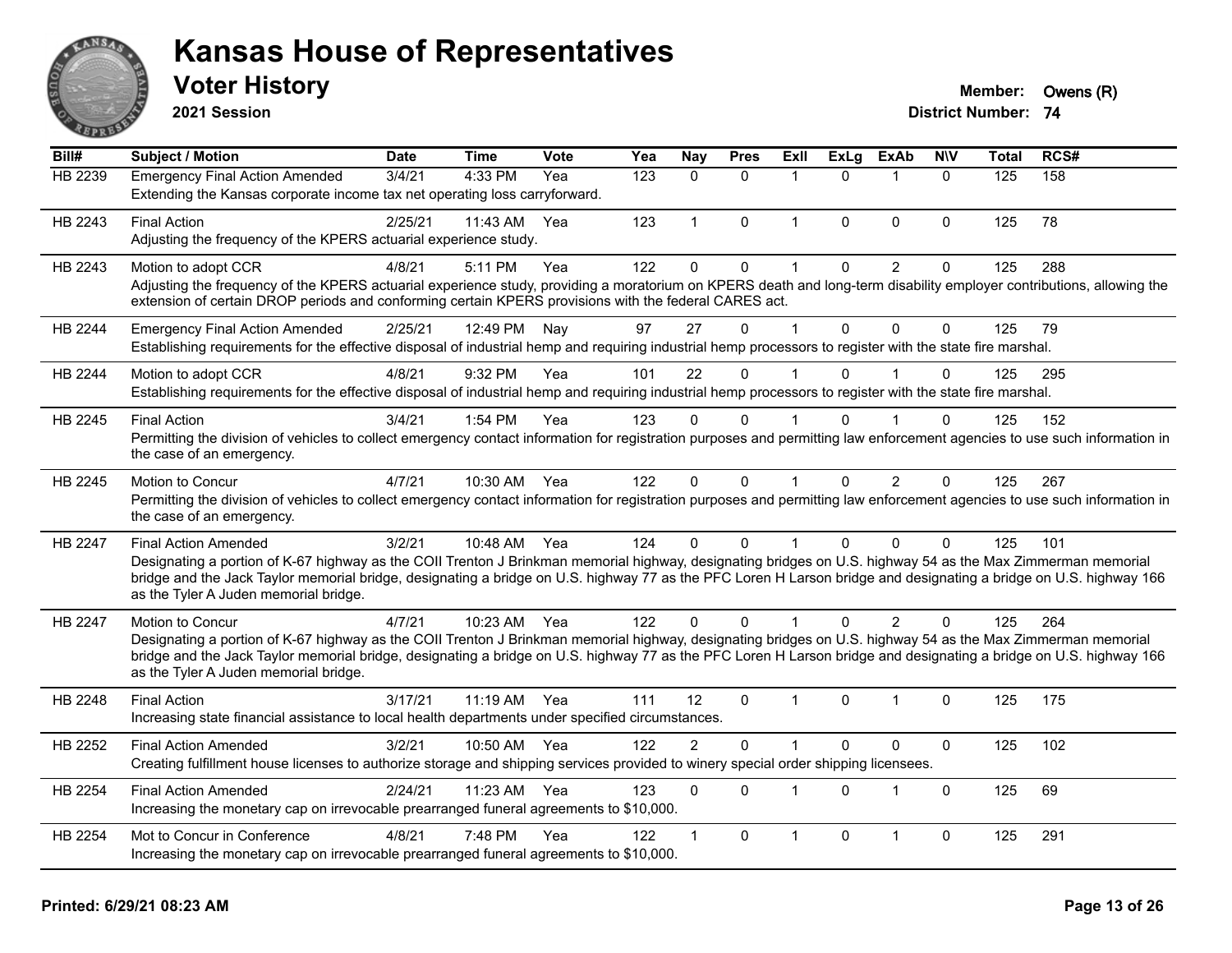

**2021 Session**

| Bill#          | <b>Subject / Motion</b>                                                                                                                                                                                                                                                          | <b>Date</b> | <b>Time</b>  | Vote | Yea             | <b>Nay</b>     | <b>Pres</b>  | Exll         | <b>ExLg</b>  | <b>ExAb</b>    | <b>NIV</b>   | <b>Total</b> | RCS# |
|----------------|----------------------------------------------------------------------------------------------------------------------------------------------------------------------------------------------------------------------------------------------------------------------------------|-------------|--------------|------|-----------------|----------------|--------------|--------------|--------------|----------------|--------------|--------------|------|
| <b>HB 2259</b> | <b>Final Action Amended</b>                                                                                                                                                                                                                                                      | 3/2/21      | 10:53 AM     | Nay  | $\overline{75}$ | 49             | $\mathbf{0}$ | $\mathbf{1}$ | $\Omega$     | $\mathbf{0}$   | $\mathbf{0}$ | 125          | 103  |
|                | Permitting the use of expedited partner therapy to treat a sexually transmitted disease.                                                                                                                                                                                         |             |              |      |                 |                |              |              |              |                |              |              |      |
| HB 2262        | <b>Final Action Amended</b>                                                                                                                                                                                                                                                      | 2/24/21     | 11:25 AM     | Yea  | 122             | 1              | $\Omega$     | $\mathbf 1$  | $\Omega$     | $\overline{1}$ | $\mathbf 0$  | 125          | 70   |
|                | Eliminating the requirement to provide a permit to cremate in certain circumstances and authorizing electronic permits to cremate.                                                                                                                                               |             |              |      |                 |                |              |              |              |                |              |              |      |
| HB 2264        | <b>Final Action</b>                                                                                                                                                                                                                                                              | 3/2/21      | 10:56 AM     | Yea  | 95              | 29             | $\Omega$     | 1            | $\Omega$     | $\Omega$       | 0            | 125          | 104  |
|                | Permitting student athletes at postsecondary educational institutions to receive compensation for the use of their name, image, likeness rights or athletic reputation.                                                                                                          |             |              |      |                 |                |              |              |              |                |              |              |      |
| HB 2270        | <b>Final Action</b>                                                                                                                                                                                                                                                              | 3/2/21      | 10:58 AM     | Yea  | 123             |                | 0            |              | 0            | $\Omega$       | 0            | 125          | 105  |
|                | Modifying the distribution of the levy on fire insurance business premiums to the state fire marshal fee fund, the emergency medical services operating fund and the fire                                                                                                        |             |              |      |                 |                |              |              |              |                |              |              |      |
|                | service training program fund.                                                                                                                                                                                                                                                   |             |              |      |                 |                |              |              |              |                |              |              |      |
| HB 2275        | <b>Final Action</b>                                                                                                                                                                                                                                                              | 3/2/21      | 10:27 AM Yea |      | 124             | $\Omega$       | $\Omega$     | 1            | $\Omega$     | $\Omega$       | 0            | 125          | 89   |
|                | Requiring the department of corrections to develop guidance to be used by parole officers when responding to violations of parole and postrelease supervision and that                                                                                                           |             |              |      |                 |                |              |              |              |                |              |              |      |
|                | incentivize compliant behavior.                                                                                                                                                                                                                                                  |             |              |      |                 |                |              |              |              |                |              |              |      |
| HB 2277        | <b>Emergency Final Action Amended</b>                                                                                                                                                                                                                                            | 2/25/21     | 12:51 PM     | Yea  | 116             | 8              | 0            | $\mathbf{1}$ | $\mathbf 0$  | 0              | 0            | 125          | 80   |
|                | Clarifying the definition of possession in the Kansas criminal code.                                                                                                                                                                                                             |             |              |      |                 |                |              |              |              |                |              |              |      |
| HB 2279        | <b>Final Action Amended</b>                                                                                                                                                                                                                                                      | 3/3/21      | 12:02 PM     | Yea  | 122             | $\overline{2}$ | $\mathbf{0}$ | $\mathbf{1}$ | $\Omega$     | $\mathbf{0}$   | $\mathbf 0$  | 125          | 128  |
|                | Enacting the physical therapy licensure compact and authorizing criminal history record checks.                                                                                                                                                                                  |             |              |      |                 |                |              |              |              |                |              |              |      |
| HB 2280        | <b>Final Action Amended</b>                                                                                                                                                                                                                                                      | 3/3/21      | 12:03 PM     | Nay  | 116             | 8              | $\mathbf 0$  | $\mathbf{1}$ | $\mathbf 0$  | $\mathbf 0$    | $\mathbf 0$  | 125          | 129  |
|                | Updating statutes relating to the powers, duties and functions of the state board of pharmacy.                                                                                                                                                                                   |             |              |      |                 |                |              |              |              |                |              |              |      |
| HB 2287        | <b>Final Action</b>                                                                                                                                                                                                                                                              | 3/16/21     | 11:15 AM     | Yea  | 115             | 9              | $\mathbf 0$  | $\mathbf{1}$ | $\mathbf{0}$ | $\mathbf 0$    | 0            | 125          | 169  |
|                | Establishing the Kansas promise scholarship act to provide scholarships to students who attend postsecondary educational programs that correspond to high-need                                                                                                                   |             |              |      |                 |                |              |              |              |                |              |              |      |
|                | career fields.                                                                                                                                                                                                                                                                   |             |              |      |                 |                |              |              |              |                |              |              |      |
| HB 2292        | <b>Final Action</b>                                                                                                                                                                                                                                                              | 3/2/21      | 10:28 AM     | Yea  | 124             | $\Omega$       | $\Omega$     | $\mathbf 1$  | $\Omega$     | $\Omega$       | 0            | 125          | 90   |
|                | Creating exemptions in the open records act for cyber security assessments, plans and vulnerabilities.                                                                                                                                                                           |             |              |      |                 |                |              |              |              |                |              |              |      |
|                |                                                                                                                                                                                                                                                                                  |             |              |      |                 | $\mathbf 1$    |              | $\mathbf{1}$ |              |                |              |              |      |
| HB 2295        | <b>Final Action</b><br>Exempting municipal motor grader vehicle operators from Kansas uniform commercial drivers' license act requirements.                                                                                                                                      | 3/4/21      | 1:56 PM      | Yea  | 122             |                | $\Omega$     |              | $\mathbf{0}$ | $\mathbf{1}$   | $\mathbf 0$  | 125          | 153  |
|                |                                                                                                                                                                                                                                                                                  |             |              |      |                 |                |              |              |              |                |              |              |      |
| HB 2297        | <b>Final Action</b>                                                                                                                                                                                                                                                              | 3/2/21      | 10:59 AM     | Yea  | 124             | $\Omega$       | $\Omega$     | $\mathbf{1}$ | $\Omega$     | $\mathbf 0$    | 0            | 125          | 106  |
|                | Concerning requirements of publication of certain documents by the secretary of state; relating to session laws, the Kansas register, proposed amendments to the<br>constitution of the state of Kansas, and Kansas administrative rules and regulations and guidance documents. |             |              |      |                 |                |              |              |              |                |              |              |      |
|                |                                                                                                                                                                                                                                                                                  |             |              |      |                 |                |              |              |              |                |              |              |      |
| HB 2298        | <b>Final Action</b>                                                                                                                                                                                                                                                              | 3/2/21      | 11:01 AM Yea |      | 120             | Δ              | $\mathbf{0}$ | 1            | $\mathbf{0}$ | 0              | 0            | 125          | 107  |
|                | Changing requirements for service of process on nonresident drivers and clarifying service of process on certain business entities.                                                                                                                                              |             |              |      |                 |                |              |              |              |                |              |              |      |
| HB 2313        | <b>Final Action</b>                                                                                                                                                                                                                                                              | 3/4/21      | 1:32 PM      | Yea  | 123             | $\Omega$       | 0            |              | $\Omega$     |                | 0            | 125          | 142  |
|                | Allowing Kansas national guard and reservist members who are in good standing to receive a property tax exemption for up to two motor vehicles.                                                                                                                                  |             |              |      |                 |                |              |              |              |                |              |              |      |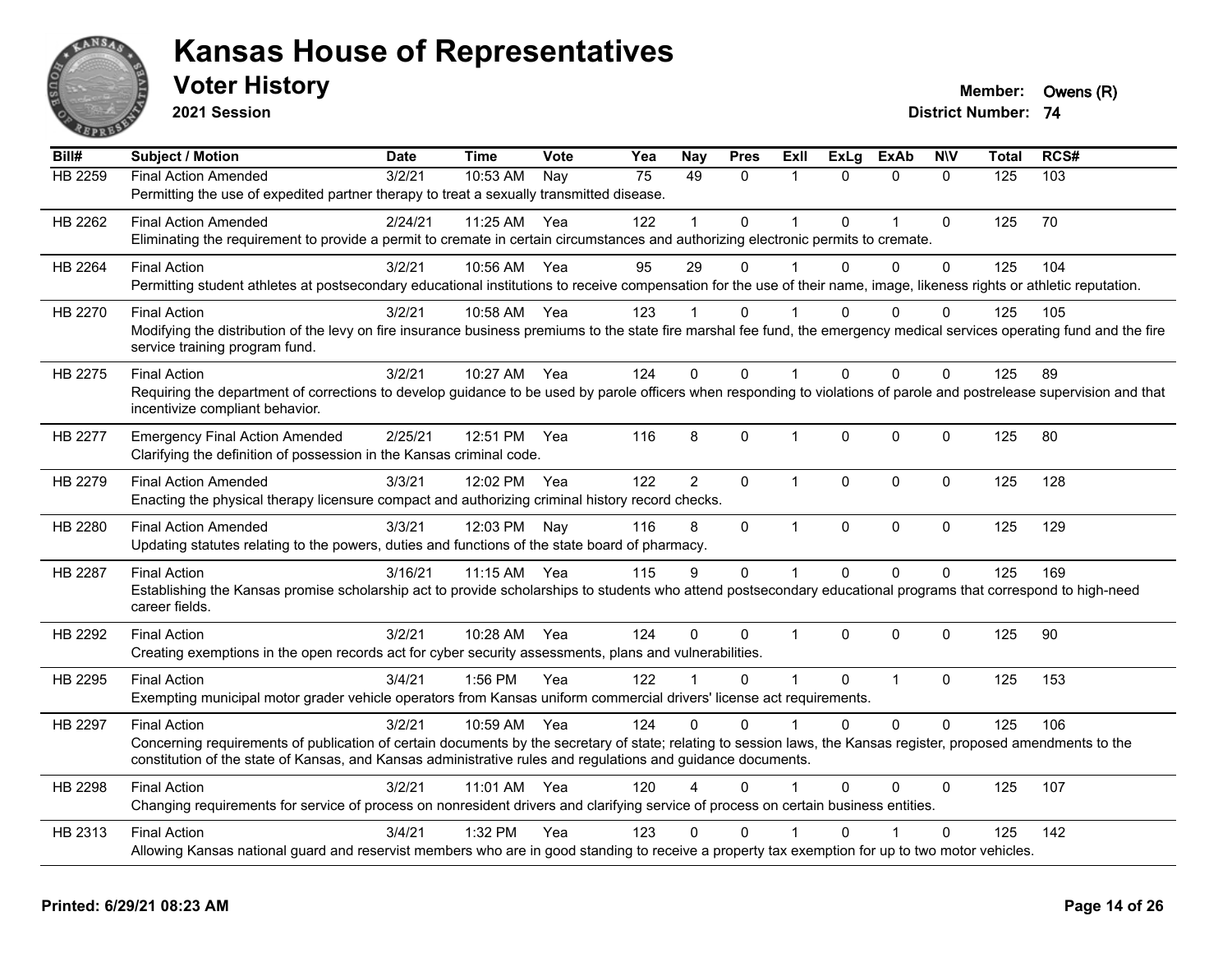

**2021 Session**

| Bill#   | Subject / Motion                                                                                                                                                                                                                                                                                                                                                                                                                                                                                                                                                                                                                                                                                                          | <b>Date</b> | <b>Time</b>  | <b>Vote</b> | Yea | <b>Nay</b>              | <b>Pres</b>  | ExII           | ExLg         | <b>ExAb</b>    | <b>NIV</b>   | Total | RCS# |
|---------|---------------------------------------------------------------------------------------------------------------------------------------------------------------------------------------------------------------------------------------------------------------------------------------------------------------------------------------------------------------------------------------------------------------------------------------------------------------------------------------------------------------------------------------------------------------------------------------------------------------------------------------------------------------------------------------------------------------------------|-------------|--------------|-------------|-----|-------------------------|--------------|----------------|--------------|----------------|--------------|-------|------|
| HB 2313 | Motion to adopt CCR                                                                                                                                                                                                                                                                                                                                                                                                                                                                                                                                                                                                                                                                                                       | 5/7/21      | 11:59 PM     | Yea         | 108 | 3                       | $\Omega$     |                | <sup>0</sup> | 13             | $\Omega$     | 125   | 355  |
|         | Senate Substitute for HB 2313 by Committee on Assessment and Taxation - Providing for reimbursement of property taxes for certain business shutdowns or<br>restrictions, allowing Kansas national guard and reservist members who are in good standing to receive a property tax exemption for up to two motor vehicles,<br>authorizing continuation of the statewide levy for schools and the exemption of a portion of residential property from such levy, authorizing appointment by the governor<br>of a member pro tempore when a vacancy on the state board of tax appeals exists and directing post audit study of the impact of non-profit and governmental entities<br>competing against for-profit businesses. |             |              |             |     |                         |              |                |              |                |              |       |      |
| HB 2315 | <b>Emergency Final Action</b><br>Providing a tax credit for contributions to technical colleges.                                                                                                                                                                                                                                                                                                                                                                                                                                                                                                                                                                                                                          | 3/4/21      | 4:41 PM      | Yea         | 119 | $\overline{\mathbf{4}}$ | $\Omega$     | $\mathbf{1}$   | $\Omega$     | $\overline{1}$ | $\mathbf 0$  | 125   | 164  |
| HB 2316 | <b>Final Action</b><br>Eliminating the prohibition of a surcharge when purchases are made with a credit or debit card.                                                                                                                                                                                                                                                                                                                                                                                                                                                                                                                                                                                                    | 3/30/21     | 10:34 AM     | Yea         | 90  | 34                      | 0            | $\mathbf{1}$   | 0            | $\mathbf 0$    | $\mathbf 0$  | 125   | 234  |
| HB 2321 | <b>Final Action Amended</b><br>Requiring electric public utilities to notify cities prior to construction of urban electric transmission lines.                                                                                                                                                                                                                                                                                                                                                                                                                                                                                                                                                                           | 3/2/21      | 11:03 AM     | Yea         | 122 | $\overline{2}$          | 0            | $\mathbf{1}$   | $\mathbf 0$  | $\mathbf 0$    | $\mathbf 0$  | 125   | 108  |
| HB 2329 | <b>Final Action Amended</b><br>Updating the entities who are subject to the pipeline safety program of the state corporation commission.                                                                                                                                                                                                                                                                                                                                                                                                                                                                                                                                                                                  | 3/24/21     | $11:14$ AM   | Yea         | 121 |                         | 0            | $\mathbf{1}$   | $\mathbf{0}$ | 2              | $\mathbf 0$  | 125   | 200  |
| HB 2332 | <b>Final Action Amended</b><br>Requiring identification of the sender on third party solicitations to registered voters to file an application for an advance voting ballot.                                                                                                                                                                                                                                                                                                                                                                                                                                                                                                                                              | 3/3/21      | 12:05 PM Yea |             | 86  | 38                      | $\Omega$     | 1              | $\Omega$     | $\mathbf{0}$   | $\mathbf{0}$ | 125   | 130  |
| HB 2332 | Motion to adopt CCR<br>Prohibiting the modification of election laws other than by legislative process, requiring county election officials to maintain residential and mailing addresses for<br>registered voters, requiring identification of the sender on third party solicitations to registered voters to file an application for an advance voting ballot and prohibiting<br>such solicitations by nonresidents of this state, expanding the crime of election tampering and providing for the appointment of elected officials when vacancy is due to<br>military service.                                                                                                                                        | 4/8/21      | 10:21 PM Yea |             | 83  | 38                      | $\Omega$     |                | $\Omega$     | 3              | $\Omega$     | 125   | 297  |
| HB 2332 | Consideration of Veto<br>Prohibiting the modification of election laws other than by legislative process, requiring county election officials to maintain residential and mailing addresses for<br>registered voters, requiring identification of the sender on third party solicitations to registered voters to file an application for an advance voting ballot and prohibiting<br>such solicitations by nonresidents of this state, expanding the crime of election tampering and providing for the appointment of elected officials when vacancy is due to<br>military service.                                                                                                                                      | 5/3/21      | 11:45 AM     | Yea         | 86  | 37                      | 0            | 0              | $\Omega$     |                | 1            | 125   | 318  |
| HB 2339 | <b>Final Action Amended</b><br>Expanding the crime of election tampering to include changing or altering votes cast, manipulating computer hardware or software or vote tabulation methods or<br>producing false vote totals.                                                                                                                                                                                                                                                                                                                                                                                                                                                                                             | 3/17/21     | 11:21 AM     | Yea         | 122 |                         | $\Omega$     | $\overline{1}$ | $\Omega$     |                | $\Omega$     | 125   | 176  |
| HB 2361 | <b>Final Action</b><br>Authorizing the supreme court to adopt rules establishing specialty courts, creating the specialty court funding advisory committee and the specialty court resources<br>fund.                                                                                                                                                                                                                                                                                                                                                                                                                                                                                                                     | 3/3/21      | 12:07 PM Yea |             | 122 |                         | $\mathbf{1}$ | 1              | $\Omega$     | $\Omega$       | $\Omega$     | 125   | 131  |
| HB 2362 | <b>Final Action</b><br>Modifying the elements of and making changes to the criminal penalties of abuse of a child.                                                                                                                                                                                                                                                                                                                                                                                                                                                                                                                                                                                                        | 3/3/21      | 12:08 PM     | Yea         | 124 | 0                       | 0            | 1              | 0            | $\Omega$       | 0            | 125   | 132  |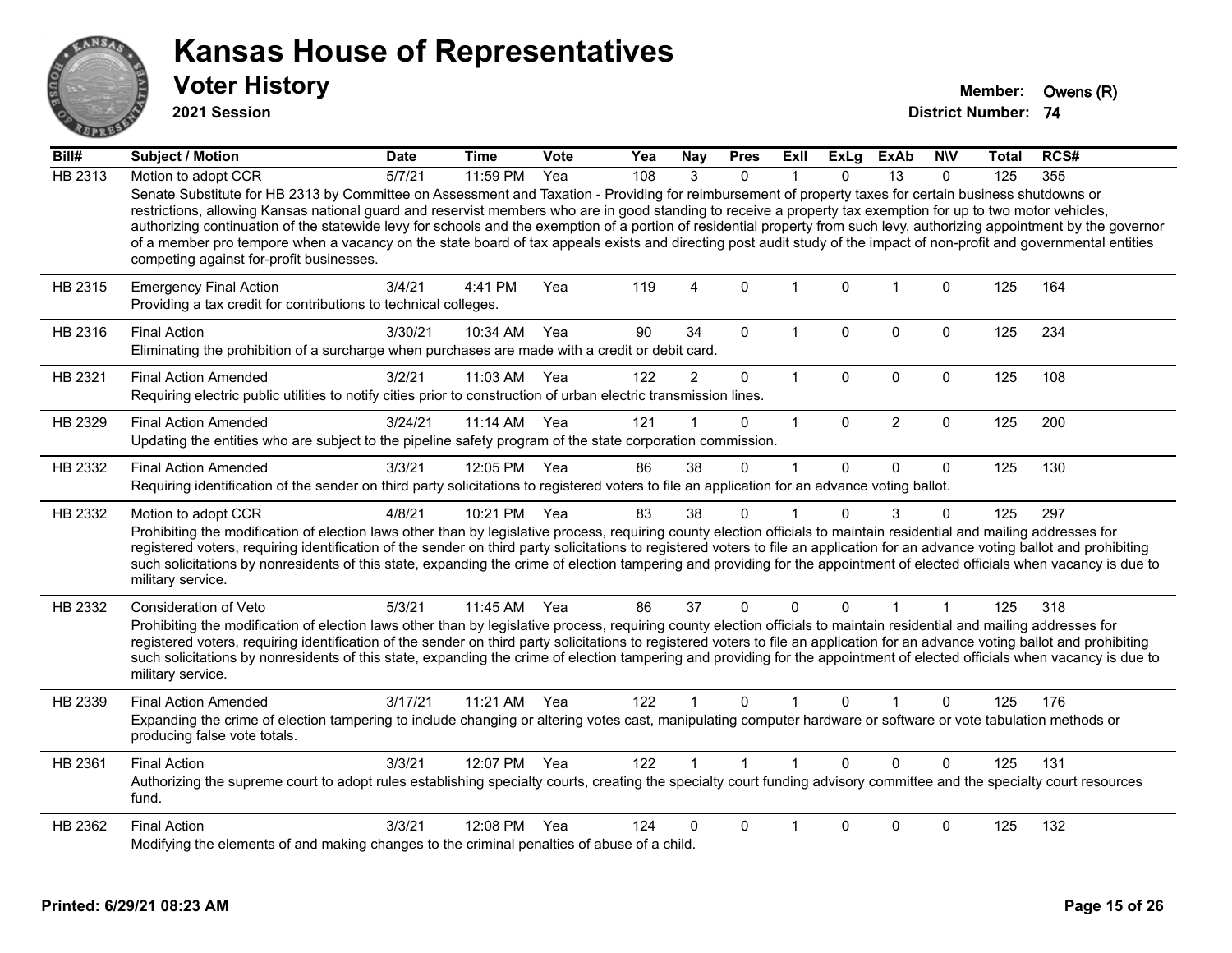

**2021 Session**

| Bill#          | <b>Subject / Motion</b>                                                                                                                                                                                                                                                                                                                                                                                                                                                                                                                                                                                             | <b>Date</b> | <b>Time</b> | Vote | Yea | Nay            | <b>Pres</b>  | <b>Exll</b>    | <b>ExLg</b>  | <b>ExAb</b>  | <b>NIV</b>   | Total | RCS# |
|----------------|---------------------------------------------------------------------------------------------------------------------------------------------------------------------------------------------------------------------------------------------------------------------------------------------------------------------------------------------------------------------------------------------------------------------------------------------------------------------------------------------------------------------------------------------------------------------------------------------------------------------|-------------|-------------|------|-----|----------------|--------------|----------------|--------------|--------------|--------------|-------|------|
| <b>HB 2363</b> | <b>Final Action Amended</b><br>Increasing the maximum rate paid to appointed counsel.                                                                                                                                                                                                                                                                                                                                                                                                                                                                                                                               | 3/30/21     | 10:36 AM    | Yea  | 116 | 8              | $\mathbf{0}$ | $\mathbf 1$    | $\Omega$     | $\mathbf{0}$ | $\Omega$     | 125   | 235  |
| HB 2366        | <b>Emergency Final Action</b><br>Requiring prosecutors to disclose their intent to introduce testimony from a jailhouse witness and to forward information to the Kansas bureau of investigation.                                                                                                                                                                                                                                                                                                                                                                                                                   | 4/8/21      | 11:33 AM    | Yea  | 123 | $\mathbf 0$    | $\mathbf 0$  | $\mathbf{1}$   | $\Omega$     | $\mathbf{1}$ | $\mathbf{0}$ | 125   | 279  |
| HB 2367        | <b>Final Action</b><br>Authorizing the state corporation commission to regulate certain transmission line wire stringing activities.                                                                                                                                                                                                                                                                                                                                                                                                                                                                                | 3/2/21      | 11:04 AM    | Yea  | 124 | 0              | $\Omega$     |                | $\Omega$     | $\mathbf 0$  | $\Omega$     | 125   | 109  |
| HB 2374        | <b>Final Action</b><br>Authorizing the Kansas sentencing commission to change risk assessment cut-off levels for participation in the certified drug abuse treatment program.                                                                                                                                                                                                                                                                                                                                                                                                                                       | 3/2/21      | 11:06 AM    | Yea  | 124 | $\Omega$       | $\mathbf{0}$ | $\overline{1}$ | $\mathbf{0}$ | $\mathbf{0}$ | $\mathbf 0$  | 125   | 110  |
| HB 2377        | <b>Final Action Amended</b><br>Revising the laws concerning driving under the influence, including authorizing reinstatement of a driver's license for certain persons with an ignition interlock device<br>restriction, requiring persons with an ignition interlock device restriction to complete the ignition interlock device program before driving privileges are fully reinstated,<br>providing for reduced ignition interlock device program costs for certain persons and modifying the criminal penalties for driving a commercial motor vehicle under the<br>influence and driving under the influence. | 3/3/21      | 12:10 PM    | Nay  | 101 | 23             | 0            |                | $\Omega$     | $\Omega$     | $\Omega$     | 125   | 133  |
| HB 2379        | <b>Final Action Amended</b><br>Enacting the peer-to-peer vehicle sharing act to provide insurance, liability, recordkeeping and consumer protection requirements for peer-to-peer vehicle sharing.                                                                                                                                                                                                                                                                                                                                                                                                                  | 3/4/21      | 1:58 PM     | Yea  | 123 | $\Omega$       | $\mathbf{0}$ | $\mathbf{1}$   | $\mathbf{0}$ | 1            | $\Omega$     | 125   | 154  |
| HB 2380        | <b>Final Action Amended</b><br>Amending healthcare stabilization fund minimum professional liability insurance coverage requirements and the membership of the board of governors of such fund.                                                                                                                                                                                                                                                                                                                                                                                                                     | 3/30/21     | 10:37 AM    | Yea  | 104 | 20             | $\Omega$     |                | $\Omega$     | $\Omega$     | 0            | 125   | 236  |
| HB 2387        | <b>Final Action Amended</b><br>Revising laws relating to operating an aircraft under the influence, including prescribing criminal and administrative penalties and providing for testing of blood, breath,<br>urine or other bodily substances, and preliminary screening tests of breath or oral fluid.                                                                                                                                                                                                                                                                                                           | 3/2/21      | 11:08 AM    | Yea  | 101 | 23             | $\Omega$     |                | $\Omega$     | $\Omega$     | $\Omega$     | 125   | 111  |
| HB 2390        | <b>Final Action</b><br>Making permanent certain exceptions to the disclosure of public records under the open records act.                                                                                                                                                                                                                                                                                                                                                                                                                                                                                          | 3/2/21      | 10:30 AM    | Yea  | 124 | $\Omega$       | $\mathbf 0$  | 1              | $\mathbf{0}$ | $\mathbf 0$  | $\mathbf 0$  | 125   | 91   |
| HB 2390        | Motion to adopt CCR<br>Making permanent certain exceptions to the disclosure of public records under the open records act, creating exemptions in the open records act for cyber security<br>assessments, plans and vulnerabilities, prohibiting the filing of certain liens or claims against real or personal property and providing for criminal penalties and<br>authorizing local correctional or detention officers and administrative hearing officers to have identifying information restricted from public access on public websites that<br>identify home addresses or home ownership.                   | 4/9/21      | 10:20 AM    | Yea  | 121 | $\overline{2}$ | $\mathbf{0}$ | $\overline{2}$ | $\Omega$     | $\Omega$     | $\mathbf{0}$ | 125   | 300  |
| HB 2391        | <b>Final Action Amended</b><br>Changing the secretary of state's business filings provisions including instituting biennial business report filings and making other changes to business filing provisions,<br>information requirements and fees, removing exemptions from the open records act for tax records no longer kept by the secretary of state, permitting the public<br>recording of UCC filings with improperly included social security numbers and repealing certain obsolete statutes including blanket music license filing provisions.                                                             | 3/2/21      | 11:10 AM    | Yea  | 121 | 3              | 0            |                | 0            | 0            | 0            | 125   | 112  |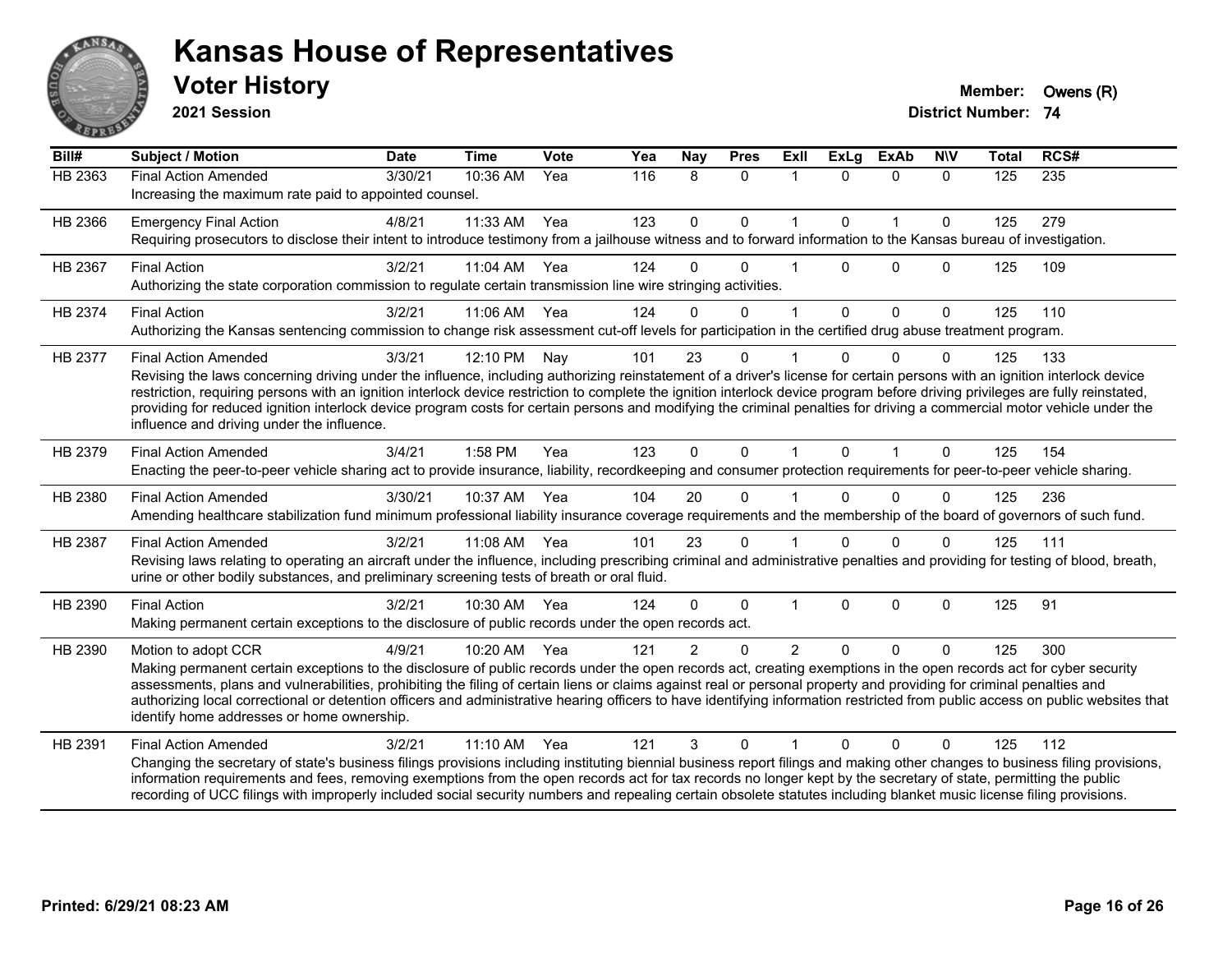| ANSAR   | <b>Kansas House of Representatives</b><br><b>Voter History</b><br>2021 Session                                                                                                                                                                                                                                                                                                                                                                                                              |             |              |      |     |               |              |                |                |                |              | Member:<br><b>District Number: 74</b> | Owens (R) |
|---------|---------------------------------------------------------------------------------------------------------------------------------------------------------------------------------------------------------------------------------------------------------------------------------------------------------------------------------------------------------------------------------------------------------------------------------------------------------------------------------------------|-------------|--------------|------|-----|---------------|--------------|----------------|----------------|----------------|--------------|---------------------------------------|-----------|
| Bill#   | <b>Subject / Motion</b>                                                                                                                                                                                                                                                                                                                                                                                                                                                                     | <b>Date</b> | <b>Time</b>  | Vote | Yea | <b>Nay</b>    | <b>Pres</b>  | <b>ExII</b>    | <b>ExLg</b>    | <b>ExAb</b>    | <b>NIV</b>   | Total                                 | RCS#      |
| HB 2391 | Mot to Concur in Conference<br>Changing the secretary of state's business filings provisions, including instituting biennial business report filings, authorizing the secretary of state to contract with private<br>entities for printing and binding services, changing publication and price requirements for publications of the secretary of state and repealing certain obsolete statutes<br>including blanket music license filing provisions.                                       | 4/8/21      | 7:51 PM      | Yea  | 123 | $\mathbf{0}$  | $\mathbf{0}$ | $\mathbf{1}$   | $\mathbf{0}$   | $\mathbf{1}$   | $\mathbf{0}$ | 125                                   | 292       |
| HB 2397 | <b>EFA Sub Bill Amended</b><br>Appropriations for FY 2021, FY 2022, FY 2023 and FY 2024 for various state agencies.                                                                                                                                                                                                                                                                                                                                                                         | 3/30/21     | 8:00 PM      | Yea  | 71  | 52            | $\pmb{0}$    | $\mathbf 1$    | 0              | $\mathbf 1$    | $\mathbf 0$  | 125                                   | 257       |
| HB 2397 | <b>Motion to Concur</b><br>Senate Substitute for Substitute for HB 2397 by Committee on Ways and Means - Reconciling conflicting amendments to certain statutes.                                                                                                                                                                                                                                                                                                                            | 5/7/21      | 11:57 AM     | Yea  | 116 | 3             | $\mathbf{1}$ | $\mathbf{1}$   | $\Omega$       | 3              | $\mathbf{1}$ | 125                                   | 348       |
| HB 2401 | <b>Final Action Amended</b><br>Authorizing the secretary of corrections to enter agreements for public-private partnerships for projects for new or renovated buildings at correctional institutions for<br>education, skills-building and spiritual needs programs; establishing a nonprofit corporation to receive gifts, donations, grants and other moneys and engage in<br>fundraising projects for funding such projects for education, skills-building and spiritual needs programs. | 3/23/21     | 11:13 AM     | Yea  | 123 | 0             | $\Omega$     | $\overline{2}$ | $\Omega$       | $\Omega$       | $\Omega$     | 125                                   | 189       |
| HB 2401 | <b>Motion to Concur</b><br>Authorizing the secretary of corrections to enter agreements for public-private partnerships for projects for new or renovated buildings at correctional institutions for<br>education, skills-building and spiritual needs programs; establishing a nonprofit corporation to receive gifts, donations, grants and other moneys and engage in<br>fundraising projects for funding such projects for education, skills-building and spiritual needs programs.     | 4/8/21      | 5:04 PM      | Yea  | 120 | $\mathcal{P}$ | $\Omega$     |                | $\overline{0}$ | $\overline{2}$ | $\mathbf 0$  | 125                                   | 286       |
| HB 2405 | <b>Emergency Final Action Amended</b><br>Authorizing the issuance of \$1,000,000,000 of pension obligation bonds to finance a portion of the unfunded actuarial liability of KPERS.                                                                                                                                                                                                                                                                                                         | 3/4/21      | 4:38 PM      | Yea  | 117 | 6             | $\Omega$     |                | $\Omega$       | $\mathbf{1}$   | $\Omega$     | 125                                   | 161       |
| HB 2405 | Motion to adopt CCR<br>Authorizing the issuance of \$500,000,000 of pension obligation bonds to finance a portion of the unfunded actuarial liability of KPERS.                                                                                                                                                                                                                                                                                                                             | 4/9/21      | 5:48 PM      | Yea  | 112 | 10            | $\Omega$     | $\mathfrak{p}$ | $\Omega$       | $\Omega$       | $\mathbf 1$  | 125                                   | 313       |
| HB 2406 | <b>Final Action Amended</b><br>Sunday start time for the sale of alcoholic liquor and cereal malt beverage in retail stores changed from 12 noon to 10 a.m.                                                                                                                                                                                                                                                                                                                                 | 3/24/21     | 11:17 AM     | Yea  | 80  | 42            | $\Omega$     |                | $\Omega$       | $\overline{2}$ | $\mathbf{0}$ | 125                                   | 201       |
| HB 2408 | <b>Final Action Amended</b><br>Authorizing the state historical society to convey certain real property to the lowa Tribe of Kansas and Nebraska.                                                                                                                                                                                                                                                                                                                                           | 3/30/21     | 10:38 AM     | Yea  | 124 | $\Omega$      | $\Omega$     |                | $\Omega$       | $\mathbf{0}$   | $\Omega$     | 125                                   | 237       |
| HB 2412 | <b>Final Action Amended</b><br>Enacting the Kansas fights addiction act to establish a grant program for the purpose of preventing, reducing, treating and mitigating the effects of substance abuse and<br>addiction.                                                                                                                                                                                                                                                                      | 3/30/21     | 10:40 AM     | Yea  | 81  | 43            | $\mathbf{0}$ | 1              | 0              | 0              | $\Omega$     | 125                                   | 238       |
| HB 2416 | <b>Final Action Amended</b><br>Modifying the procedure for declaring and extending a state of disaster emergency, limiting powers granted to the governor during a state of disaster emergency,<br>authorizing the legislative coordinating council and the legislature to take certain action related to a state of disaster emergency and prohibiting the governor or the state<br>board of education from closing private schools during a state of disaster emergency.                  | 3/4/21      | 2:05 PM      | Yea  | 81  | 40            | 2            |                | $\Omega$       | 1              | $\mathbf{0}$ | 125                                   | 155       |
| HB 2417 | <b>Final Action</b><br>Allowing clubs and drinking establishments to sell beer and cereal malt beverage for consumption off the licensed premises.                                                                                                                                                                                                                                                                                                                                          | 3/30/21     | 10:41 AM Yea |      | 106 | 18            | $\mathbf{0}$ |                | 0              | $\mathbf{0}$   | $\mathbf 0$  | 125                                   | 239       |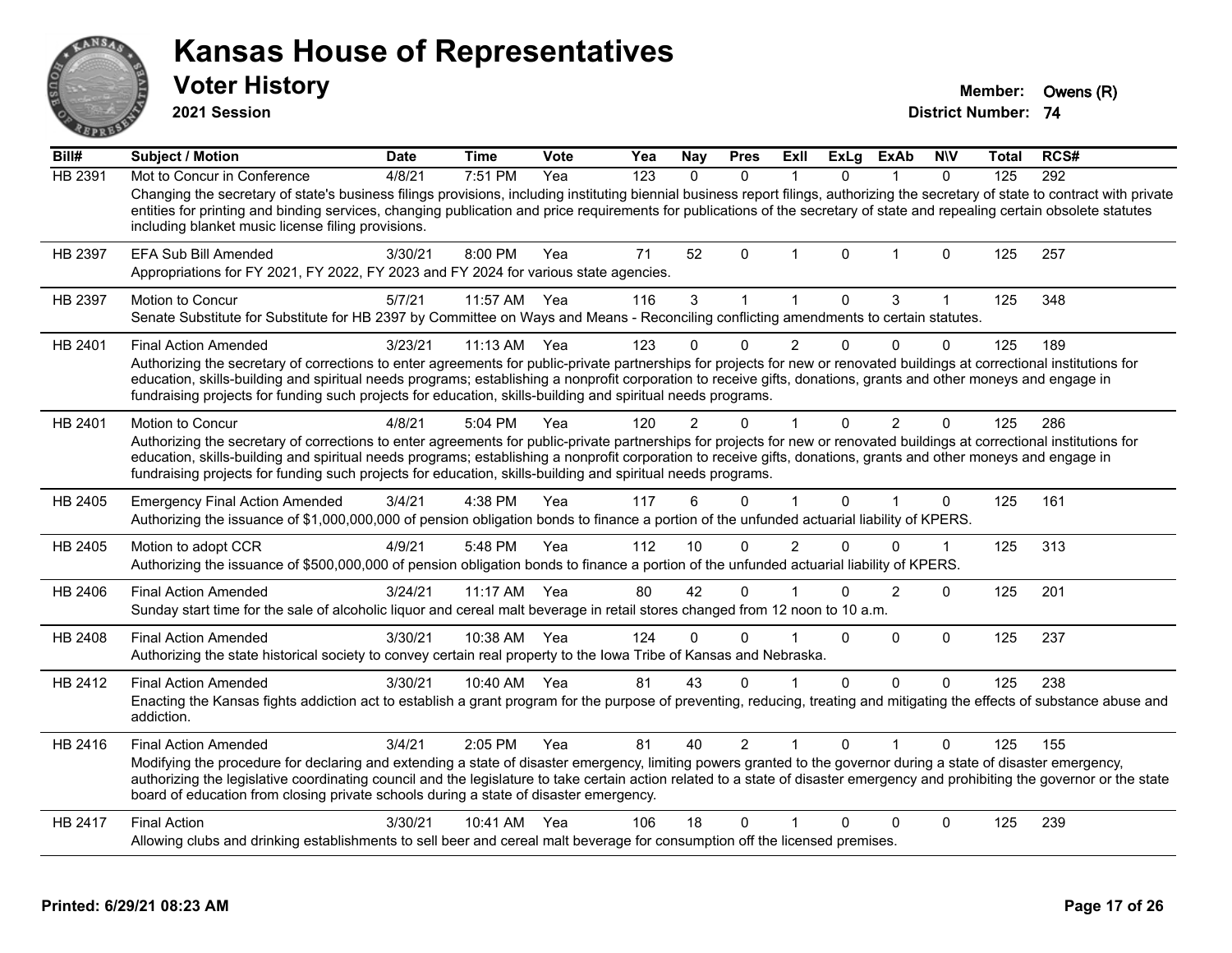

**2021 Session**

| Bill#           | <b>Subject / Motion</b>                                                                                                                                                                                                                                                                                                   | <b>Date</b> | <b>Time</b>  | Vote | Yea | Nay            | <b>Pres</b>  | <b>Exll</b>    | <b>ExLg</b>  | <b>ExAb</b>    | <b>NIV</b>     | Total | RCS#           |
|-----------------|---------------------------------------------------------------------------------------------------------------------------------------------------------------------------------------------------------------------------------------------------------------------------------------------------------------------------|-------------|--------------|------|-----|----------------|--------------|----------------|--------------|----------------|----------------|-------|----------------|
| <b>HB 2448</b>  | <b>Emergency Final Action</b>                                                                                                                                                                                                                                                                                             | 3/30/21     | 7:57 PM      | Yea  | 119 | $\overline{4}$ | $\Omega$     |                | $\Omega$     |                | $\Omega$       | 125   | 256            |
|                 | Permitting the secretary for children and families to license certain family foster homes where a former foster care youth with juvenile adjudications resides.                                                                                                                                                           |             |              |      |     |                |              |                |              |                |                |       |                |
| <b>HCR 5001</b> | <b>Emergency Final Action Amended</b>                                                                                                                                                                                                                                                                                     | 1/21/21     | 12:56 PM     | Yea  | 117 | 5              | $\Omega$     | $\Omega$       | $\Omega$     | 3              | $\Omega$       | 125   | 5              |
|                 | Adopting joint rules for the House of Representatives and Senate for the 2021-2022 biennium.                                                                                                                                                                                                                              |             |              |      |     |                |              |                |              |                |                |       |                |
| <b>HCR 5003</b> | <b>EFA Amend and Debate</b>                                                                                                                                                                                                                                                                                               | 1/22/21     | 11:30 AM     | Yea  | 86  | 38             | $\mathbf{0}$ | $\Omega$       | $\Omega$     |                | $\Omega$       | 125   | 10             |
|                 | Amending the bill of rights of the constitution of the state of Kansas to reserve to the people the right to regulate abortion through their elected state representatives and<br>senators.                                                                                                                               |             |              |      |     |                |              |                |              |                |                |       |                |
| <b>HCR 5013</b> | <b>Final Action</b>                                                                                                                                                                                                                                                                                                       | 3/18/21     | 11:29 AM     | Yea  | 84  | 38             | $\mathbf 0$  |                | $\Omega$     | $\overline{2}$ | $\overline{0}$ | 125   | 182            |
|                 | Urging congress to propose the "keep nine" amendment to the United States constitution to prohibit expanding the number of justices on the United States supreme<br>court.                                                                                                                                                |             |              |      |     |                |              |                |              |                |                |       |                |
| <b>HCR 5015</b> | <b>Final Action Amended</b>                                                                                                                                                                                                                                                                                               | 3/24/21     | 11:25 AM     | Yea  | 84  | 38             | $\Omega$     | 1              | $\Omega$     | $\overline{2}$ | $\overline{0}$ | 125   | 202            |
|                 | Urging the United States Congress to reject the For the People Act of 2021.                                                                                                                                                                                                                                               |             |              |      |     |                |              |                |              |                |                |       |                |
| HR 6004         | <b>Emergency Final Action Amended</b>                                                                                                                                                                                                                                                                                     | 1/21/21     | 12:54 PM Yea |      | 110 | 12             | $\mathbf 0$  | $\mathbf 0$    | $\mathbf 0$  | $\mathbf{3}$   | $\mathbf 0$    | 125   | $\overline{4}$ |
|                 | Adopting permanent rules of the House of Representatives for the 2021-2022 biennium.                                                                                                                                                                                                                                      |             |              |      |     |                |              |                |              |                |                |       |                |
| HR 6009         | <b>Final Action</b>                                                                                                                                                                                                                                                                                                       | 3/25/21     | 11:16 AM     | Yea  | 84  | 38             | $\mathbf{0}$ |                | $\Omega$     | $\overline{2}$ | $\Omega$       | 125   | 208            |
|                 | Disapproving executive reorganization order no. 47 that relates to the newly named Kansas department of human services.                                                                                                                                                                                                   |             |              |      |     |                |              |                |              |                |                |       |                |
| HR 6015         | <b>Emergency Final Action</b>                                                                                                                                                                                                                                                                                             | 3/30/21     | 7:48 PM      | Yea  | 84  | 39             | $\Omega$     |                | $\Omega$     | 1              | $\overline{0}$ | 125   | 254            |
|                 | Urging the legislative coordinating council to revoke an executive order issued by the governor related to mandating face coverings if such an executive order is issued<br>while the legislature is adjourned.                                                                                                           |             |              |      |     |                |              |                |              |                |                |       |                |
| HR 6018         | Motion to Adopt                                                                                                                                                                                                                                                                                                           | 5/26/21     | 12:42 PM     | Yea  | 83  | 27             | $\mathbf{1}$ | $\mathbf{1}$   | $\Omega$     | $\overline{7}$ | 6              | 125   | 359            |
|                 | Condemning the recent attacks on the State of Israel.                                                                                                                                                                                                                                                                     |             |              |      |     |                |              |                |              |                |                |       |                |
| <b>SB 13</b>    | <b>Emergency Final Action Amended</b>                                                                                                                                                                                                                                                                                     | 3/4/21      | 4:32 PM      | Yea  | 120 | 3              | $\mathbf{0}$ | $\mathbf{1}$   | $\mathbf{0}$ | $\mathbf{1}$   | $\mathbf{0}$   | 125   | 157            |
|                 | Establishing notice and public hearing requirements prior to approval by a governing body to exceed its revenue neutral rate for property tax purposes and discontinuing                                                                                                                                                  |             |              |      |     |                |              |                |              |                |                |       |                |
|                 | the city and county tax lid, prohibiting valuation increase of real property solely as the result of normal repair, replacement or maintenance of existing structure,<br>establishing a payment plan for the payment of delinquent or nondelinquent property taxes and establishing the taxpayer notification costs fund. |             |              |      |     |                |              |                |              |                |                |       |                |
|                 |                                                                                                                                                                                                                                                                                                                           |             |              |      |     |                |              |                |              |                |                |       |                |
| <b>SB 14</b>    | <b>Final Action</b><br>Extending certain provisions of the governmental response to the COVID-19 pandemic in Kansas and providing certain relief related to health, welfare, property and                                                                                                                                 | 1/21/21     | 1:00 PM      | Yea  | 119 | 3              | $\Omega$     | $\Omega$       | $\Omega$     | 3              | 0              | 125   | 6              |
|                 | economic security during this public health emergency.                                                                                                                                                                                                                                                                    |             |              |      |     |                |              |                |              |                |                |       |                |
| <b>SB 15</b>    | <b>Emergency Final Action</b>                                                                                                                                                                                                                                                                                             | 2/11/21     | 12:36 PM Yea |      | 122 | $\mathbf{1}$   | $\Omega$     | $\overline{2}$ | $\Omega$     | $\Omega$       | $\Omega$       | 125   | 38             |
|                 | Enacting the Kansas economic recovery loan deposit program, updating field of membership requirements of credit unions and allowing privilege tax deductions on<br>agricultural real estate loans and single family residence loans.                                                                                      |             |              |      |     |                |              |                |              |                |                |       |                |
| <b>SB 16</b>    | <b>Final Action</b>                                                                                                                                                                                                                                                                                                       | 4/6/21      | $9:19$ AM    | Yea  | 117 | $\Omega$       | $\Omega$     |                | $\Omega$     | $\overline{7}$ | $\Omega$       | 125   | 260            |
|                 | Removing the requirement that certain entities submit certain reports to the division of post audit.                                                                                                                                                                                                                      |             |              |      |     |                |              |                |              |                |                |       |                |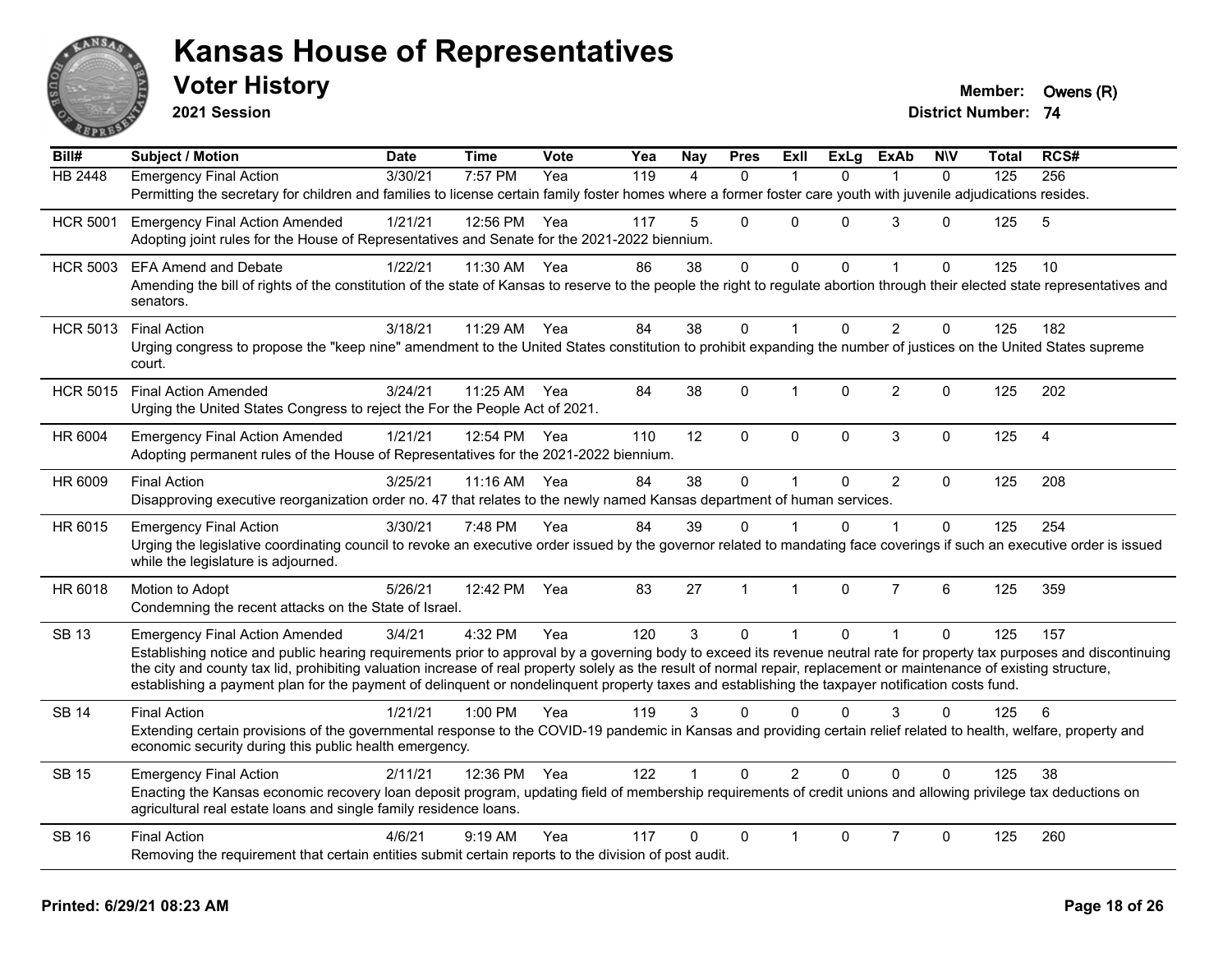

**2021 Session**

| Bill#        | Subject / Motion                                                                                                                                                                                                                                                                                                                                                                                                                                                                                                                                                                                                         | <b>Date</b> | <b>Time</b> | <b>Vote</b> | Yea | <b>Nay</b>     | <b>Pres</b>  | <b>Exll</b>          | <b>ExLg</b>  | <b>ExAb</b>    | <b>N\V</b>     | <b>Total</b> | RCS# |
|--------------|--------------------------------------------------------------------------------------------------------------------------------------------------------------------------------------------------------------------------------------------------------------------------------------------------------------------------------------------------------------------------------------------------------------------------------------------------------------------------------------------------------------------------------------------------------------------------------------------------------------------------|-------------|-------------|-------------|-----|----------------|--------------|----------------------|--------------|----------------|----------------|--------------|------|
| <b>SB 21</b> | <b>Emergency Final Action Amended</b><br>Approving election for sales tax authority for Cherokee county.                                                                                                                                                                                                                                                                                                                                                                                                                                                                                                                 | 3/4/21      | 4:40 PM     | Yea         | 119 | $\overline{4}$ | $\Omega$     | $\mathbf 1$          | $\Omega$     | $\mathbf 1$    | $\mathbf{0}$   | 125          | 163  |
| <b>SB 24</b> | <b>Final Action Amended</b><br>Prohibiting municipalities from imposing restrictions on customer's use of energy based upon source of energy.                                                                                                                                                                                                                                                                                                                                                                                                                                                                            | 3/24/21     | 11:27 AM    | Yea         | 93  | 29             | $\Omega$     | $\mathbf{1}$         | $\Omega$     | 2              | 0              | 125          | 203  |
| SB 26        | <b>Final Action Sub Bill</b><br>House Substitute for SB 26 by Committee on Transportation - Designating a portion of K-7 as the Senator Bud Burke memorial highway and designating a portion of<br>United States highway 77 as the CPL Allen E Oatney and SP4 Gene A Myers memorial highway.                                                                                                                                                                                                                                                                                                                             | 3/23/21     | 11:14 AM    | Yea         | 123 | $\Omega$       | $\Omega$     | $\overline{2}$       | 0            | $\mathbf 0$    | 0              | 125          | 190  |
| SB 26        | Motion to adopt CCR<br>House Substitute for SB 26 by Committee on Transportation - Updating motor carrier laws and the regulation of motor carriers by the state corporation commission.                                                                                                                                                                                                                                                                                                                                                                                                                                 | 4/8/21      | 2:17 PM     | Yea         | 123 | $\Omega$       | $\Omega$     | $\mathbf{1}$         | $\mathbf{0}$ | $\mathbf{1}$   | $\mathbf 0$    | 125          | 280  |
| <b>SB 27</b> | <b>Final Action</b><br>Amending the Kansas storage tank act to extend the sunsets of certain funds and to increase certain liability and reimbursement amounts.                                                                                                                                                                                                                                                                                                                                                                                                                                                          | 2/24/21     | 11:27 AM    | Yea         | 123 | $\Omega$       | $\Omega$     | 1                    | $\Omega$     |                | 0              | 125          | 71   |
| SB 29        | <b>Emergency Final Action Amended</b><br>Updating the version of risk-based capital instructions in effect.                                                                                                                                                                                                                                                                                                                                                                                                                                                                                                              | 2/25/21     | 12:57 PM    | Yea         | 124 | $\Omega$       | $\Omega$     | $\blacktriangleleft$ | $\Omega$     | $\Omega$       | 0              | 125          | 84   |
| <b>SB 29</b> | Motion to Adopt CCR<br>Providing for short-term, limited-duration health plans.                                                                                                                                                                                                                                                                                                                                                                                                                                                                                                                                          | 5/7/21      | 11:53 AM    | Yea         | 68  | 51             | $\mathbf 0$  | $\mathbf{1}$         | $\mathbf 0$  | 3              | $\overline{2}$ | 125          | 347  |
| <b>SB 29</b> | Consideration of Veto<br>Providing for short-term, limited-duration health plans.                                                                                                                                                                                                                                                                                                                                                                                                                                                                                                                                        | 5/26/21     | 11:53 AM    | Yea         | 67  | 48             | $\mathbf{0}$ | $\mathbf{1}$         | 0            | $\overline{7}$ | $\overline{2}$ | 125          | 357  |
| SB 33        | <b>Final Action</b><br>Providing for display show licenses under the vehicle dealers and manufacturers licensing act.                                                                                                                                                                                                                                                                                                                                                                                                                                                                                                    | 3/2/21      | 11:12 AM    | Yea         | 124 | $\mathbf{0}$   | $\mathbf 0$  | $\mathbf{1}$         | $\mathbf{0}$ | $\mathbf 0$    | $\mathbf 0$    | 125          | 113  |
| SB 36        | <b>Final Action Amended</b><br>Requiring the Kansas highway patrol to make multiple vehicle checks within a set time period for certain salvage vehicle pools and allowing salvage vehicle pools and<br>dealers to apply for ownership documents for vehicles that are disclaimed by insurance companies.                                                                                                                                                                                                                                                                                                                | 3/24/21     | 11:28 AM    | Yea         | 116 | 6              | $\mathbf 0$  | $\mathbf 1$          | $\Omega$     | $\overline{2}$ | $\mathbf 0$    | 125          | 204  |
| SB 36        | Motion to adopt CCR<br>Requiring the Kansas highway patrol to make multiple vehicle checks within a set time period for certain salvage vehicle pools and allowing salvage vehicle pools and<br>dealers to apply for ownership documents for vehicles that are disclaimed by insurance companies, prohibiting the towing vehicles outside the state of Kansas without<br>prior consent, requiring an interstate search of registered owners and lienholders prior to sale of vehicles less than 15 years old and requiring publication in the<br>newspaper seven days prior to sale of vehicles and property at auction. | 4/8/21      | 10:35 AM    | Yea         | 118 |                | $\Omega$     |                      | 0            |                |                | 125          | 273  |
| <b>SB 37</b> | <b>Final Action</b><br>Updating producer licensing statutes pertaining to appointment, examinations, fees, licensing, renewal dates, continuing education, suspension, revocation and denial of<br>licensure and reinstatement.                                                                                                                                                                                                                                                                                                                                                                                          | 3/25/21     | 11:19 AM    | Yea         | 109 | 13             | $\Omega$     | 1                    | $\Omega$     | $\overline{2}$ | 0              | 125          | 210  |
| <b>SB 38</b> | <b>Emergency Final Action Amended</b><br>Establishing the Kansas pesticide waste disposal program and permitting up to \$50,000 to be transferred annually from the Kansas agricultural remediation fund to a<br>new Kansas pesticide waste disposal fund.                                                                                                                                                                                                                                                                                                                                                               | 3/25/21     | 12:13 PM    | Yea         | 121 | $\mathbf{1}$   | 0            | 1                    | $\Omega$     | $\overline{2}$ | 0              | 125          | 216  |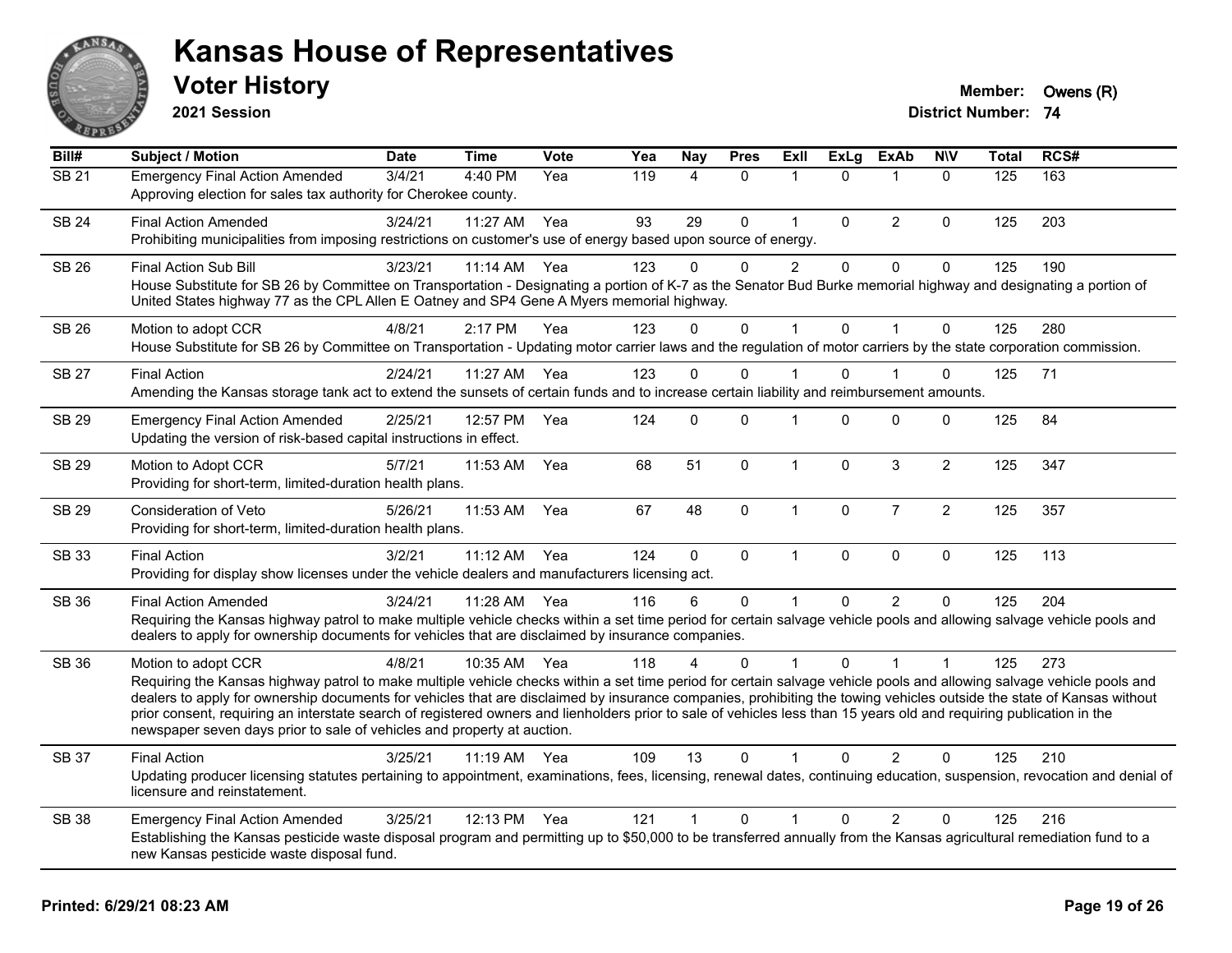# ANS **PARTIE**

#### **Kansas House of Representatives**

**2021 Session**

| Bill#        | <b>Subject / Motion</b>                                                                                                                                                                                                                                                                                                                                    | <b>Date</b> | <b>Time</b> | Vote | Yea | Nay | <b>Pres</b> | ExII        | <b>ExLg</b> | <b>ExAb</b> | <b>NIV</b>   | <b>Total</b> | RCS# |
|--------------|------------------------------------------------------------------------------------------------------------------------------------------------------------------------------------------------------------------------------------------------------------------------------------------------------------------------------------------------------------|-------------|-------------|------|-----|-----|-------------|-------------|-------------|-------------|--------------|--------------|------|
| <b>SB 38</b> | Motion to adopt CCR                                                                                                                                                                                                                                                                                                                                        | 4/8/21      | 2:19 PM     | Yea  | 120 | 3   | $\Omega$    | $\mathbf 1$ | $\Omega$    | $\mathbf 1$ | $\mathbf{0}$ | 125          | 281  |
|              | Establishing the Kansas pesticide waste disposal program and implementing the provisions of 2011 executive reorganization order No. 40 relating to the Kansas<br>department of agriculture's division of conservation.                                                                                                                                     |             |             |      |     |     |             |             |             |             |              |              |      |
| SB 39        | <b>Emergency Final Action Amended</b>                                                                                                                                                                                                                                                                                                                      | 2/25/21     | 12:54 PM    | Yea  | 117 | 7   | 0           |             | $\Omega$    | $\Omega$    | 0            | 125          | 82   |
|              | Changing Kansas department of agriculture division of animal health license, permit and registration renewal deadlines and allowing the animal health commissioner to<br>recover the actual cost of official calfhood vaccination tags.                                                                                                                    |             |             |      |     |     |             |             |             |             |              |              |      |
| <b>SB 40</b> | <b>Emergency Final Action Amended</b>                                                                                                                                                                                                                                                                                                                      | 2/25/21     | 12:59 PM    | Yea  | 123 |     | $\Omega$    |             | $\Omega$    | $\Omega$    | 0            | 125          | 85   |
|              | Updating provisions related to the Kansas department of agriculture division of conservation.                                                                                                                                                                                                                                                              |             |             |      |     |     |             |             |             |             |              |              |      |
| <b>SB 40</b> | Motion to adopt CCR                                                                                                                                                                                                                                                                                                                                        | 3/16/21     | 12:40 PM    | Yea  | 118 | 5   | $\Omega$    |             | $\Omega$    | $\Omega$    |              | 125          | 171  |
|              | Prescribing powers, duties and functions of the board of education of each school district, the governing body of each community college and the governing body of                                                                                                                                                                                         |             |             |      |     |     |             |             |             |             |              |              |      |
|              | each technical college related to the COVID-19 health emergency, adding the vice president of the senate to the legislative coordinating council, modifying the<br>procedure for the declaration and extension of a state of disaster emergency under the Kansas emergency management act, prohibiting certain actions by the governor                     |             |             |      |     |     |             |             |             |             |              |              |      |
|              | related to the COVID-19 health emergency and revoking all executive orders related to such emergency on March 31, 2021, establishing judicial review for certain                                                                                                                                                                                           |             |             |      |     |     |             |             |             |             |              |              |      |
|              | executive orders issued during a state of disaster emergency and certain actions taken by a local unit of government during a state of local disaster emergency,<br>authorizing the legislature or the legislative coordinating council to revoke certain orders issued by the secretary of health and environment and limiting powers granted             |             |             |      |     |     |             |             |             |             |              |              |      |
|              | to local health officers related to certain orders.                                                                                                                                                                                                                                                                                                        |             |             |      |     |     |             |             |             |             |              |              |      |
| <b>SB 47</b> | <b>Emergency Final Action Amended</b>                                                                                                                                                                                                                                                                                                                      | 3/4/21      | 4:29 PM     | Yea  | 115 | 8   | $\Omega$    |             | $\Omega$    |             | 0            | 125          | 156  |
|              | Enacting the Kansas taxpayer protection act, requiring the signature and tax identification number of paid tax return preparers on income tax returns and authorizing<br>actions to enjoin paid tax return preparers from engaging in certain conduct.                                                                                                     |             |             |      |     |     |             |             |             |             |              |              |      |
| SB 47        | Motion to adopt CCR                                                                                                                                                                                                                                                                                                                                        | 5/4/21      | 11:26 AM    | Yea  | 107 | 14  | $\Omega$    |             | $\Omega$    | 3           | 0            | 125          | 328  |
|              | Enacting the Kansas taxpayer protection act requiring the signature and tax identification number of paid tax return preparers on income tax returns and authorizing                                                                                                                                                                                       |             |             |      |     |     |             |             |             |             |              |              |      |
|              | actions to enjoin paid tax return preparers from engaging in certain conduct, exempting compensation attributable as a result of identity fraud, extending the dates when<br>corporate returns are required to be filed, providing conformity with the federal return due date for returns other than corporate returns, providing a temporary withholding |             |             |      |     |     |             |             |             |             |              |              |      |
|              | option for certain teleworking employees, establishing the Eisenhower foundation contribution credit and the friends of cedar crest association contribution credit,                                                                                                                                                                                       |             |             |      |     |     |             |             |             |             |              |              |      |
|              | extending the time period and expanding eligibility for the single city port authority credit, extending the time period for eligibility in the loan repayment program and<br>income tax credit related to rural opportunity zones and defining rural opportunity zone on the basis of population.                                                         |             |             |      |     |     |             |             |             |             |              |              |      |
|              |                                                                                                                                                                                                                                                                                                                                                            |             |             |      |     |     |             |             |             |             |              |              |      |
| <b>SB 50</b> | <b>Final Action Amended</b><br>Requiring marketplace facilitators to collect and remit sales, compensating use and transient guest taxes and prepaid wireless 911 fees, removing clickthrough nexus                                                                                                                                                        | 3/30/21     | 10:46 AM    | Yea  | 81  | 43  | 0           |             |             | $\Omega$    | 0            | 125          | 240  |
|              | provisions, providing for addition and subtraction modifications for the treatment of global intangible low-taxed income, business interest, capital contributions, FDIC                                                                                                                                                                                   |             |             |      |     |     |             |             |             |             |              |              |      |
|              | premiums and business meals, expanding the expense deduction for income taxpayers and calculating the deduction amount, providing the ability to elect to itemize for                                                                                                                                                                                      |             |             |      |     |     |             |             |             |             |              |              |      |
|              | individuals, providing an exemption of unemployment compensation income attributable as a result of identity fraud, removing the line for reporting compensating use<br>tax from individual tax returns, extending the dates when corporate tax returns are required to be filed, increasing the Kansas standard deduction and providing for an            |             |             |      |     |     |             |             |             |             |              |              |      |
|              | extension of the corporate net operating loss carryforward period.                                                                                                                                                                                                                                                                                         |             |             |      |     |     |             |             |             |             |              |              |      |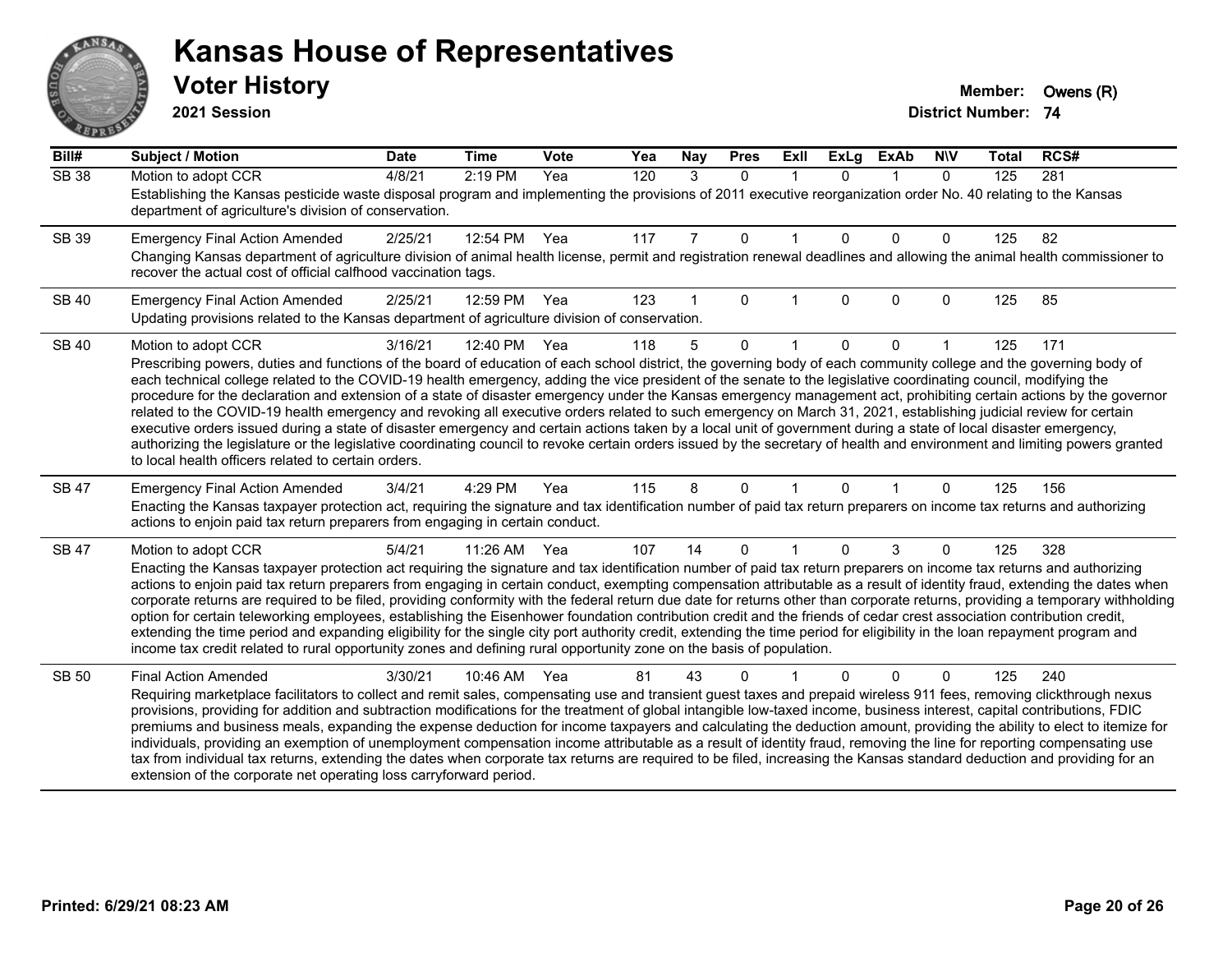

**2021 Session**

| Bill#        | Subject / Motion                                                                                                                                                                                                                                                                                                                                                                                                                                                                                                                                                                                                                                                                                                                                                                                                                                                                                                                                   | <b>Date</b> | <b>Time</b>  | Vote | Yea | Nay            | <b>Pres</b>  | ExII           | <b>ExLg</b>  | <b>ExAb</b>    | <b>NIV</b>     | <b>Total</b> | RCS# |
|--------------|----------------------------------------------------------------------------------------------------------------------------------------------------------------------------------------------------------------------------------------------------------------------------------------------------------------------------------------------------------------------------------------------------------------------------------------------------------------------------------------------------------------------------------------------------------------------------------------------------------------------------------------------------------------------------------------------------------------------------------------------------------------------------------------------------------------------------------------------------------------------------------------------------------------------------------------------------|-------------|--------------|------|-----|----------------|--------------|----------------|--------------|----------------|----------------|--------------|------|
| <b>SB 50</b> | Consideration of Veto                                                                                                                                                                                                                                                                                                                                                                                                                                                                                                                                                                                                                                                                                                                                                                                                                                                                                                                              | 5/3/21      | 12:47 PM     | Yea  | 84  | 39             | $\mathbf{0}$ | $\mathbf{0}$   | 0            |                | -1             | 125          | 321  |
|              | Requiring marketplace facilitators to collect and remit sales, compensating use and transient guest taxes and prepaid wireless 911 fees, removing clickthrough nexus<br>provisions, providing for addition and subtraction modifications for the treatment of global intangible low-taxed income, business interest, capital contributions, FDIC<br>premiums and business meals, expanding the expense deduction for income taxpayers and calculating the deduction amount, providing the ability to elect to itemize for<br>individuals, providing an exemption of unemployment compensation income attributable as a result of identity fraud, removing the line for reporting compensating use<br>tax from individual tax returns, extending the dates when corporate tax returns are required to be filed, increasing the Kansas standard deduction and providing for an<br>extension of the corporate net operating loss carryforward period. |             |              |      |     |                |              |                |              |                |                |              |      |
| SB 52        | <b>Emergency Final Action</b><br>Creating the Sedgwick county urban area nuisance abatement act.                                                                                                                                                                                                                                                                                                                                                                                                                                                                                                                                                                                                                                                                                                                                                                                                                                                   | 3/25/21     | 12:18 PM     | Nay  | 80  | 42             | $\Omega$     | 1              | $\Omega$     | $\overline{c}$ | 0              | 125          | 220  |
| <b>SB 55</b> | <b>Final Action Amended</b><br>Clarifying the authority of healing arts school clinics to provide healing arts services.                                                                                                                                                                                                                                                                                                                                                                                                                                                                                                                                                                                                                                                                                                                                                                                                                           | 3/24/21     | 11:29 AM     | Yea  | 122 | $\mathbf{0}$   | $\Omega$     | $\mathbf{1}$   | $\mathbf{0}$ | $\overline{2}$ | $\mathbf{0}$   | 125          | 205  |
| <b>SB 55</b> | Motion to Adopt CCR                                                                                                                                                                                                                                                                                                                                                                                                                                                                                                                                                                                                                                                                                                                                                                                                                                                                                                                                | 4/8/21      | 11:43 PM     | Yea  | 76  | 43             | $\Omega$     | 1              | 0            | 3              | $\overline{2}$ | 125          | 298  |
|              | Creating the fairness in women's sports act to require that female student athletic teams only include members who are biologically female.                                                                                                                                                                                                                                                                                                                                                                                                                                                                                                                                                                                                                                                                                                                                                                                                        |             |              |      |     |                |              |                |              |                |                |              |      |
| <b>SB 58</b> | <b>Final Action Amended</b><br>Prohibiting the filing of certain liens or claims against real or personal property and providing for criminal penalties.                                                                                                                                                                                                                                                                                                                                                                                                                                                                                                                                                                                                                                                                                                                                                                                           | 3/25/21     | 11:20 AM     | Yea  | 122 | $\Omega$       | $\Omega$     | 1              | $\Omega$     | 2              | $\mathbf{0}$   | 125          | 211  |
| SB 60        | <b>Final Action Amended</b><br>Defining proximate result for purposes of determining when a crime is committed partly within this state and amending the crimes of criminal sodomy and sexual battery<br>to make certain conduct unlawful when the victim's consent was obtained through a knowing misrepresentation.                                                                                                                                                                                                                                                                                                                                                                                                                                                                                                                                                                                                                              | 3/30/21     | 10:48 AM     | Yea  | 113 | 11             | $\Omega$     |                | $\Omega$     | $\Omega$       | $\mathbf{0}$   | 125          | 241  |
| SB 60        | Motion to adopt CCR<br>Creating the crime of sexual extortion and requiring an offender to register under the Kansas offender registration act, prohibiting a court from requiring psychiatric or<br>psychological examinations of an alleged victim of any crime, increasing criminal penalties for fleeing or attempting to elude a police officer when operating a stolen<br>vehicle, committing certain driving violations or causing a collision involving another driver, defining proximate result for purposes of determining when a crime is<br>committed partly within this state, removing the spousal exception from the crime of sexual battery and making fleeing or attempting to elude a police officer evidence of<br>intent to commit theft of a vehicle.                                                                                                                                                                        | 5/4/21      | 11:05 AM Yea |      | 118 | 3              | $\Omega$     | 1              | 0            | 3              | $\mathbf{0}$   | 125          | 327  |
| SB 63        | Final Action Sub Bill<br>House Substitute for SB 63 by Committee on K-12 Education Budget - Enacting the back to school act to require school districts to provide a full-time, in person<br>attendance option for all students beginning March 31, 2021, for school year 2020-2021.                                                                                                                                                                                                                                                                                                                                                                                                                                                                                                                                                                                                                                                               | 3/23/21     | $11:19$ AM   | Yea  | 77  | 46             | $\Omega$     | $\overline{2}$ | $\Omega$     | $\Omega$       | $\Omega$       | 125          | 191  |
| SB 64        | <b>Final Action</b><br>Amending the private and out-of-state postsecondary educational institution act to clarify the state board of regents' authority and provide additional student<br>protections and institutional accountability.                                                                                                                                                                                                                                                                                                                                                                                                                                                                                                                                                                                                                                                                                                            | 3/24/21     | 11:12 AM     | Yea  | 120 | $\overline{2}$ | 0            | 1              | $\Omega$     | $\overline{2}$ | $\Omega$       | 125          | 199  |
| SB 65        | <b>Emergency Final Action Amended</b><br>Enhancing the high performance incentive program by decoupling the KIT and KIR workforce training programs and by providing for the transferability of the tax credit.                                                                                                                                                                                                                                                                                                                                                                                                                                                                                                                                                                                                                                                                                                                                    | 3/25/21     | 12:16 PM     | Yea  | 121 |                | $\Omega$     | 1              | $\Omega$     | $\mathcal{P}$  | $\Omega$       | 125          | 219  |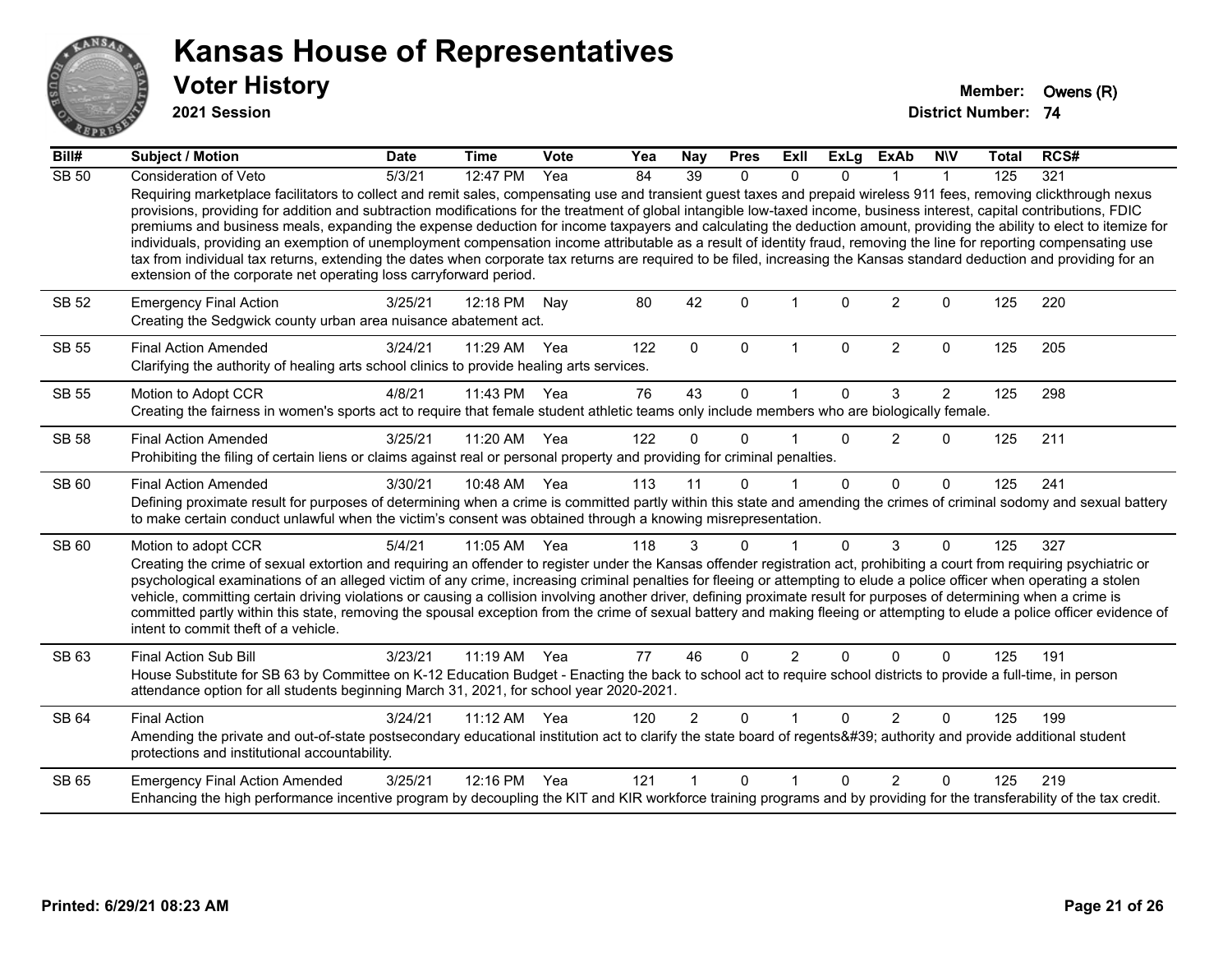# ANS Erry

#### **Kansas House of Representatives**

**2021 Session**

**Voter History Member: Owens (R)** 

| Bill#        | <b>Subject / Motion</b>                                                                                                                                                                                                                                                                                                                                                                                                                                                                                                                                                                                                                                                                                                                        | <b>Date</b> | <b>Time</b> | Vote | Yea | Nay            | <b>Pres</b> | ExII           | <b>ExLg</b>  | <b>ExAb</b>    | <b>NIV</b>   | Total | RCS# |
|--------------|------------------------------------------------------------------------------------------------------------------------------------------------------------------------------------------------------------------------------------------------------------------------------------------------------------------------------------------------------------------------------------------------------------------------------------------------------------------------------------------------------------------------------------------------------------------------------------------------------------------------------------------------------------------------------------------------------------------------------------------------|-------------|-------------|------|-----|----------------|-------------|----------------|--------------|----------------|--------------|-------|------|
| <b>SB 66</b> | <b>Emergency Final Action Amended</b><br>Amending the angel investor tax credit with respect to the definition of qualified securities, tax credit limitations and amounts, investor requirements and extending the<br>date that credits may be allowed, and also amending the tax credit for expenses incurred to make a residence accessible to persons with a disability by increasing the<br>credit.                                                                                                                                                                                                                                                                                                                                       | 3/25/21     | 12:14 PM    | Yea  | 109 | 12             | $\mathbf 1$ | 1              | $\Omega$     | $\overline{2}$ | $\Omega$     | 125   | 217  |
| SB 67        | <b>Final Action Amended</b><br>Expanding the definitions of all-terrain vehicles and recreational off-highway vehicles.                                                                                                                                                                                                                                                                                                                                                                                                                                                                                                                                                                                                                        | 3/23/21     | 11:21 AM    | Yea  | 99  | 24             | $\Omega$    | 2              | $\Omega$     | $\Omega$       | $\mathbf{0}$ | 125   | 192  |
| SB 67        | Motion to adopt CCR<br>Permitting funeral escorts to direct traffic for funeral processions and requiring drivers to yield the right-of-way and move over for authorized utility or telecommunication<br>vehicles.                                                                                                                                                                                                                                                                                                                                                                                                                                                                                                                             | 4/8/21      | 10:37 AM    | Yea  | 119 | $\mathbf{3}$   | $\mathbf 0$ | $\mathbf{1}$   | $\mathbf 0$  | $\mathbf{1}$   | $\mathbf{1}$ | 125   | 274  |
| <b>SB77</b>  | <b>Final Action Amended</b><br>Enacting the audiology and speech-language pathology interstate compact.                                                                                                                                                                                                                                                                                                                                                                                                                                                                                                                                                                                                                                        | 3/18/21     | 11:30 AM    | Yea  | 119 | 3              | $\Omega$    |                | $\Omega$     | 2              | $\Omega$     | 125   | 183  |
| <b>SB78</b>  | Final Action Sub Bill<br>House Substitute for SB 78 by Committee on Insurance and Pensions - Updating the national insurance commissioners credit for insurance reinsurance model law,<br>codifying the national insurance commissioners credit for reinsurance model regulation and updating certain terms and definitions relating to the insurance holding<br>company act, service contracts and surplus lines insurance. Eliminating certain requirements relating to the annual submittal of certain documents by out-of-state risk<br>retention groups, extending the time frame to submit certain documents by professional employer organizations, abolishing the utilization review advisory committee and<br>replacing it with URAC. | 3/30/21     | 10:49 AM    | Yea  | 124 | 0              | $\mathbf 0$ | -1             | 0            | $\mathbf 0$    | $\mathbf 0$  | 125   | 242  |
| <b>SB78</b>  | Motion to adopt CCR<br>House Substitute for SB 78 by Committee on Insurance and Pensions - Updating the national insurance commissioners credit for insurance reinsurance model law,<br>codifying the national insurance commissioners credit for reinsurance model regulation and updating certain terms and definitions relating to the insurance holding<br>company act, service contracts and surplus lines insurance. Eliminating certain requirements relating to the annual submittal of certain documents by out-of-state risk<br>retention groups, extending the time frame to submit certain documents by professional employer organizations, abolishing the utilization review advisory committee and<br>replacing it with URAC.   | 5/7/21      | 11:24 AM    | Yea  | 113 | $\overline{7}$ | $\mathbf 0$ | $\mathbf{1}$   | $\Omega$     | 4              | $\mathbf 0$  | 125   | 346  |
| SB 86        | <b>Final Action Amended</b><br>Conforming certain KPERS provisions with the federal CARES act.                                                                                                                                                                                                                                                                                                                                                                                                                                                                                                                                                                                                                                                 | 3/24/21     | 11:30 AM    | Yea  | 122 | $\mathbf 0$    | 0           | 1              | 0            | $\overline{c}$ | $\mathbf 0$  | 125   | 206  |
| <b>SB 86</b> | Motion to adopt CCR<br>Establishing the Kansas extraordinary utility costs loan deposit program and the Kansas economic recovery loan deposit program and amending the city utility low-<br>interest loan program by providing for electronic repayment of loans, cash basis exception, payment frequency, loan security and an ending date for making loans.                                                                                                                                                                                                                                                                                                                                                                                  | 4/9/21      | 11:43 AM    | Yea  | 117 | 6              | 0           | $\overline{2}$ | $\mathbf{0}$ | $\mathbf{0}$   | $\mathbf{0}$ | 125   | 302  |
| <b>SB 88</b> | <b>EFA Amend and Debate</b><br>House Substitute for SB 88 by Committee on Financial Institutions and Rural Development - Establishing the city utility low-interest loan program, allowing cities to apply<br>to the state treasurer for loans from state unencumbered funds for extraordinary electric or natural gas costs incurred during the extreme winter weather event of<br>February 2021.                                                                                                                                                                                                                                                                                                                                             | 3/3/21      | 11:34 AM    | Yea  | 124 | 0              | $\Omega$    |                | 0            | $\Omega$       | $\Omega$     | 125   | 116  |
| SB 89        | <b>Emergency Final Action Amended</b><br>Exempting the transport of agricultural forage commodities from secured load requirements.                                                                                                                                                                                                                                                                                                                                                                                                                                                                                                                                                                                                            | 3/25/21     | 12:15 PM    | Yea  | 122 | 0              | $\Omega$    |                | $\Omega$     | $\overline{2}$ | $\Omega$     | 125   | 218  |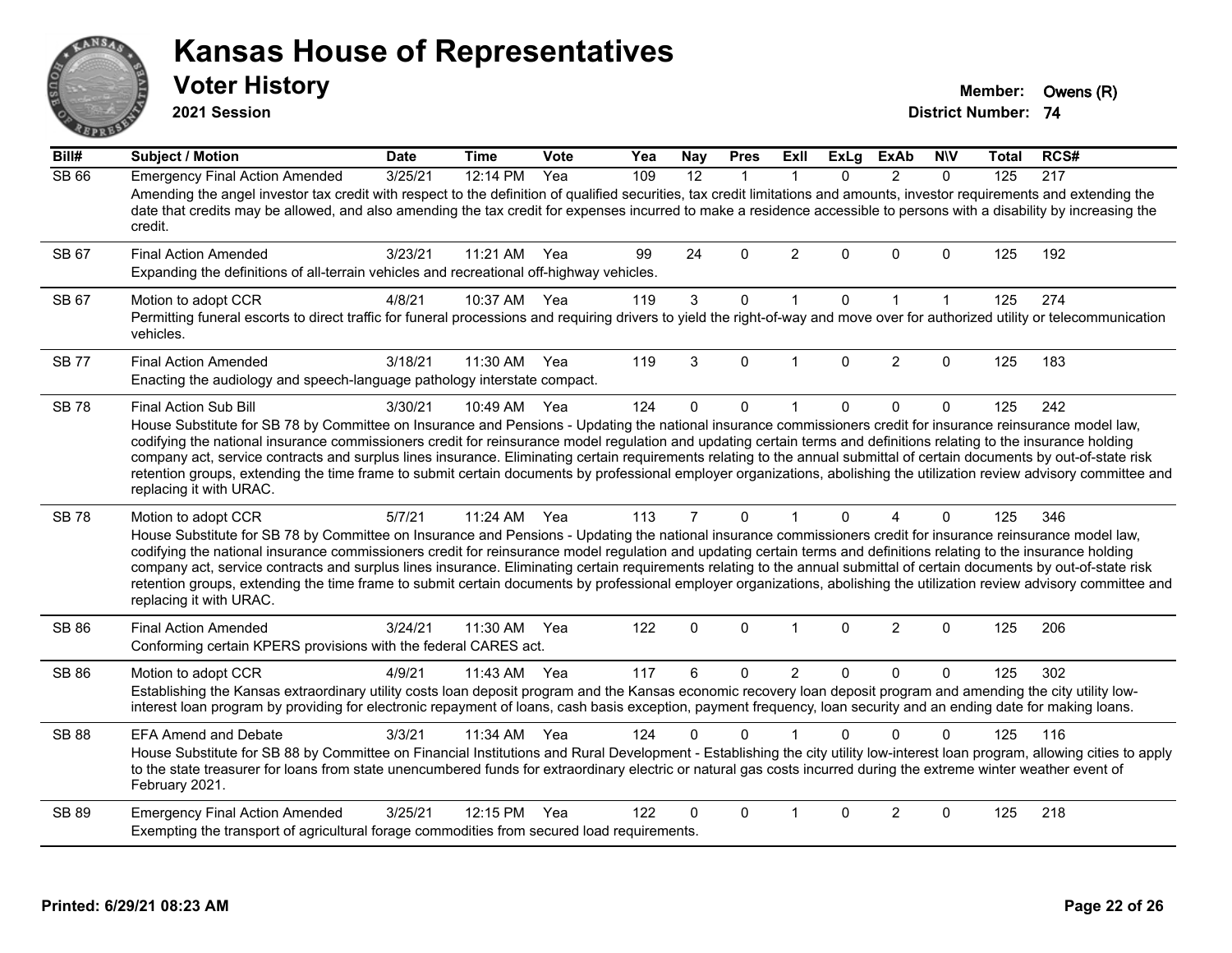

**2021 Session**

| Bill#         | <b>Subject / Motion</b>                                                                                                                                                                                                                                                                                                                                                 | <b>Date</b> | <b>Time</b> | Vote | Yea | Nay            | <b>Pres</b>  | <b>ExII</b>    | <b>ExLg</b>  | <b>ExAb</b>    | <b>NIV</b>   | Total | RCS# |
|---------------|-------------------------------------------------------------------------------------------------------------------------------------------------------------------------------------------------------------------------------------------------------------------------------------------------------------------------------------------------------------------------|-------------|-------------|------|-----|----------------|--------------|----------------|--------------|----------------|--------------|-------|------|
| <b>SB 90</b>  | <b>Emergency Final Action Amended</b><br>Amending the Kansas rural housing incentive district act to permit bond funding for vertical residential renovation of older buildings in central business districts and by<br>changing the definitions of an eligible city or county.                                                                                         | 3/25/21     | 12:20 PM    | Yea  | 105 | 17             | $\mathbf{0}$ | 1              | $\Omega$     | 2              | $\mathbf{0}$ | 125   | 222  |
| SB 91         | EFA Sub Bill<br>House Substitute for SB 91 by Committee on Commerce, Labor and Economic Development - Providing liability protection for businesses, municipalities and<br>educational institutions that participate in high school work-based learning programs and providing that schools are responsible for injuries to students participating in<br>such programs. | 4/8/21      | 11:31 AM    | Yea  | 123 | $\mathbf 0$    | $\Omega$     | 1              | $\Omega$     |                | $\Omega$     | 125   | 278  |
| <b>SB 95</b>  | <b>Final Action Amended</b><br>Exempting motor vehicle odometer reading recording requirements when such recording requirements are exempted by federal law.                                                                                                                                                                                                            | 3/23/21     | 11:22 AM    | Yea  | 123 | $\Omega$       | $\Omega$     | $\overline{2}$ | $\Omega$     | $\Omega$       | $\Omega$     | 125   | 193  |
| SB 95         | Motion to adopt CCR<br>Exempting motor vehicle odometer reading recording requirements when such recording requirements are exempted by federal law and expanding the definitions of all-<br>terrain vehicles and recreational off-highway vehicles.                                                                                                                    | 4/8/21      | 10:40 AM    | Yea  | 116 | 6              | $\mathbf 0$  |                | 0            |                | 1            | 125   | 275  |
| SB 99         | <b>Final Action Sub Bill</b><br>House Substitute for SB 99 by Committee on Transportation - Increasing the bond amount required for a vehicle dealer license and providing for display show licenses<br>under the vehicle dealers and manufacturers licensing act.                                                                                                      | 3/23/21     | 11:23 AM    | Yea  | 121 | $\overline{2}$ | $\Omega$     | $\overline{2}$ | $\Omega$     | $\mathbf{0}$   | 0            | 125   | 194  |
| SB 103        | <b>Final Action Amended</b><br>Amending the Kansas power of attorney act regarding the form of a power of attorney and the duties of third parties relying and acting on a power of attorney.                                                                                                                                                                           | 3/25/21     | 11:21 AM    | Yea  | 122 | $\Omega$       | $\mathbf 0$  | $\mathbf{1}$   | $\Omega$     | 2              | $\Omega$     | 125   | 212  |
| SB 103        | Motion to adopt CCR<br>Amending the Kansas power of attorney act regarding the form of a power of attorney and the duties of third parties relying and acting on a power of attorney.                                                                                                                                                                                   | 4/7/21      | 3:44 PM     | Yea  | 123 | $\Omega$       | $\Omega$     |                | $\Omega$     |                | $\Omega$     | 125   | 268  |
| <b>SB 106</b> | <b>Final Action Amended</b><br>Enacting the revised uniform law on notarial acts and repealing the uniform law on notarial acts.                                                                                                                                                                                                                                        | 3/30/21     | 10:51 AM    | Yea  | 122 | $\overline{2}$ | $\mathbf 0$  | 1              | $\Omega$     | $\mathbf 0$    | 0            | 125   | 243  |
| <b>SB 106</b> | Motion to adopt CCR<br>Enacting the revised uniform law on notarial acts and repealing the uniform law on notarial acts.                                                                                                                                                                                                                                                | 4/7/21      | 3:46 PM     | Yea  | 123 | $\mathbf 0$    | $\Omega$     | $\mathbf{1}$   | $\mathbf{0}$ | $\overline{1}$ | $\mathbf 0$  | 125   | 269  |
| SB 107        | <b>Final Action Amended</b><br>Enacting the uniform fiduciary income and principal act (UFIPA).                                                                                                                                                                                                                                                                         | 3/25/21     | 11:23 AM    | Yea  | 122 | $\mathbf 0$    | 0            | $\mathbf{1}$   | $\Omega$     | $\overline{2}$ | $\mathbf 0$  | 125   | 213  |
| <b>SB 107</b> | Motion to adopt CCR<br>Enacting the uniform fiduciary income and principal act (UFIPA).                                                                                                                                                                                                                                                                                 | 4/7/21      | 3:48 PM     | Yea  | 123 | $\mathbf 0$    | $\mathbf 0$  | $\mathbf{1}$   | 0            | $\overline{1}$ | $\mathbf 0$  | 125   | 270  |
| <b>SB 118</b> | <b>Final Action</b><br>Providing for the dissolution of special districts and the assumption of responsibilities by a city or county.                                                                                                                                                                                                                                   | 3/23/21     | 11:26 AM    | Yea  | 121 | $\overline{2}$ | 0            | $\overline{2}$ | $\Omega$     | $\mathbf 0$    | $\mathbf 0$  | 125   | 195  |
| <b>SB 122</b> | <b>Final Action Amended</b><br>Modifying certain rules of evidence in the code of civil procedure related to authentication of records and documents.                                                                                                                                                                                                                   | 3/30/21     | 10:52 AM    | Yea  | 117 |                | $\Omega$     | 1              | $\Omega$     | $\Omega$       | $\mathbf 0$  | 125   | 244  |
| <b>SB 122</b> | Motion to adopt CCR<br>Modifying certain rules of evidence in the code of civil procedure related to authentication of records and documents.                                                                                                                                                                                                                           | 4/7/21      | 3:49 PM     | Yea  | 115 | 8              | $\Omega$     |                | $\Omega$     | $\mathbf{1}$   | $\mathbf 0$  | 125   | 271  |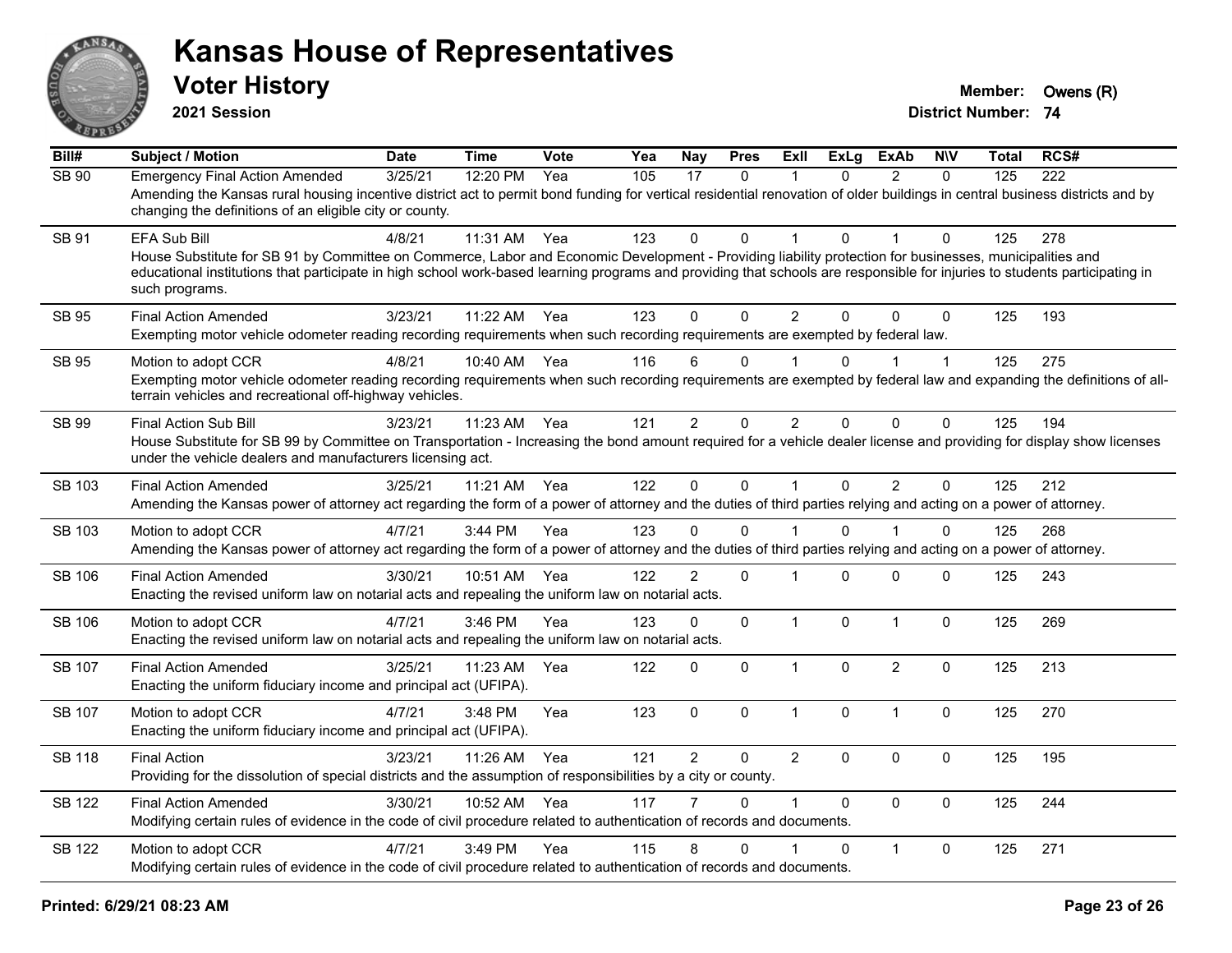

**2021 Session**

| Bill#         | Subject / Motion                                                                                                                                                                                                                                                                                                                                                                                                                                                                                                                                                                                                                                                                                                                                                                                                                                                     | <b>Date</b> | <b>Time</b>  | Vote | Yea | <b>Nay</b>     | <b>Pres</b>  | ExII | <b>ExLg</b> | <b>ExAb</b>    | <b>NIV</b>   | <b>Total</b> | RCS#             |
|---------------|----------------------------------------------------------------------------------------------------------------------------------------------------------------------------------------------------------------------------------------------------------------------------------------------------------------------------------------------------------------------------------------------------------------------------------------------------------------------------------------------------------------------------------------------------------------------------------------------------------------------------------------------------------------------------------------------------------------------------------------------------------------------------------------------------------------------------------------------------------------------|-------------|--------------|------|-----|----------------|--------------|------|-------------|----------------|--------------|--------------|------------------|
| <b>SB 124</b> | Final Action Sub Bill Amended<br>House Substitute for SB 124 by Committee on Commerce, Labor and Economic Development - Expanding STAR bonds by adding rural redevelopment projects and<br>major business facilities, prohibiting public officials from employment with a developer, providing for public notice of hearings on city or county websites, posting of<br>certain documents and links on websites, disclosure of names of developer, disclosure of state, federal and local tax incentives within a STAR bond district, changing<br>certain project financing, investment and sales provisions, adding visitor tracking plan requirements and additional feasibility study requirements with oversight by the<br>secretary, requiring approval by the secretary for real estate transfers, requiring district contiguity and extending the sunset date. | 3/30/21     | 10:53 AM     | Yea  | 101 | 23             | 0            |      | 0           | $\Omega$       | $\Omega$     | 125          | $\overline{245}$ |
| SB 127        | <b>Final Action Amended</b><br>Modifying the eligibility requirements for restricted driving privileges, increasing the age for eligibility to renew drivers' licenses online to 65 and allowing drivers' license<br>renewal notices to be sent electronically.                                                                                                                                                                                                                                                                                                                                                                                                                                                                                                                                                                                                      | 3/30/21     | 10:55 AM     | Yea  | 123 |                | U            |      |             |                | 0            | 125          | 246              |
| <b>SB 127</b> | Motion to adopt CCR<br>Modifying the eligibility requirements for restricted driving privileges, increasing the age for eligibility to renew drivers' licenses online to 65, allowing drivers' license<br>renewal notices to be sent electronically, authorizing a waiver of traffic fines for manifest hardship situations and excluding the additional 90-day wait period for driver's<br>license suspension for certain offenses.                                                                                                                                                                                                                                                                                                                                                                                                                                 | 4/8/21      | 10:42 AM     | Yea  | 122 | $\Omega$       | $\Omega$     |      | 0           |                |              | 125          | 276              |
| SB 142        | <b>Emergency Final Action Amended</b><br>Requiring coast guard-approved personal flotation devices as prescribed by the secretary of wildlife, parks and tourism in rules and regulations.                                                                                                                                                                                                                                                                                                                                                                                                                                                                                                                                                                                                                                                                           | 3/25/21     | 12:24 PM     | Yea  | 102 | 20             | $\mathbf 0$  | 1    | $\Omega$    | $\overline{2}$ | $\mathbf{0}$ | 125          | 225              |
| <b>SB 142</b> | Motion to adopt CCR<br>Amending certain department of wildlife, parks and tourism statutes by requiring coast guard-approved personal flotation devices as prescribed by the secretary of<br>wildlife, parks and tourism in rules and regulations and updating the reference to the guidelines of the American fisheries society in the commercialization of wildlife<br>statute.                                                                                                                                                                                                                                                                                                                                                                                                                                                                                    | 4/8/21      | 2:23 PM      | Yea  | 109 | 14             | $\Omega$     |      | 0           |                | $\Omega$     | 125          | 282              |
| SB 143        | <b>Emergency Final Action Amended</b><br>Updating definitions and increasing maximum functional unit license and storage fees relating to grain and public warehouse laws.                                                                                                                                                                                                                                                                                                                                                                                                                                                                                                                                                                                                                                                                                           | 3/25/21     | 12:21 PM Yea |      | 117 | 5              | $\Omega$     |      | $\Omega$    | $\overline{2}$ | $\Omega$     | 125          | 223              |
| SB 143        | Motion to adopt CCR<br>Updating definitions and increasing maximum functional unit license and storage fees relating to grain and public warehouse laws.                                                                                                                                                                                                                                                                                                                                                                                                                                                                                                                                                                                                                                                                                                             | 4/8/21      | 2:25 PM      | Yea  | 115 | 8              | 0            |      |             |                | $\Omega$     | 125          | 283              |
| SB 158        | <b>EFA Sub Bill Amended</b><br>House Substitute for SB 158 by Committee on Federal and State Affairs - Creating the Kansas medical marijuana regulation act.                                                                                                                                                                                                                                                                                                                                                                                                                                                                                                                                                                                                                                                                                                         | 5/6/21      | 3:36 PM      | Nay  | 79  | 42             | $\Omega$     | ∩    |             | 2              | 1            | 125          | 342              |
| SB 159        | <b>Emergency Final Action Amended</b><br>Paying certain claims against the state submitted by the joint committee on special claims against the state.                                                                                                                                                                                                                                                                                                                                                                                                                                                                                                                                                                                                                                                                                                               | 3/30/21     | 8:01 PM      | Yea  | 106 | 17             | $\Omega$     |      | 0           |                | $\mathbf{0}$ | 125          | 258              |
| SB 159        | Motion to adopt CCR<br>Appropriations for FY 2021, FY 2022, and FY 2023, for various state agencies; authorizing the payment of certain claims against the state; authorizing certain transfers<br>and capital improvement projects.                                                                                                                                                                                                                                                                                                                                                                                                                                                                                                                                                                                                                                 | 5/7/21      | 3:50 PM      | Yea  | 98  | 21             | $\mathbf{0}$ |      | $\Omega$    | $\Lambda$      |              | 125          | 349              |
| SB 160        | <b>Emergency Final Action Amended</b><br>Updating the reference to the guidelines of the American fisheries society in the commercialization of wildlife statute.                                                                                                                                                                                                                                                                                                                                                                                                                                                                                                                                                                                                                                                                                                    | 3/25/21     | 12:19 PM     | Yea  | 120 | $\overline{2}$ | $\Omega$     |      | U           | 2              | 0            | 125          | 221              |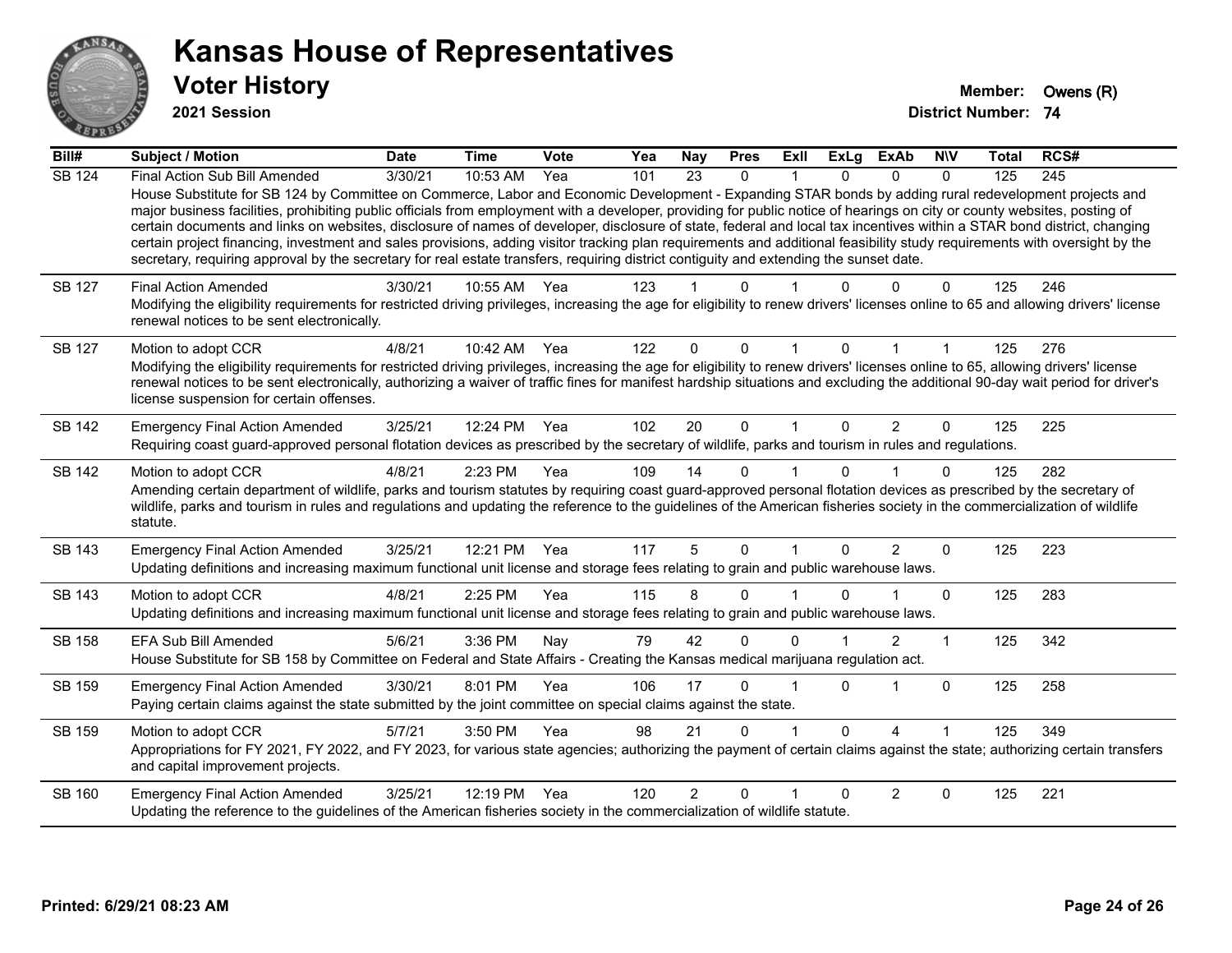

**2021 Session**

| Bill#         | <b>Subject / Motion</b>                                                                                                                                                                                                                                                                                                                                                                                                                                                                                                                                                                                                                                                       | <b>Date</b> | <b>Time</b> | Vote | Yea | <b>Nay</b>     | <b>Pres</b>  | ExII                 | <b>ExLg</b>  | <b>ExAb</b>    | <b>NIV</b>   | <b>Total</b> | RCS# |
|---------------|-------------------------------------------------------------------------------------------------------------------------------------------------------------------------------------------------------------------------------------------------------------------------------------------------------------------------------------------------------------------------------------------------------------------------------------------------------------------------------------------------------------------------------------------------------------------------------------------------------------------------------------------------------------------------------|-------------|-------------|------|-----|----------------|--------------|----------------------|--------------|----------------|--------------|--------------|------|
| <b>SB 170</b> | <b>Emergency Final Action Amended</b><br>Clarifying the authority of the Kansas commission for the deaf and hard of hearing with regard to registration of interpreters, establishing guidelines for communication<br>access services and authorizing the adoption of rules and regulations.                                                                                                                                                                                                                                                                                                                                                                                  | 3/18/21     | 11:54 AM    | Yea  | 98  | 23             | $\mathbf{0}$ | 1                    | $\Omega$     | $\overline{2}$ | $\mathbf{1}$ | 125          | 185  |
| <b>SB 170</b> | Motion to adopt CCR<br>Enacting the psychology interjurisdictional compact to provide for interjurisdictional authorization to practice telepsychology and temporary in-person, face-to-face<br>psychology and enacting the physical therapy licensure compact and authorizing criminal history record checks in the physical therapy practice act.                                                                                                                                                                                                                                                                                                                           | 4/9/21      | 2:25 PM     | Yea  | 119 | 4              | 0            | $\overline{2}$       | 0            | 0              | $\mathbf 0$  | 125          | 304  |
| SB 172        | <b>Final Action Amended</b><br>Creating the crimes of trespassing on a critical infrastructure facility and criminal damage to a critical infrastructure facility and eliminating the crime of tampering with a<br>pipeline.                                                                                                                                                                                                                                                                                                                                                                                                                                                  | 3/30/21     | 10:56 AM    | Yea  | 82  | 42             | $\Omega$     |                      | 0            | $\Omega$       | $\Omega$     | 125          | 247  |
| SB 175        | <b>Final Action Amended</b><br>Enacting the rural emergency hospital act to provide for the licensure of rural emergency hospitals and establishing the rural hospital innovation grant program to assist<br>rural hospitals in serving rural communities.                                                                                                                                                                                                                                                                                                                                                                                                                    | 3/25/21     | 11:24 AM    | Yea  | 119 | 3              | 0            | 1                    | 0            | 2              | $\mathbf 0$  | 125          | 214  |
| <b>SB 175</b> | Motion to adopt CCR<br>Enacting the rural emergency hospital act to provide for the licensure of rural emergency hospitals and establishing the rural hospital innovation grant program to assist<br>rural hospitals in serving rural communities.                                                                                                                                                                                                                                                                                                                                                                                                                            | 4/8/21      | 3:30 PM     | Yea  | 64  | 59             | $\mathbf 0$  | $\mathbf{1}$         | $\mathbf{0}$ | $\mathbf{1}$   | $\mathbf 0$  | 125          | 284  |
| SB 178        | <b>Final Action Amended</b><br>Providing for trust company charter conversions.                                                                                                                                                                                                                                                                                                                                                                                                                                                                                                                                                                                               | 3/18/21     | 11:31 AM    | Yea  | 121 | 1              | $\mathbf{0}$ | $\blacktriangleleft$ | $\Omega$     | $\overline{2}$ | $\Omega$     | 125          | 184  |
| SB 235        | <b>Final Action</b><br>Enacting the back to school act to require school districts to provide a full-time, in person attendance option for all students beginning on March 26, 2021.                                                                                                                                                                                                                                                                                                                                                                                                                                                                                          | 3/16/21     | $11:19$ AM  | Yea  | 55  | 69             | $\Omega$     | $\mathbf{1}$         | $\Omega$     | $\Omega$       | $\Omega$     | 125          | 170  |
| SB 238        | <b>Final Action Sub Amended</b><br>Establishing certification and funding for certified community behavioral health clinics, authorizing telemedicine waivers for out-of-state healthcare providers, reducing<br>certain requirements for licensure by the behavioral sciences regulatory board and expanding out-of-state temporary permits to practice behavioral sciences<br>professions.                                                                                                                                                                                                                                                                                  | 3/25/21     | 11:27 AM    | Yea  | 121 | 1              | $\Omega$     |                      | $\Omega$     | $\overline{2}$ | $\mathbf 0$  | 125          | 215  |
| SB 238        | Motion to adopt CCR<br>Requiring emergency medical services operators be overseen by medical directors or physicians; clarifying duties and functions of the state board of pharmacy;<br>providing for confidentiality of investigations, inspections and audits; establishing fees on out-of-state facilities; defining telepharmacy and requiring the adoption of rules<br>and regulations related thereto.                                                                                                                                                                                                                                                                 | 4/9/21      | 2:28 PM     | Yea  | 116 | $\overline{7}$ | $\mathbf 0$  | $\overline{2}$       | $\Omega$     | $\Omega$       | 0            | 125          | 305  |
| SB 273        | Final Action Sub Bill<br>House Substitute for Substitute for SB 273 by Committee on Judiciary - Directing that tobacco product manufacturer remittances be credited to the Kansas endowment<br>for youth fund rather than deposited into escrow upon certification by the attorney general.                                                                                                                                                                                                                                                                                                                                                                                   | 3/30/21     | 10:57 AM    | Yea  | 123 | $\mathbf{1}$   | $\mathbf{0}$ | $\mathbf{1}$         | $\mathbf{0}$ | $\Omega$       | $\Omega$     | 125          | 248  |
| SB 273        | Motion to Adopt CCR<br>Enacting the COVID-19 small business relief act to provide funds for impacted small businesses, create the COVID-19 small business relief fund of the legislative<br>coordinating council and the COVID-19 small business relief claims board, require certain counties to establish and administer a county COVID-19 small business relief<br>fund and certain cities to establish and administer a city COVID-19 small business relief fund, require a study by the legislative division of post audit and prohibit<br>compensation for intangible losses related to the COVID-19 public health emergency under the Kansas emergency management act. | 5/7/21      | 11:59 PM    | Yea  | 68  | 42             | $\mathbf{1}$ | $\mathbf{1}$         | $\Omega$     | 13             | $\Omega$     | 125          | 354  |